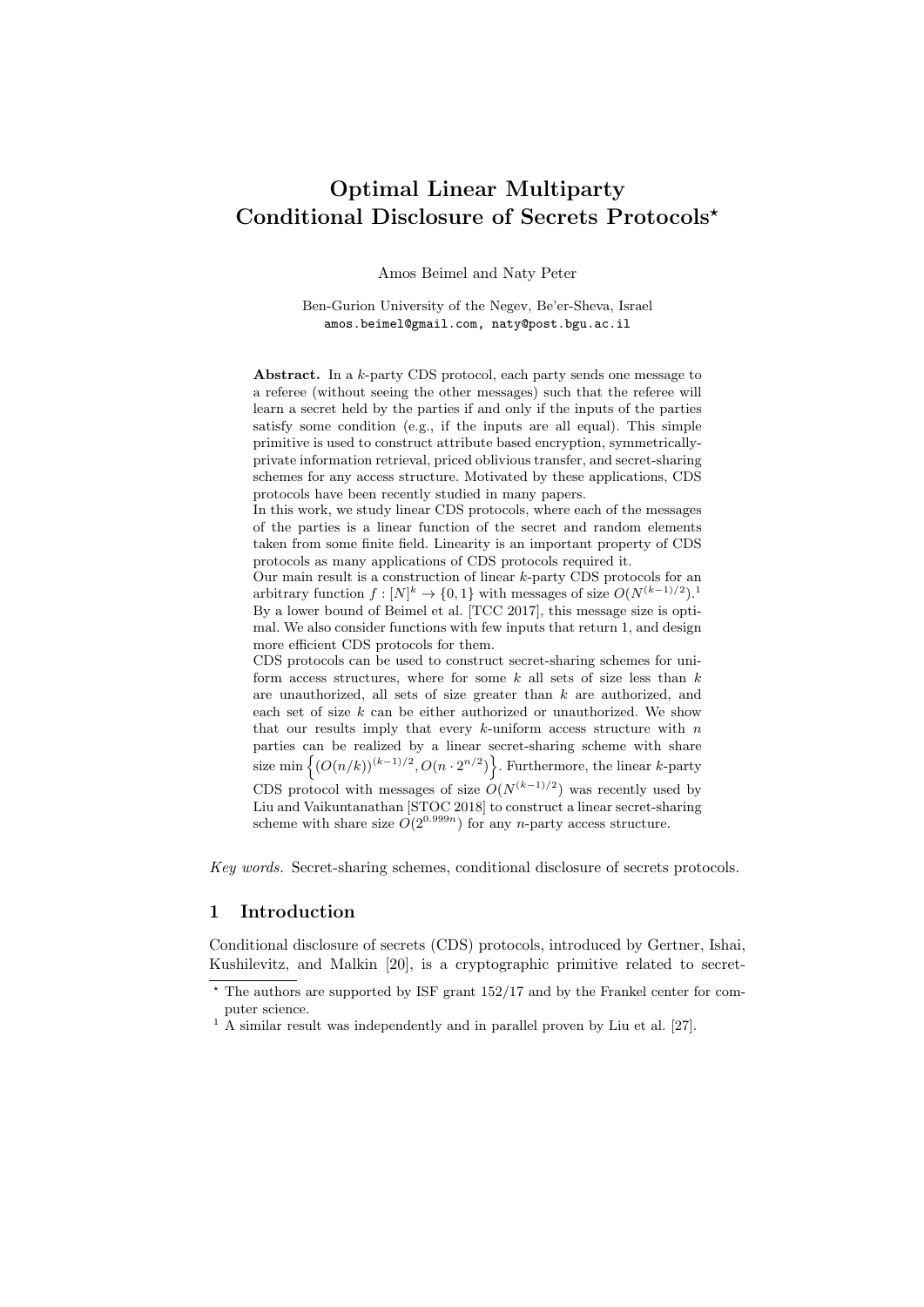sharing that has many applications. In a CDS protocol, there are  $k$  parties, each one holds a private input  $x_i$  and the same secret s, and a referee that holds  $x_1, \ldots, x_k$  but does know s. The goal is that the referee will learn s if and only if the inputs  $x_1, \ldots, x_k$  satisfy some condition specified by a function f, i.e.,  $f(x_1, \ldots, x_k) = 1$ . The challenge is that each party sends only one message to the referee (without seeing the other messages). This simple primitive is used to construct attribute based encryption [6, 29], symmetrically-private information retrieval [20], priced oblivious transfer [1], secret-sharing for uniform access structures [13, 3, 14], and secret-sharing for general access structures [25]. Motivated by these applications, CDS protocols have been recently studied in many papers [22, 19, 12, 4, 10, 26, 3, 27, 14].

In this work, we study linear CDS protocols, where the messages of the parties are a linear function of the secret and random elements taken from some finite field. Equivalently, a CDS protocol is linear if the reconstruction of the secret by the referee from the messages is a linear mapping.<sup>2</sup> In many applications of CDS protocols, it is required that the protocol will be linear. For example, it was shown by Attrapadung [6] and Wee [29] that linear 2-party CDS protocols can be used to construct public-key (multi-user) attribute-based encryption. Furthermore, using a construction of Cramer et al. [16] and the construction of secret-sharing schemes of [25], linear k-party CDS protocols imply secure multiparty computation (MPC) protocols secure against Q2 adversarial structures.<sup>3</sup> The construction of Cramer et al. [16] requires a linear secret-sharing scheme, i.e., they must use a linear k-party CDS.

Linear CDS protocols can be used to construct linear secret-sharing schemes for uniform access structures, that is, access structures in which for some  $k$ all sets of size less than  $k$  are unauthorized, all sets of size greater than  $k$  are authorized, and each set of size k can be either authorized or unauthorized  $[13,$ 12, 3, 14]. Very recently, Liu et al. [25] used the optimal linear k-party CDS protocols (constructed in our paper and in [27]) to construct linear secret-sharing schemes with share size  $O(2^{0.999n})$  for any *n*-party access structure. They also used non-linear k-party CDS protocols to construct a non-linear secret-sharing scheme with share size  $O(2^{0.994n})$  for any n-party access structure. These are the first major improvements in the share size of secret-sharing schemes for arbitrary access structures since the first constructions of [23], whose share size is  $2^n$ .

CDS protocols share similarities with private simultaneous messages (PSM) protocols, a primitive introduced by Feige, Kilian, and Naor [18] for two-input functions, and generalized to  $k$ -input functions in [18, 21]. In a PSM protocol, there are  $k$  parties, each one holds a private input  $x_i$ ; here the referee does not hold  $x_1, \ldots, x_k$ . The goal is that the referee will learn  $f(x_1, \ldots, x_k)$ , without learning any additional information on  $x_1, \ldots, x_k$ . As in CDS protocols, the challenge is that each party sends only one message to the referee (without seeing

<sup>&</sup>lt;sup>2</sup> This equivalence is a special case of the equivalence for secret-sharing schemes. See [7] for discussion on equivalent definitions of linear secret-sharing schemes.

<sup>&</sup>lt;sup>3</sup> An adversarial structure is Q2 if the union of any two sets that the adversary can control is not the entire set of parties.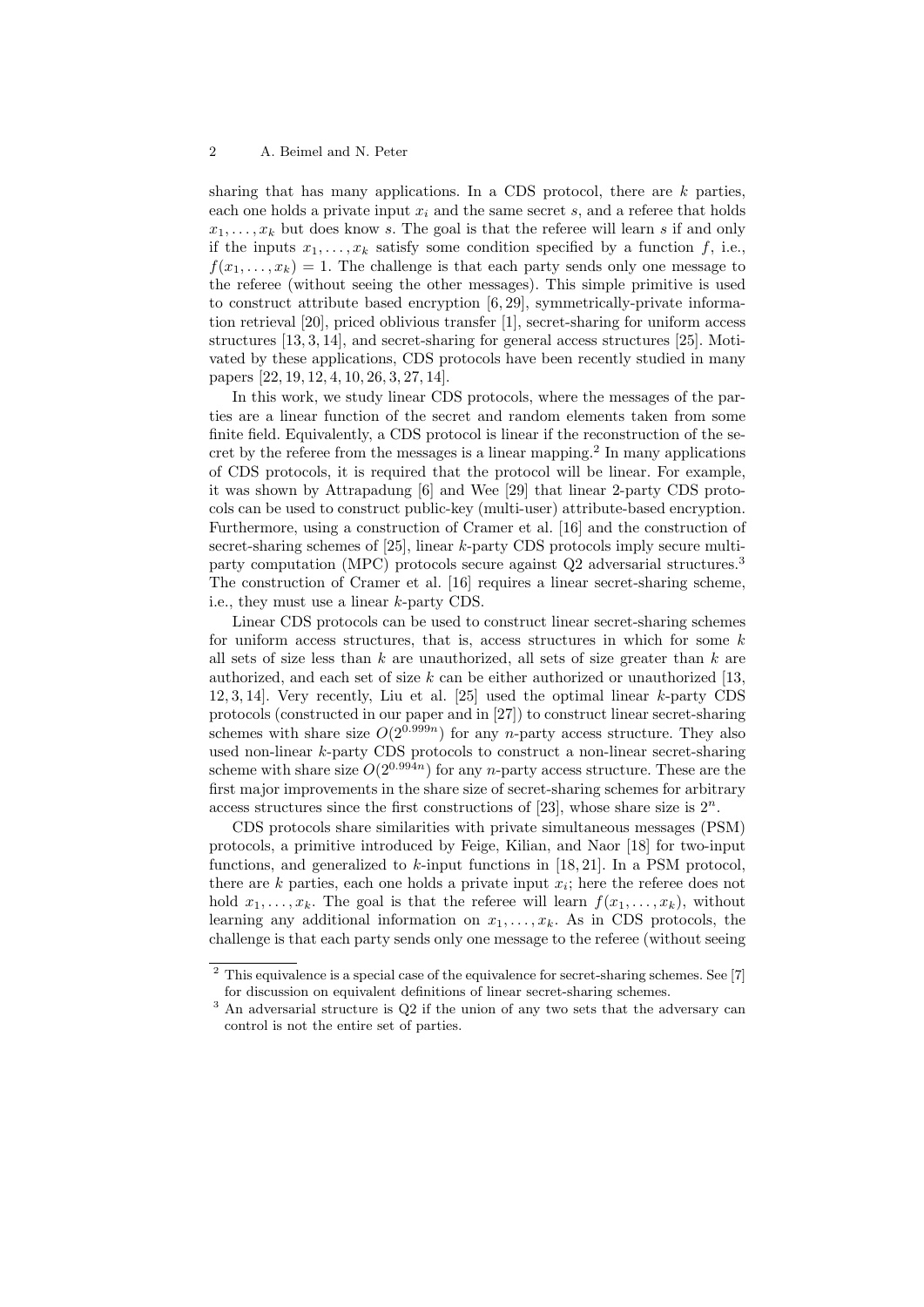the other messages). Intuitively, compared to CDS, PSM is a stronger model, since in CDS the inputs are known to the referee and in PSM the referee should not learn any information about the inputs. A PSM protocol for a function f implies a CDS protocol for the function  $f$  [20]. PSM protocols for specific functions are used in the construction of CDS protocols in our work and in [27].

## 1.1 Our Results

Our first result is a construction of linear  $k$ -party CDS protocols for an arbitrary k-input function  $f: [M] \times [N]^{k-1} \to \{0,1\}$  with total message size  $O(N^{(k-1)/2})$ for every  $k > 2$  and integers M, N. Notice that the message size is independent of M, that is, the domain of inputs of one party can be very large without affecting the message size. For example, this property is useful for the index function where the size of the domain of the first party is  $2^{N^{k-1}}$  and the size of the domains of the other parties in  $N$ . By [10], the size of the messages in linear CDS protocols for most k-input functions  $f: [M] \times [N]^{k-1} \to \{0,1\}$  is  $\Omega(k^{-1} \cdot N^{(k-1)/2})$  (see details in Section 8), thus our construction is optimal (up to a factor of k). Previously, this result was only known for  $k = 2$  [19] (for the case that  $M = N$ ). For  $k > 2$ , in the best previously known linear CDS protocol the size of the messages was  $O(N^k)$  [20].

Following [9, 12, 10], we also consider functions with few inputs that return 1. We consider k-input functions f such that  $|f^{-1}(1)| \leq N^{\gamma}$  for some 0 <  $\gamma$  <  $(k + 1)/2$  and construct a linear CDS protocol for them with message size  $O(k^3 \cdot N^{\gamma(k-1)/(k+1)} \cdot \log N)$ . The same result holds for functions such that  $|f^{-1}(0)| \leq N^{\gamma}$ . These results generalize the result of [11] that constructed a CDS protocol for 2-input functions f such that  $|f^{-1}(1)| \leq N^{\gamma}$  for some constant  $1 \leq \gamma < 2$  with message size  $\tilde{O}(N^{\gamma/4})$ . The results of [10] imply a lower bound of  $\Omega(k^{-1} \cdot N^{\gamma(k-1)/2k})$  for the message size of linear CDS protocols for k-input functions. We do not know if our construction for  $k$ -input functions with few inputs that return 1 is optimal.

As discussed above, CDS protocols imply secret-sharing schemes for uniform access structures. Thus, our results imply the existence of linear secret-sharing schemes for uniform access structures as we next elaborate. Using a family of perfect hash functions and our CDS protocols, we show that every  $k$ -uniform access structure with  $n$  parties can be realized by a linear secret-sharing scheme with share size  $O(k \cdot e^{k} \cdot \log n \cdot \lceil n/k \rceil^{(k-1)/2})$  (a similar transformation was presented in [3]; our transformation is more efficient). Furthermore, using a transformation of  $[14]$ , every k-uniform access structure with n parties can be realized by a linear secret-sharing scheme with share size  $O(n \cdot 2^{n/2})$ ; this protocol is more efficient when  $k > 0.257n$ . Finally, our results imply that every k-uniform access structure with  $n^{\gamma}$  minimal authorized sets of size k can be realized by a linear secret-sharing scheme in which the size of the share of each party is  $O(k^4 \cdot e^k \cdot \log^2 n \cdot \lceil n/k \rceil^{\gamma(k-1)/(k+1)}).$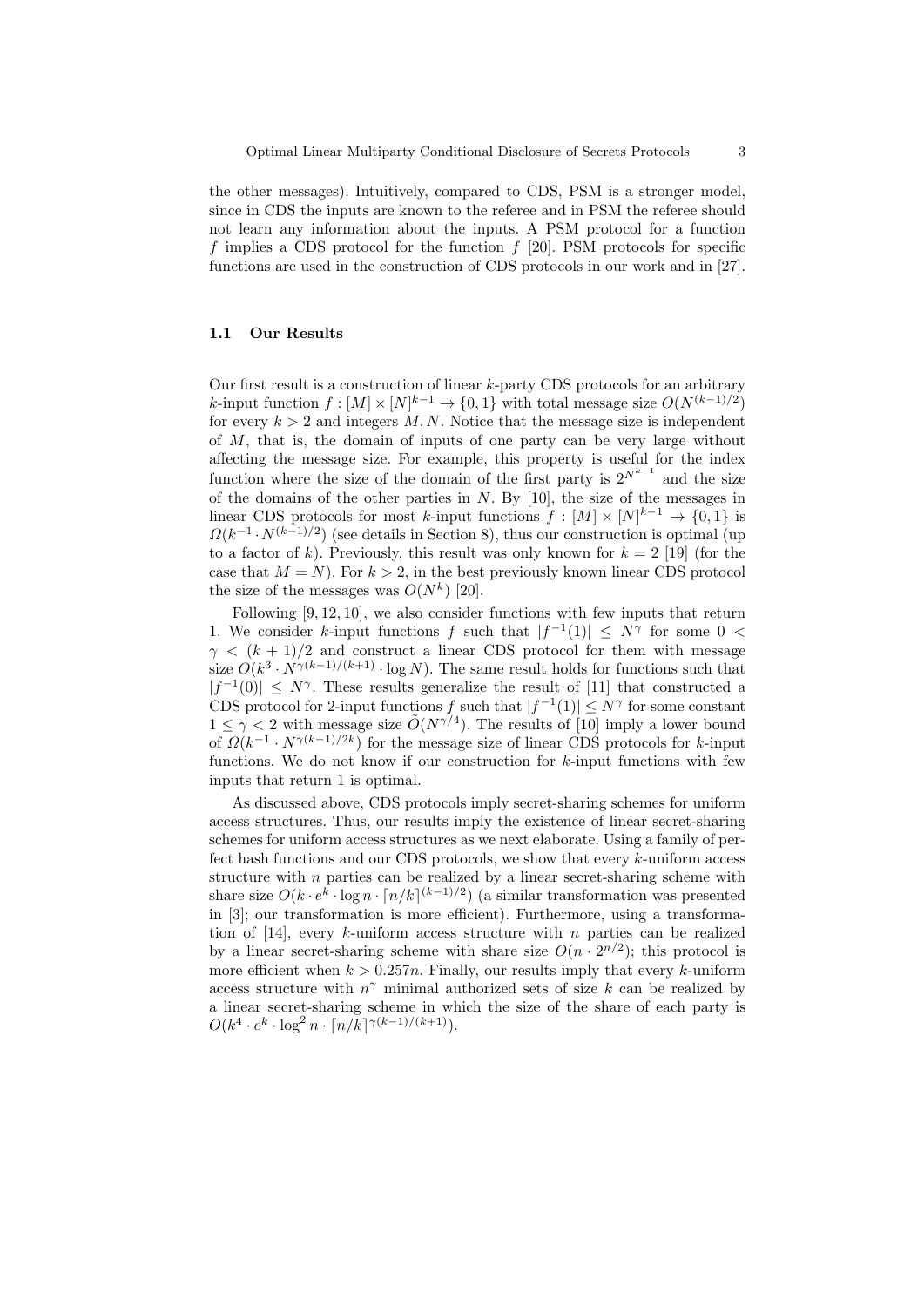#### 1.2 Our Technique

We use the following paradigm to design multiparty linear CDS protocols; this paradigm was implicitly used to design multiparty CDS protocols [27] and PSM protocols [14]. We start with a CDS protocol for a constant number of parties and use it to construct a CDS protocol for an arbitrary number of parties.

We demonstrate this idea by describing a linear k-party CDS protocol for a k-input function  $f: [N]^k \to \{0,1\}$  with complexity  $O(N^{3k/4-1})$ . Notice that for  $k > 2$  this construction already improves the best previously known upper bound described in [20] of  $O(N^k)$  for linear CDS protocols. For simplicity of the discussion, in this paragraph we only consider an even  $k$  (as explained in the technical section we also show how to handle odd values of  $k$ ). Given the function f, we define a 2-input function  $g: [N]^{k/2} \times [N]^{k/2} \rightarrow \{0,1\}$ , where  $g((x_1, \ldots, x_{k/2}), (x_{k/2+1}, \ldots, x_k)) = f(x_1, \ldots, x_k)$ . By [19], there is a linear 2party CDS protocol for g with messages of size  $O(N^{k/4})$ . Denote the message of the first and second party in the CDS protocol for g by  $m_1(x_1, \ldots, x_{k/2})$  and  $m_2(x_{k/2+1}, \ldots, x_k)$ , respectively (these messages are also a function of the common randomness of the CDS protocol). We construct a k-party CDS protocol for f, where the first  $k/2$  parties (respectively, the last  $k/2$  parties) use a  $k/2$ -party PSM protocol to compute  $m_1(x_1, \ldots, x_{k/2})$  (respectively,  $m_2(x_{k/2+1}, \ldots, x_k)$ ). The parties can use the PSM protocol of [18] to compute these functions; the complexity of the protocol is  $O(N^{3k/4-1})$ . The referee can reconstruct the messages  $m_1(x_1, \ldots, x_{k/2})$  and  $m_2(x_{k/2+1}, \ldots, x_k)$  and use the linear reconstruction function of the CDS protocol to reconstruct the secret. The problem is that the resulting CDS protocol is not linear since the PSM protocol of [18] is not linear. However, we can use the fact that in a CDS protocol the referee knows  $x_1, \ldots, x_k$ and construct a simplified version of the protocol of [18] that is linear.

We use the above approach to design a linear  $k$ -party CDS protocol with messages of size  $N^{(k-1)/2}$ . We first construct a new linear 3-party CDS protocol for 3-input functions; this CDS protocol generalizes the linear 2-party CDS protocol of [19]. To construct a CDS protocol for a k-input function  $f: [N]^k \to \{0,1\}$  (for an odd k) we define a 3-input function  $g: [N] \times [N]^{(k-1)/2} \times [N]^{(k-1)/2} \to \{0, 1\},$ where  $g(x_1,(x_2,\ldots,x_{(k-1)/2}), (x_{(k+1)/2},\ldots,x_k)) = f(x_1,\ldots,x_k)$ ; that is, we partition the parties to three sets, where the size of the first set is 1 and the sizes of the two other sets is  $(k-1)/2$ . We use our 3-party CDS protocol for g, and denote the messages in this protocol by  $m_1, m_2, m_3$ ; in this protocol each message is of size at most  $N^{(k-1)/2}$ . We then show that  $m_2$  and  $m_3$  can be computed by efficient linear PSM protocols (where the referee knows the inputs  $x_2, \ldots, x_{(k-1)/2}$  and  $x_{(k+1)/2}, \ldots, x_k$ , respectively).

To summarize our approach, one can start with any linear CDS protocol for a small number of parties and use a linear variant of the PSM protocol of [18], in which the parties send messages enabling the referee to compute the messages of the CDS protocol. However, this transformation does not necessary result in the most efficient protocol. To construct an optimal linear k-party CDS protocol, we design a specific 3-party CDS protocol, such that its messages can be computed by efficient linear PSM protocols.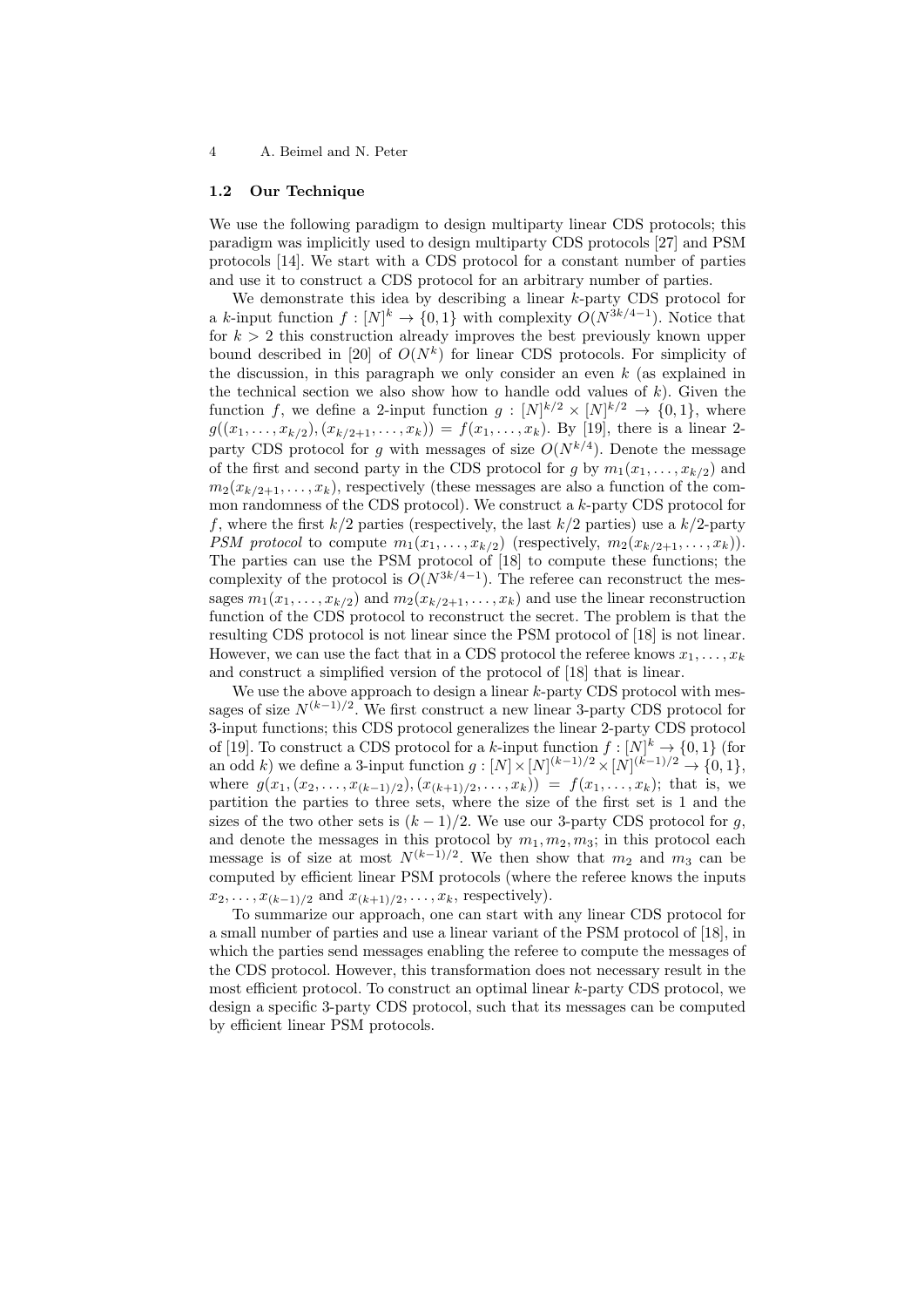Comparison to the protocol of [27]. In a work that was done independently and in parallel to our work, Liu et al.  $[27]$  have also constructed k-party linear CDS protocols for arbitrary  $k$ -input functions with total message size  $O(k \cdot N^{(k-1)/2})$  for every  $k > 2$ . Their protocol is somewhat different than ours, however it uses very similar ideas. We apply some optimizations in our protocol, which reduces the total message size by a factor of  $k$  compared to the protocol of [27]. Furthermore, the protocol of [27] is only described for odd values of  $k$ (using our ideas it can be transformed to a protocol for even values of  $k$ ).

## 1.3 Related Works

Gertner et al. [20] defined CDS protocols and used them to construct symmetrically-private information retrieval protocols. They gave some constructions of CDS protocols: (1) they showed that a PSM protocol for a function implies a CDS protocol for the same function, and (2) they showed that a span program (not necessarily monotone) computing a function  $f$  implies a linear CDS protocol for  $f$ . In particular, this gives a construction from formulas and branching programs. Their result implies that for every  $k$ -input function  $f: [N]^k \to \{0,1\}$  there exist a linear CDS protocol with messages of size  $O(N^k)$ .

Beimel et al. [13] showed that for every 2-input function  $f : [N] \times [N] \rightarrow \{0, 1\}$ there exists a 2-party CDS protocol in which the size of the messages is  $O(N^{1/2})$ . Their protocol is not linear. Gay et al. [19] constructed a linear 2-party CDS protocol for arbitrary 2-input functions with the same message size of  $O(N^{1/2})$ . Following the above results, Liu et al. [26] have shown that every 2-input function has a non-linear 2-party CDS protocol with messages of size  $2^{O(\sqrt{\log N \log \log N})}$ . To construct this CDS protocol, they reduced it to a CDS protocol for the index function and constructed a CDS protocol for the index function based on the private information retrieval protocol of Dvir and Gopi [17]. Liu et al. [27] have generalized their results to k-input functions, designing a non-linear k-party CDS protocol with messages of size  $2^{O(\sqrt{k \log N} \log(k \log N))}$ .

Gay et al. [19] proved lower and upper bounds on the size of the messages in linear and non-linear 2-party CDS protocols for several functions with domain of √ size N. For example, they proved a lower bound of  $\Omega(\sqrt{\log N})$  and a matching upper bound of  $O(\sqrt{\log N})$  on the messages size of linear CDS protocols for the index function and a lower bound of  $\Omega(\sqrt{\log N})$  and an upper bound of  $O(\log N)$ on the messages size of linear CDS protocols for the disjointness function (which returns 1 if and only if the sets represented by the inputs are disjoint) and for the inner-product function. They also proved a lower bound of  $\Omega(\log \log N)$  for any CDS protocol (possibly non-linear) for these functions. Applebaum et al. [4] proved a lower bound of  $\Omega(\log N)$  for any CDS protocol (possibly non-linear) for some (non-explicit) function. Applebaum et al. [5] proved a lower bound of  $\log N - 3 - o(1)$  for any CDS protocol (possibly non-linear) for the inner product function. All the above lower bounds are for a one-bit secret.

Applebaum et al. [4] and Ambrona et al. [2] showed that if there is a linear 2-party CDS protocol for some function  $f$  with message size  $c$  and common random string with size  $r$ , then there is a linear CDS protocol for the complement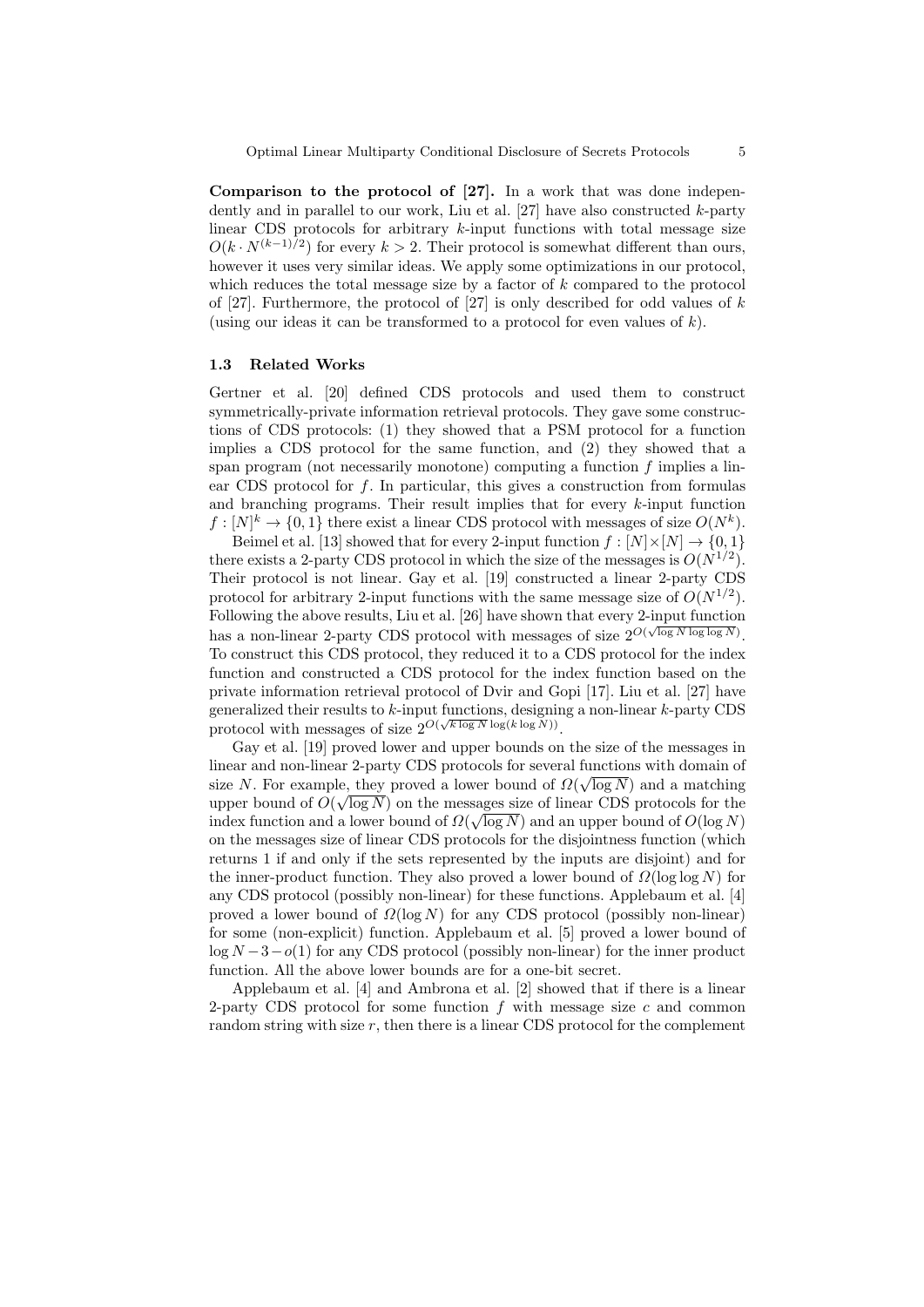function  $\overline{f}$  in which the message size and the common random string size is linear in c and r. Applebaum et al. [4] also showed that if there is a 2-party CDS protocol (possibly non-linear) for some function  $f$  with message size  $c$ , common random string with size r, and an error of  $2^{-\kappa}$  (in the reconstruction and in the privacy), then there is a CDS protocol for  $\bar{f}$  in which the message size and the common random string size are polynomial in  $c, r$ , and  $\kappa$ .

Another result shown in [4] is that for every 2-input function there exists a linear CDS for secrets of  $\ell$  bits, where  $\ell$  is exponential in  $N^2$ , in which the size of the messages is  $O(\ell \cdot \log N)$ . This gives an amortized message size of  $O(\log N)$ per each bit of the secret, much better than the message size of  $2^{O(\sqrt{\log N} \log \log N)}$ shown in [26]. Applebaum and Arkis [3] improved this result and extended it to k-input functions; they showed that for every function  $f: [N]^k \to \{0,1\}$  there exists a multi-linear CDS protocol for secrets of  $\ell$  bits, where  $\ell$  is exponential in  $N^k$ , in which the size of each of the messages sent by the parties is 4 $\ell$ .

CDS protocols are closely related to secret-sharing schemes for uniform access structures. Basically, k-party CDS protocols for functions  $f: [N]^k \to \{0,1\}$ are equivalent to secret-sharing schemes for  $k$ -partite  $k$ -uniform access structures with  $k \cdot N$  parties, where a k-uniform access structure is k-partite if there is a partition of the parties to k sets  $V_1, \ldots, V_k$  such that every authorized set of size  $k$  contains exactly one party from each set  $V_i$ . Two-uniform access structures, called forbidden graph access structures, where first defined by Sun and Shieh [28], and where further studied in [13, 12, 10, 3].

In particular, it was shown in [13] that there is a transformation from 2-party CDS protocols to secret-sharing schemes for 2-uniform access structures with  $n$ parties in which the share size is  $O(\log n)$  times the message size in the CDS protocol; this transformation preserves linearity. Furthermore, if the size of the secret is increased, then the share size of the resulting scheme is only  $O(1)$  times the message size in the CDS protocol; this transformation does not preserve linearity (for a linear CDS, the resulting scheme would be multi-linear). In [3], this transformation was generalized for any  $k$ , where the increase in the share size is  $O(e^k \cdot \log n)$  if one wants to preserve linearity and  $O(e^k)$  without preserving linearity. In this paper, we improve this transformation for short secrets, i.e., we transform k-party CDS protocols for a function with domain of size  $n/k$  to secret-sharing schemes for  $k$ -uniform access structures with  $n$  parties.

## 2 Preliminaries

#### 2.1 Conditional Disclosure of Secrets Protocols

In this section we define k-party conditional disclosure of secrets (CDS) protocols, first presented in [20].

Definition 2.1 (Conditional Disclosure of Secrets Protocols – Syntax and Correctness). Let  $f: X_1 \times \cdots \times X_k \rightarrow \{0,1\}$  be some k-input function.  $A$  CDS protocol  $P$  for  $f$  with domain of secrets  $S$  consists of: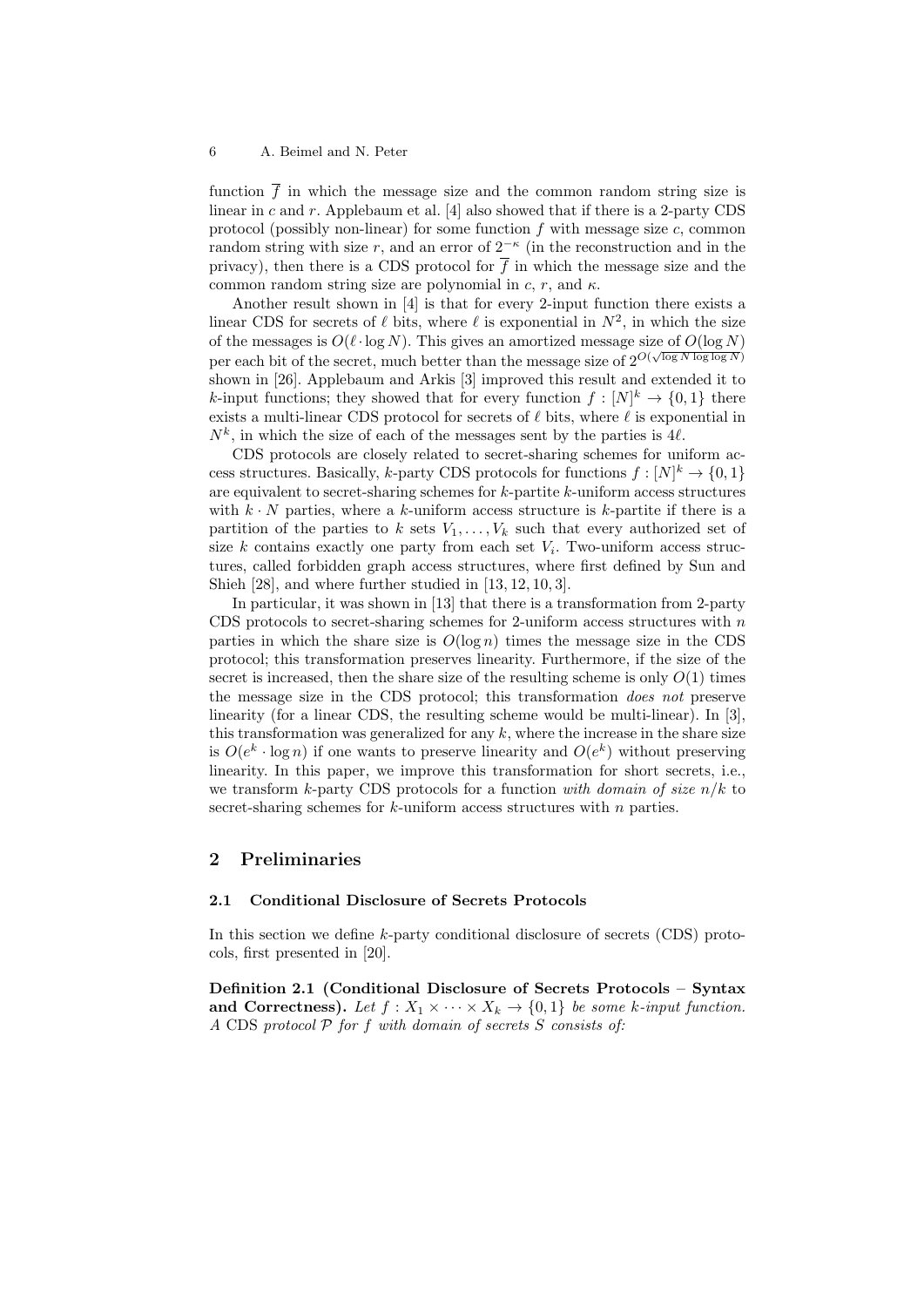Optimal Linear Multiparty Conditional Disclosure of Secrets Protocols 7

- $-$  A finite domain of common random strings R, and k finite message domains  $M_1, \ldots, M_k$ .
- $-$  Deterministic message computation functions  $\text{Enc}_{1}, \ldots, \text{Enc}_{k}$ , where  $\text{Enc}_{i}$ :  $X_i \times S \times R \rightarrow M_i$  for every  $i \in [k]$ .
- $A$  deterministic reconstruction function DEC :  $X_1 \times \cdots \times X_k \times M_1 \times \cdots \times M_k \rightarrow$  ${0,1}.$

We say that a CDS protocol  $P$  is correct (with respect to f) if for every  $(x_1, \ldots, x_k) \in X_1 \times \cdots \times X_k$  for which  $f(x_1, \ldots, x_k) = 1$ , every secret  $s \in S$ , and every common random string  $r \in R$ ,

$$
\mathrm{DEC}(x_1,\ldots,x_k,\mathrm{ENC}_1(x_1,s,r),\ldots,\mathrm{ENC}_k(x_k,s,r))=s.
$$

The total message size of a CDS protocol  $P$  is the total size of the messages sent by the parties, i.e.,  $\sum_{i=1}^{k} \log |M_i|$ .

We define the privacy of CDS protocols with a simulator, i.e., given  $x_1, \ldots, x_k$ such that  $f(x_1, \ldots, x_k) = 0$ , we can simulate the messages sent by the parties by a simulator that has access only to  $x_1, \ldots, x_k$ , such that one cannot distinguish between the messages sent by the parties and the messages generated by the simulator. That is, a CDS protocol is private if everything that can be learned from it can be learned from  $x_1, \ldots, x_k$  without knowing the secret.

Definition 2.2 (Conditional Disclosure of Secrets Protocols – Pri**vacy**). We say that a CDS protocol  $P$  is private (with respect to f) if there exists a randomized function Sim, called the simulator, such that for every  $(x_1, \ldots, x_k) \in X_1 \times \cdots \times X_k$  for which  $f(x_1, \ldots, x_k) = 0$ , every secret  $s \in S$ , and every k messages  $(m_1, \ldots, m_k) \in M_1 \times \cdots \times M_k$ ,

$$
Pr[SIM(x_1,...,x_k) = (m_1,...,m_k)]
$$
  
= 
$$
Pr[ENC_1(x_1,s,r) = m_1,...,ENC_k(x_k,s,r) = m_k],
$$

where the first probability is over the randomness of the simulator S and the second probability is over the choice of r from R with uniform distribution.

Informally, we say that a CDS protocol is linear if the reconstruction function of the referee is a linear function.

Definition 2.3 (Linear Conditional Disclosure of Secrets Protocols). We say that a CDS protocol is linear over a finite field  $\mathbb F$  if

- $S = \mathbb{F}$ .
- There exists constants  $\ell, \ell_1, \ldots, \ell_k$  such that  $R = \mathbb{F}^{\ell}$  and  $M_i = \mathbb{F}^{\ell_i}$  for every  $i \in [k]$ , and
- $-$  For every  $x_1, \ldots, x_k \in [N]$  there exist field elements  $(\alpha_{i,j_i})_{i \in [k], j_i \in [\ell_i]} \in \mathbb{F}$ such that

 $\text{DEC}(x_1, \ldots, x_k, \text{ENC}_1(x_1, s, r), \ldots, \text{ENC}_k(x_k, s, r)) = \sum$  $i \in [k], j_i \in [\ell_i]$  $\alpha_{i,j_i} m_{i,j_i},$ 

where  $\text{Enc}_i(x_i, s, r) = (m_{i,1}, \ldots, m_{i,\ell_i})$  for every  $i \in [k]$ .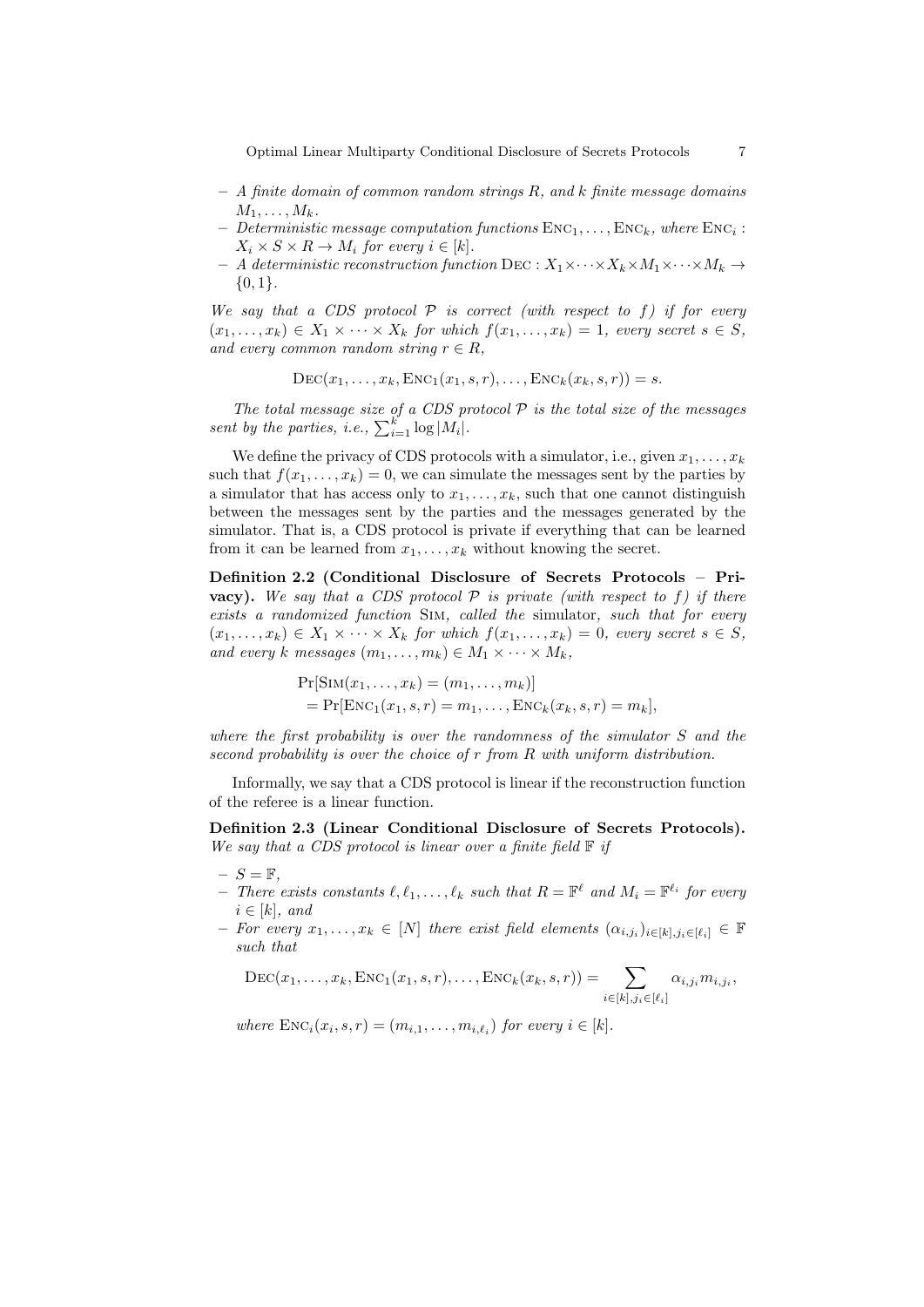Equivalently, we could have required that for every  $i \in [k]$  and every  $x_i \in X_i$ the function  $\text{Enc}_{i}(x_i, s, r)$  is a linear function over  $\mathbb{F}$  of the secret s and the field elements in  $r = (r_1, \ldots, r_\ell)$  (see [24, 7] for the equivalence).

## 2.2 Secret-Sharing Schemes

We next present the definition of secret-sharing schemes, similar to [8, 15].

**Definition 2.4 (Secret-Sharing Schemes).** Let  $P = \{P_1, \ldots, P_n\}$  be a set of parties. A collection  $\Gamma \subseteq 2^P$  is monotone if  $B \in \Gamma$  and  $B \subseteq C$  imply that  $C \in \Gamma$ . An access structure is a monotone collection  $\Gamma \subseteq 2^P$  of non-empty subsets of P. Sets in Γ are called authorized, and sets not in Γ are called unauthorized. The family of minimal authorized subsets is denoted by  $\min \Gamma$ .

A secret-sharing scheme  $\Sigma = \langle \Pi, \mu \rangle$  with domain of secrets K is a pair, where  $\mu$  is a probability distribution on some finite set R called the set of random strings and  $\Pi$  is a mapping from  $K \times R$  to a set of n-tuples  $K_1 \times K_2 \times \cdots \times K_n$ , where  $K_j$ is called the domain of shares of  $P_j$ . A dealer distributes a secret  $k \in K$  according to  $\Sigma$  by first sampling a random string  $r \in R$  according to  $\mu$ , computing a vector of shares  $\Pi(k,r) = (s_1, \ldots, s_n)$ , and privately communicating each share  $s_i$  to party  $P_i$ . For a set  $A \subseteq P$ , we denote  $\Pi_A(k,r)$  as the restriction of  $\Pi(k,r)$  to its A-entries (i.e., the shares of the parties in A).

Given a secret-sharing scheme, define the size of the secret as  $log|K|$ , the share size of party  $P_i$  as  $\log |K_i|$ , the max share size as  $\max_{1 \leq i \leq n} \log |K_i|$ , and the total share size as  $\sum_{j=1}^{n} \log |K_j|$ .

Let K be a finite set of secrets, where  $|K| \geq 2$ . A secret-sharing scheme  $\Sigma =$  $\langle \Pi, \mu \rangle$  with domain of secrets K realizes an access structure  $\Gamma$  if the following two requirements hold:

CORRECTNESS. The secret  $k$  can be reconstructed by any authorized set of parties. That is, for any set  $B = \{P_{i_1}, \ldots, P_{i_{|B|}}\} \in \Gamma$ , there exists a reconstruction function  $\text{Recon}_B : K_{i_1} \times \cdots \times K_{i_{|B|}} \to K$  such that for every secret  $k \in K$  and every random string  $r \in R$ ,

$$
\operatorname{Recon}_B\left(\Pi_B(k,r)\right) = k.
$$

PRIVACY. Every unauthorized set cannot learn anything about the secret from its shares. Formally, for any set  $T \notin \Gamma$ , every two secrets  $a, b \in K$ , and every possible vector of shares  $\langle s_j \rangle_{P_i \in T}$ ,

$$
\Pr[\Pi_T(a,r) = \langle s_j \rangle_{P_j \in T}] = \Pr[\Pi_T(b,r) = \langle s_j \rangle_{P_j \in T}],
$$

where the probability is over the choice of r from R at random according to  $\mu$ .

A scheme is linear if the mapping that the dealer uses to generate the shares that are given to the parties is linear, as we formalize at the following definition.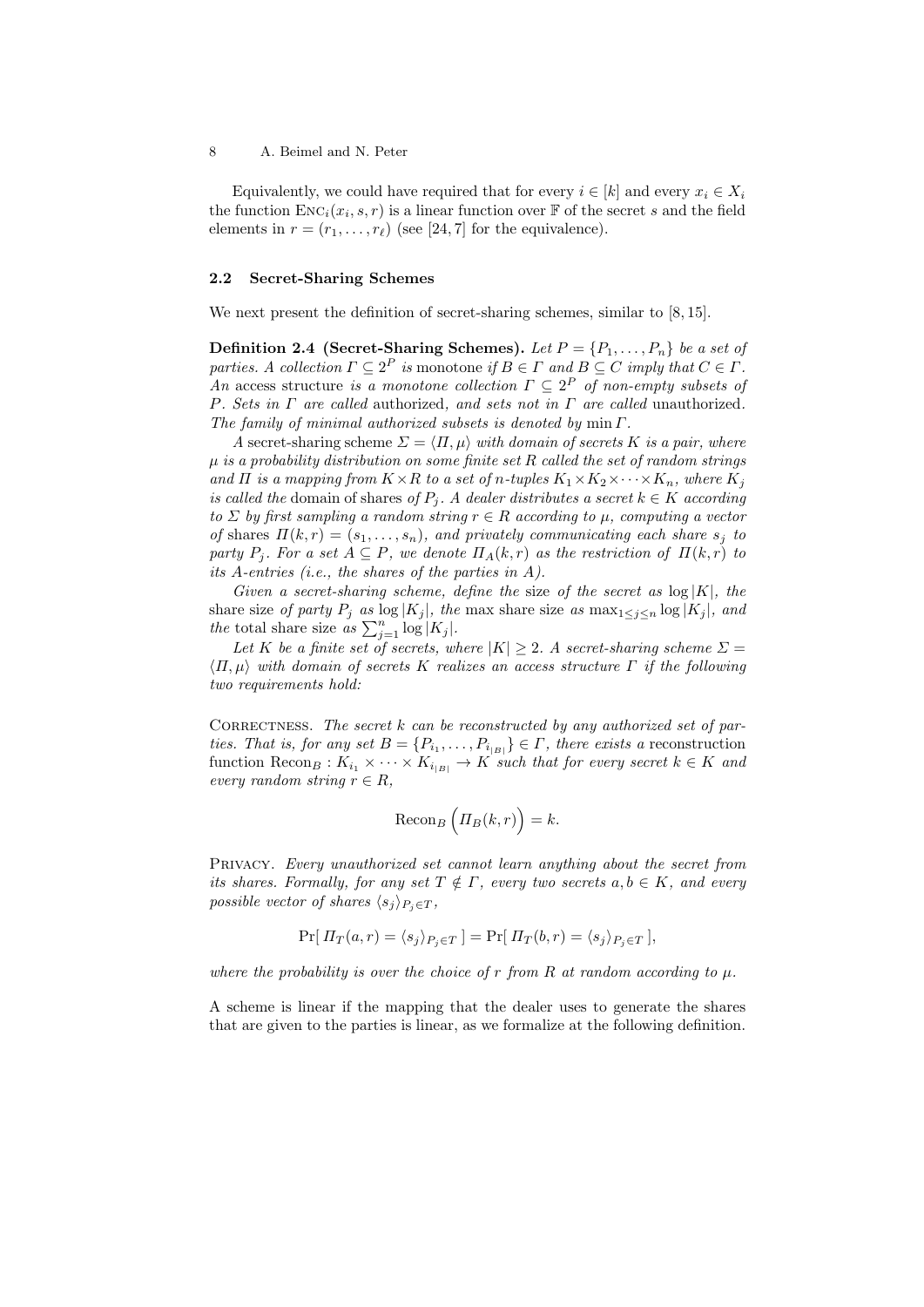Definition 2.5 (Linear Secret-Sharing Schemes). Let  $\Sigma = \langle \Pi, \mu \rangle$  be a secret-sharing scheme with domain of secrets  $K$ , where  $\mu$  is a probability distribution on a set R and  $\Pi$  is a mapping from  $K \times R$  to  $K_1 \times K_2 \times \cdots \times K_n$ . We say that  $\Sigma$  is a linear secret-sharing scheme over a finite field  $\mathbb{F}$  if  $K = \mathbb{F}$ , the sets R,  $K_1, \ldots, K_n$  are vector spaces over  $\mathbb{F}, \Pi$  is an  $\mathbb{F}\text{-}linear$  mapping, and  $\mu$  is the uniform probability distribution over R.

## 3 Linear CDS Protocols for 2 and 3 Parties

We present linear 2-party and 3-party CDS protocols. The 3-party CDS protocol will be used in Section 4 to construct k-party CDS protocols for  $k > 3$ . To avoid confusions, in this section we denote the parties by Alice, Bob, and Charlie.

## 3.1 A Linear 2-Party CDS Protocol

As a warm up, we first describe a linear 2-party CDS protocol for any 2-input function  $f : [M] \times [N] \rightarrow \{0, 1\}$  in which the total message size is N; i.e., the message size does not depend on M. This protocol is part of the protocol described in [19], and it is not the optimal protocol for 2 parties (in particular, by [19] there exist a linear 2-party CDS protocol for any 2-input function  $f$ :  $[N] \times [N] \rightarrow \{0, 1\}$  in which the message size is  $O(N^{1/2})$ .

In the CDS protocol, the parties, Alice and Bob, hold the inputs  $x_1 \in [M]$ and  $x_2 \in [N]$ , respectively, and the common randomness is N uniform bits  $r_1, \ldots, r_N$ . We denote the secret by  $s \in \{0, 1\}$ . Alice sends to the referee the bit

$$
s\oplus\bigoplus\nolimits_{i_2\in[N],f(x_1,i_2)=0}r_{i_2},
$$

and Bob sends the bits  $r_1, \ldots, r_{x_2-1}, r_{x_2+1}, \ldots, r_N$ . The message size of the protocol is  $1 + (N - 1) = N$ .

The correctness of the above protocol follows from the fact that if  $f(x_1, x_2) =$ 1, then the bit  $r_{x_2}$  is not part of the exclusive-or of the bit that Alice sends. The referee gets all the bits  $r_1, \ldots, r_N$  except for the bit  $r_{x_2}$ , and in particular all the bits among  $r_1, \ldots, r_N$  that are part of the exclusive-or in  $s \oplus \bigoplus_{i_2 \in [N], f(x_1, i_2) = 0} r_{i_2}$ . Thus, the referee can reconstruct the secret. For the privacy, we observe that if  $f(x_1, x_2) = 0$ , then the bit  $r_{x_2}$  is part of the exclusive-or of the bit that Alice sends, and since the referee does not get this bit from Bob, then it cannot learn any information about the secret. Formally, a simulator independently chooses N uniform bits  $s', r'_1, \ldots, r'_{N-1}$  and outputs s' as the message of Alice and  $r'_1, \ldots, r'_{N-1}$  as the message of Bob.

## 3.2 A Linear 3-Party CDS Protocol

We adapt the above protocol and construct a linear 3-party CDS protocol  $P_3$ for any 3-input function  $f : [M] \times [N] \times [N] \rightarrow \{0,1\}$  with message size  $O(N)$ (again, the message size is independent of  $M$ ).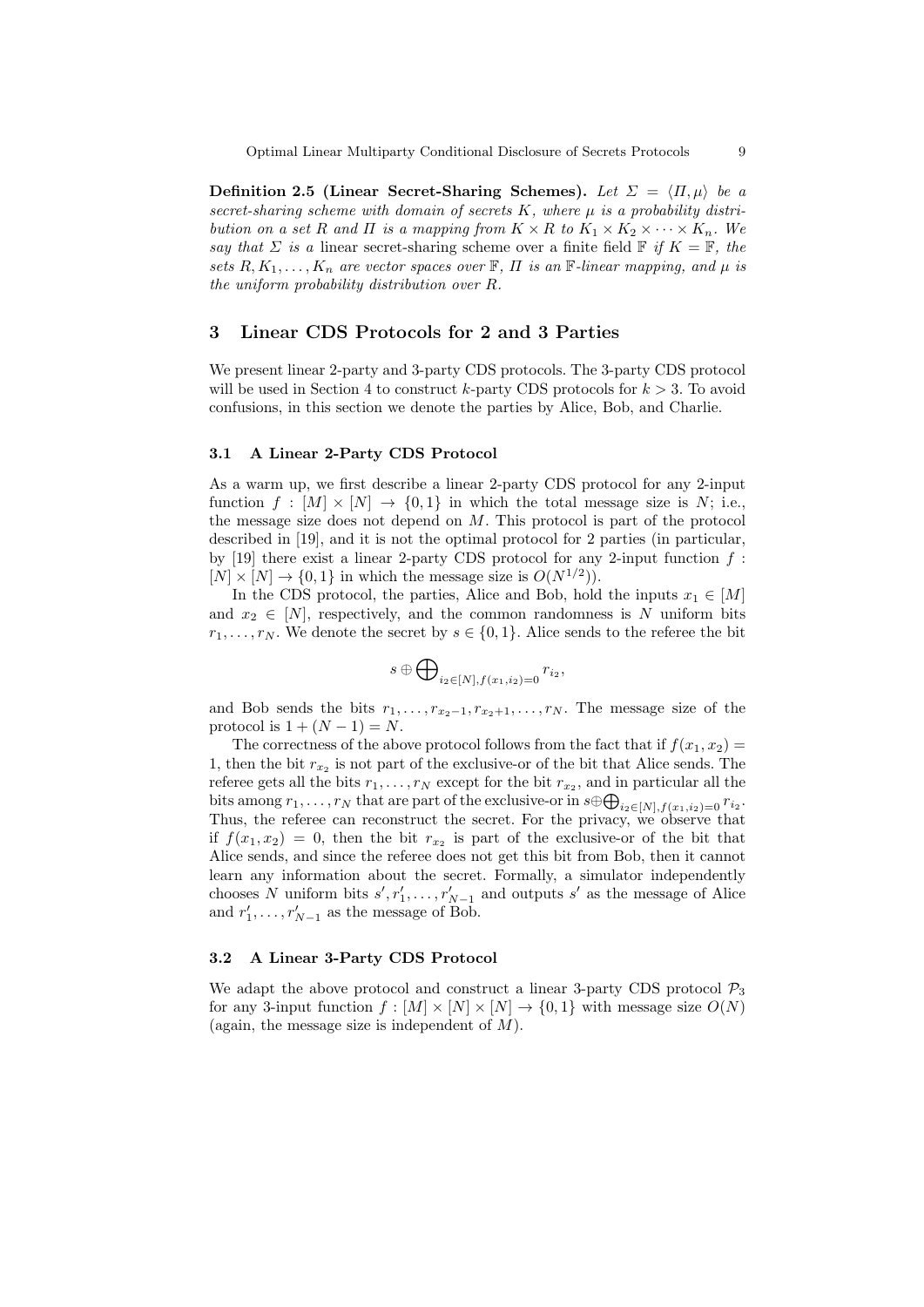#### Protocol  $P_3$

The secret: A bit  $s \in \{0,1\}$ .

**Inputs:** Alice, Bob, and Charlie hold the inputs  $x_1 \in [M]$  and  $x_2, x_3 \in [N]$ , respectively.

Common randomness: The three parties hold the following random bits.

 $-r_1, \ldots, r_N \in \{0, 1\}.$  $q_1, \ldots, q_N \in \{0, 1\}.$ 

The protocol:

- 1. Alice sends to the referee the bits  $s_{i_3} = s \oplus q_{i_3} \oplus \bigoplus_{i_2 \in [N], f(x_1, i_2, i_3) = 0} r_{i_2}$ for every  $i_3 \in [N]$ .
- 2. Bob sends to the referee the bits  $r_1, \ldots, r_{x_2-1}, r_{x_2+1}, \ldots, r_N$ .
- 3. Charlie sends to the referee the bit  $q_{x_3}$ .
- 4. If  $f(x_1, x_2, x_3) = 1$ , the referee computes

$$
s_{x_3}\oplus q_{x_3}\oplus\bigoplus\nolimits_{i_2\in[N],f(x_1,i_2,x_3)=0}r_{i_2}.
$$

**Fig. 1.** A linear 3-party CDS protocol  $\mathcal{P}_3$  for a 3-input function  $f : [M] \times [N] \times [N] \rightarrow$  $\{0,1\}.$ 

**Lemma 3.1.** Let  $f : [M] \times [N] \times [N] \rightarrow \{0,1\}$  be a 3-input function. Then, there is a linear 3-party CDS protocol for f with total message size  $O(N)$ .

*Proof.* The linear CDS protocol for f, denoted by  $P_3$ , is described in Figure 1. We start with an informal description of the protocol. The parties, Alice, Bob, and Charlie, hold the inputs  $x_1 \in [M]$  and  $x_2, x_3 \in [N]$ , respectively. The common randomness is 2N bits  $r_1, \ldots, r_N$  and  $q_1, \ldots, q_N$ , and the secret is  $s \in \{0, 1\}.$ 

For every possible value  $i_3 \in [N]$  of the input of Charlie, Alice sends to the referee the bit  $s_{i_3} = s \oplus q_{i_3} \oplus \bigoplus_{i_2 \in [N], f(x_1, i_2, i_3) = 0} r_{i_2}$  (i.e., the message that Alice sends in the 2-party CDS protocol, masked by  $q_{i_3}$ ). Bob sends the bits  $r_1, \ldots, r_{x_2-1}, r_{x_2+1}, \ldots, r_N$ , and Charlie sends the bit  $q_{x_3}$ .

Next, we prove the correctness of  $\mathcal{P}_3$ . If  $f(x_1, x_2, x_3) = 1$ , then the bit  $r_{x_2}$  is not part of the exclusive-or in the bit  $s_{x3}$  that Alice sends, since it contains only the bits  $r_{i_2}$  for which  $f(x_1, i_2, x_3) = 0$ . Thus, the referee, which gets the bit  $q_{x_3}$ and all the bits  $r_1, \ldots, r_N$  except for the bit  $r_{x_2}$ , and in particular all the bits among  $r_1, \ldots, r_N$  that are part of the exclusive-or in  $s_{x_3}$ , can reconstruct the secret s, as described in  $\mathcal{P}_3$ .

Now, we prove that  $P_3$  is private by constructing a simulator whose output is 3 messages, such that the distribution on the messages of  $\mathcal{P}_3$  and the distribution on the messages of the simulator are the same. If  $f(x_1, x_2, x_3) = 0$ , then the bit  $r_{x_2}$  is part of the exclusive-or in the bit  $s_{x_3}$ , and, thus, the bit  $s_{x_3}$  is uniformly distributed given the messages of Bob and Charlie. Similarly, since the referee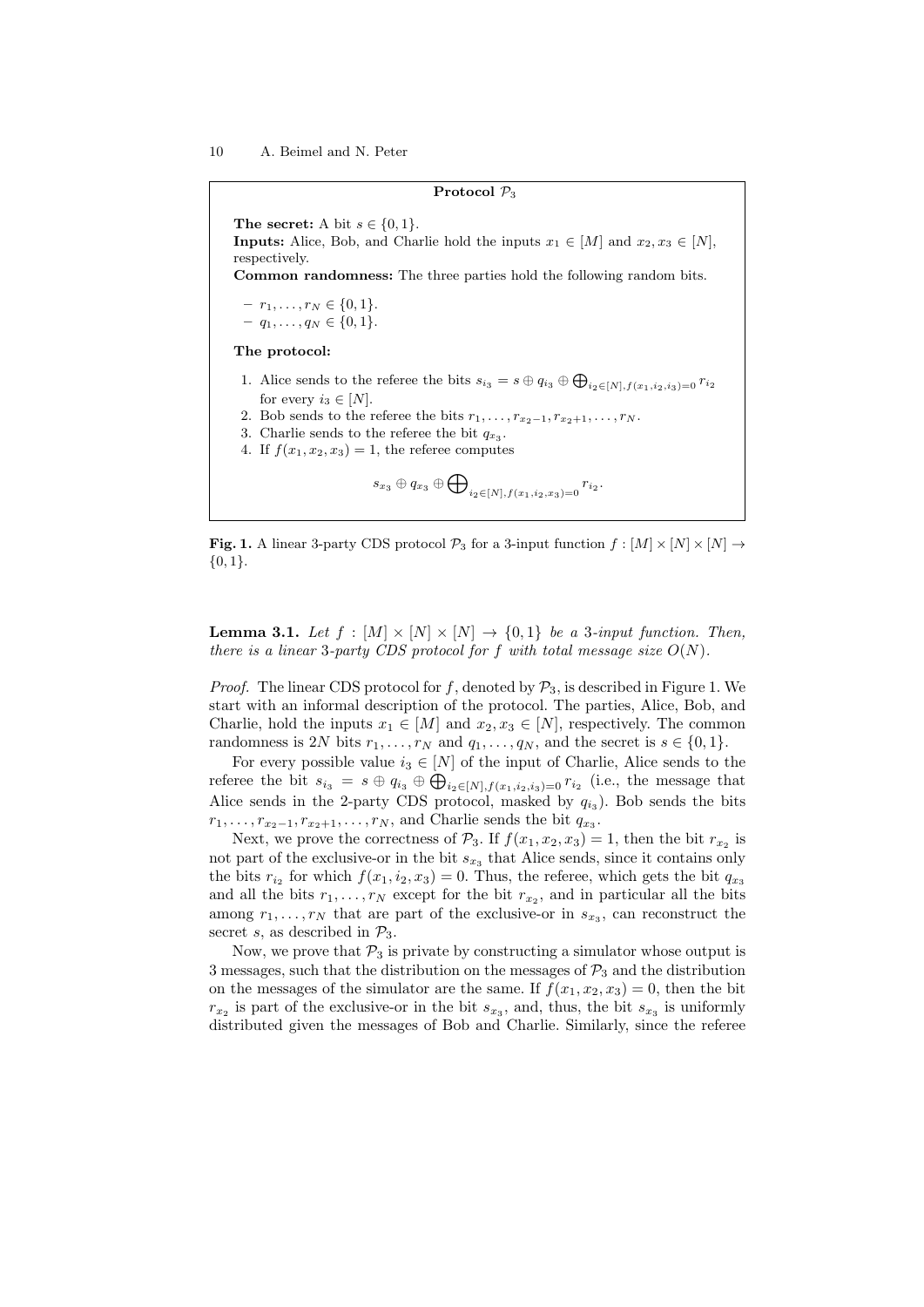does not get the bits  $q_1, \ldots, q_{x_3-1}, q_{x_3+1}, \ldots, q_N$ , the distribution on the bits  $s_{i_3}$ , for every  $i_3 \in [N]$  such that  $i_3 \neq x_3$ , is uniform. Hence, the simulator independently chooses 2N uniform bits  $s'_1, \ldots, s'_N, r'_1, \ldots, r'_{N-1}, q'$  and outputs  $s'_1, \ldots, s'_N$  as the message of Alice,  $r'_1, \ldots, r'_{N-1}$  as the message of Bob, and  $q'$ as the message of Charlie.

Moreover, the protocol  $\mathcal{P}_3$  is linear over  $\mathbb{F}_2$ , since for every  $x_1 \in [M]$  and  $x_2, x_3 \in [N]$  the reconstruction function of the referee is a linear combination of the bits in the messages it gets. Finally, Alice sends  $N$  bits, Bob sends  $N-1$  bits, and Charlie sends one bit, so the massage size of  $\mathcal{P}_3$  is  $N + (N-1) + 1 = 2N$ .  $\Box$ 

## 4 Linear k-Party CDS Protocols

We use the protocol  $P_3$  to construct a k-party CDS protocol, for any integer k, using the approach described in the introduction. First, in Section 4.1, we show how to transform the 3-party CDS protocol  $P_3$  to a linear k-party CDS protocol  $\mathcal{P}_k$  for any k-input function  $f : [M] \times [N]^{k-1} \to \{0,1\}$ , for an *odd*  $k > 3$ . Then, in Section 4.2, we show how we can adapt the transformation for an even  $k > 3$ .

## 4.1 A Linear  $k$ -Party CDS Protocol for an Odd  $k$

**Informal Description of the Protocol.** We consider a  $k$ -input function  $f$ :  $[M] \times [N]^{k-1} \rightarrow \{0,1\}$ , for some odd k, and k parties  $P_1, \ldots, P_k$  that hold the inputs  $x_1 \in [M]$  and  $x_2, \ldots, x_k \in [N]$ , respectively. Let  $k' = (k-1)/2$ ,  $y_1 =$  $x_1, y_2 = (x_2, \ldots, x_{k'+1}),$  and  $y_3 = (x_{k'+2}, \ldots, x_k)$ , and define a 3-input function  $g: [M] \times [N]^{k'} \times [N]^{k'} \to \{0, 1\},$  where  $g(x_1, (x_2, \ldots, x_{k'+1}), (x_{k'+2}, \ldots, x_k)) =$  $f(x_1, \ldots, x_k)$ . That is, we partition the parties into three sets, where the first set is  $S_1 = \{P_1\}$ , the second set is  $S_2 = \{P_2, \ldots, P_{k'+1}\}$ , and the third set is  $S_3 = \{P_{k'+2}, \ldots, P_k\}.$  Observe that  $|S_2| = |S_3| = k'.$ 

We next describe a k-party CDS protocol  $\mathcal{P}_k$  in which the parties  $P_1, \ldots, P_k$ simulates the parties in the protocol  $\mathcal{P}_3$  for the function g. In this simulation, party  $P_1$  simulates Alice, the parties in  $S_2$  simulate Bob, and the parties in  $S_3$ simulate Charlie, as follows. We denote the simulated inputs in  $\mathcal{P}_3$  by  $y_1, y_2, y_3$ and use  $h_2, h_3 \in [N]^{k'}$  as possible inputs of g in  $\mathcal{P}_3$ .

 $\oplus$ Simulating Alice. Party  $P_1$  sends the bits  $s_{h_3} = s \oplus q_{h_3} \oplus$  $h_2 \in [N]^k', f(x_1, h_2, h_3) = 0$   $r_{h_2}$ , for every  $h_3 = (i_{k'+2}, \ldots, i_k) \in [N]^k'$  (exactly as in  $\overline{\mathcal{P}_3}$ ).

Simulating Bob. The parties in  $S_2$  should send the bits  $r_{h_2}$ , for every  $h_2 =$  $(i_2,\ldots,i_{k'+1})\in[N]^{k'}$ , except for  $r_{y_2}=r_{x_2,\ldots,x_{k'+1}}$ . To do so, every party  $P_j\in S_2$ sends to the referee all the random bits  $r_{h_2}$  for every  $h_2 = (i_2, \ldots, i_{k'+1}) \in [N]^{k'}$ such that  $i_j \neq x_j$ . Observe that  $h_2 \neq (x_2, \ldots, x_{k'+1})$  if and only if  $i_j \neq x_j$  for at least one  $j$ . Thus, the parties in  $S_2$  send the bits that they should send.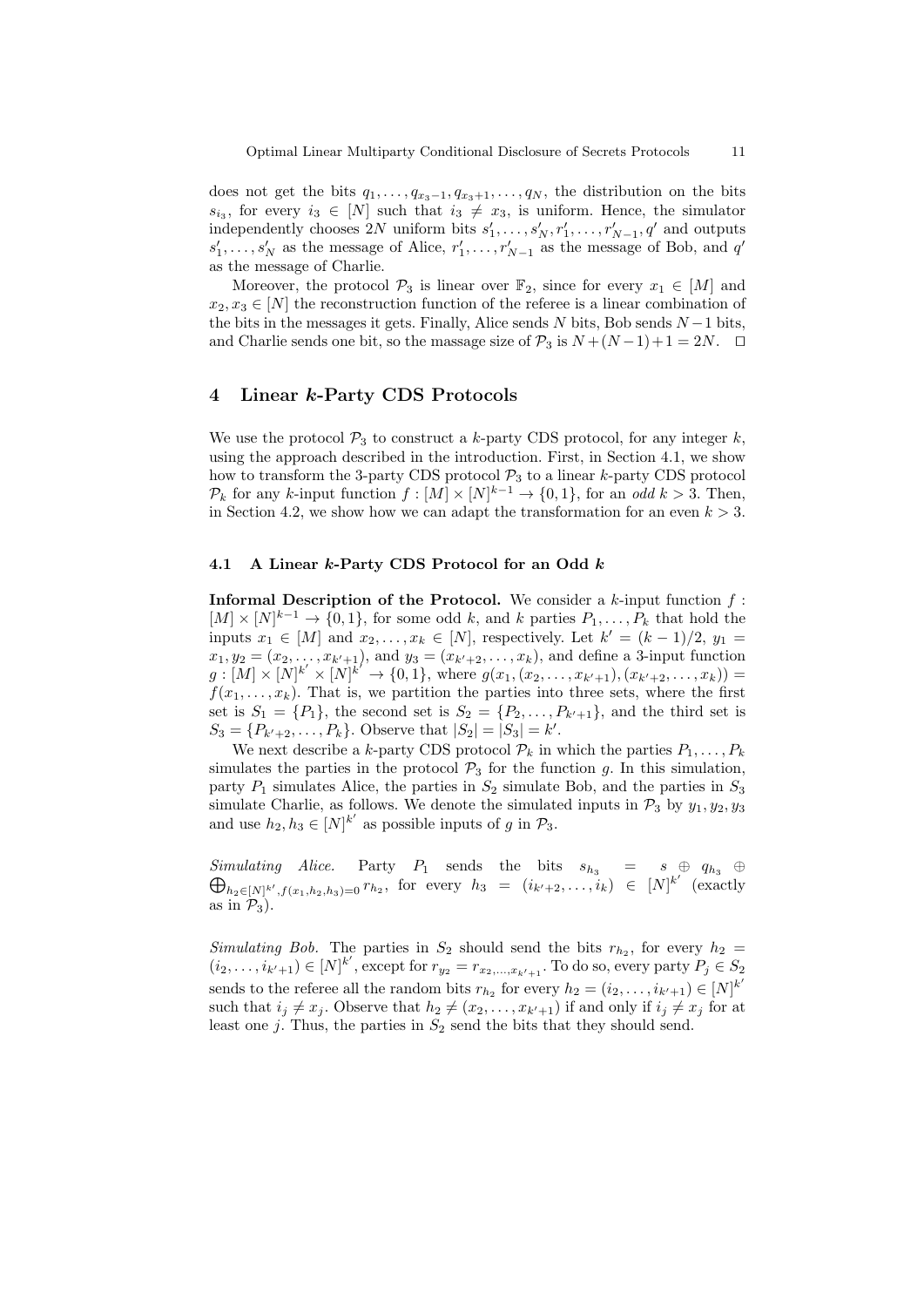Simulating Charlie. The parties in  $S_3$  should send the bit  $q_{y_3}$ . To do so, we share every random bit  $q_{h_3}$ , for every  $h_3 \in [N]^{k'}$ , between the parties in  $S_3$  using a  $k'$ out-of-k' secret-sharing scheme. That is, for every  $h_3 = (i_{k'+2}, \ldots, i_k) \in [N]^k$ , we choose  $k'$  random bits  $q_{h_3}^{k'+2}, \ldots, q_{h_3}^k$  and define  $q_{h_3} = q_{h_3}^{k'+2} \oplus \cdots \oplus q_{h_3}^k$ . Every party  $P_j \in S_3$  sends the bits  $q_{h_3}^j$  for every  $h_3 = (i_{k'+2}, \ldots, i_k) \in [N]^{k'}$  such that  $i_j = x_j$ . Thus, the referee can reconstruct the bit  $q_{y_3} = q_{x_{k'+2},...,x_k}$ , and cannot learn any information about the bits  $(q_{h_3})_{h_3 \neq y_3}$ .

As explained above, the referee in  $\mathcal{P}_k$  can compute the messages in  $\mathcal{P}_3$ , and, thus, when  $g(y_1, y_2, y_3) = 1$  (i.e., when  $f(x_1, \ldots, x_k) = 1$ ), it can reconstruct the secret s. The message size of every party is at most  $N^{k'} = N^{(k-1)/2}$ , and the total massage size is  $N^{k'} + k' \cdot N^{k'-1} \cdot (N-1) + k' \cdot N^{k'-1} = O(k \cdot N^{(k-1)/2}).$ 

Next, we show how to improve the total message size of the above protocol by a factor of  $k$ , by improving the simulations of Bob and Charlie by the parties in  $S_2$  and  $S_3$ , respectively.

The improved simulation of the messages of Charlie is as follows. The common random string will contain bits  $q_{i_j,\dots,i_k}^j$ , for every  $j \in \{k'+2,\dots,k\}$  and every  $i_j, \ldots, i_k \in [N]$ . First, let  $q_{i_{k'+2}, \ldots, i_k} = \bigoplus_{j=k'+2}^k q_{i_j, \ldots, i_k}^j$ , for every  $i_{k'+2}, \ldots, i_k \in$ [N]. Party  $P_j$ , for every  $j \in \{k'+2,\ldots,k\}$ , sends the random bits  $q_{x_j,i_{j+1}...,i_k}^j$ , for every  $i_{j+1}, \ldots, i_k \in [N]$ . The referee gets the bits  $q_{x_{k'+2},...,x_k}^{k'+2}, q_{x_{k'+3},...,x_k}^{k'+3}, \ldots, q_{x_k}^k,$ and thus can reconstruct  $q_{x_{k'+2},...,x_k}$ . We will show that all other bits  $q_{i_{k'+2},...,i_k}$ remain random to the referee, and, thus, the privacy still holds.

The improved simulation of the messages of Bob is as follows. The common random string contains the bits  $t_{i_j,...,i_{k'+1}}$ , for every  $j \in \{3, ..., k'+1\}$  and every  $i_j, \ldots, i_{k'+1} \in [N]$  (in addition to all previously mentioned bits). Party  $P_2$  sends the random bits  $r_{i_2,\dots,i_{k'+1}}$ , for every  $i_2, i_3, \dots, i_{k'+1} \in [N]$  such that  $i_2 \neq x_2$  as before. In addition it also sends the bits  $r_{x_2,i_3,\dots,i_{k'+1}}$ , for every  $i_3,\dots,i_{k'+1} \in$ [N], masked by random bits, that is, it sends  $r_{x_2,i_3,\dots,i_{k'+1}} \oplus t_{i_3,\dots,i_{k'+1}}$ , for every  $i_3, \ldots, i_{k'+1} \in [N]$ . Next, party  $P_3$  sends all the bits  $t_{i_3,\ldots,i_{k'+1}}$ , for every  $i_3, i_4, \ldots, i_{k'+1} \in [N]$  such that  $i_3 \neq x_3$ . Given those bits, the referee can learn all the bits  $r_{i_2,i_3,\dots,i_{k'+1}}$  for which  $i_2 \neq x_2$ , and all the bits  $r_{i_2,i_3,\dots,i_{k'+1}}$  for which  $i_2 = x_2$  and  $i_3 \neq x_3$ . We continue in the same manner until we get to the party  $P_{k'+1}$ . That is, the party  $P_3$  additionally sends the bits  $t_{x_3,i_4...,i_{k'+1}} \oplus t_{i_4,...,i_{k'+1}}$ for every  $i_4, \ldots, i_{k'+1} \in [N]$ , and so on. Finally, party  $P_{k'+1}$  sends only the bits  $t_{i_{k'+1}}$ , for every  $i_{k'+1} \in [N]$  such that  $i_{k'+1} \neq x_{k'+1}$ .

The referee will learn only the bit  $q_{x_{k'+2},x_{k'+3}\ldots,x_k}$  from the messages of the parties that simulate Charlie, and all the bits  $r_{i_2,\dots,i_{k'+1}}$ , for every  $i_2,\dots,i_{k'+1} \in$ [N], except for  $r_{x_2,...,x_{k'+1}}$ , from the messages of the parties that simulate Bob.

The size of the messages sent by parties  $P_{k'+2}, \ldots, P_k$  is  $N^{k'-1} + N^{k'-2}$  $\cdots + N + 1 < 2 \cdot N^{k'-1} = O(N^{(k-3)/2})$ , and the size of the messages sent by parties  $P_2, \ldots, P_{k'+1}$  is  $N^{k'} + N^{k'-1} + \cdots + N^2 + N - 1 < 2 \cdot N^{k'} = O(N^{(k-1)/2}).$ 

**Lemma 4.1.** Let  $f : [M] \times [N]^{k-1} \rightarrow \{0,1\}$  be a k-input function, for some odd integer  $k > 3$ . Then, protocol  $\mathcal{P}_k$ , described in Figure 2, is a linear k-party CDS protocol for f with total message size  $O(N^{(k-1)/2})$ .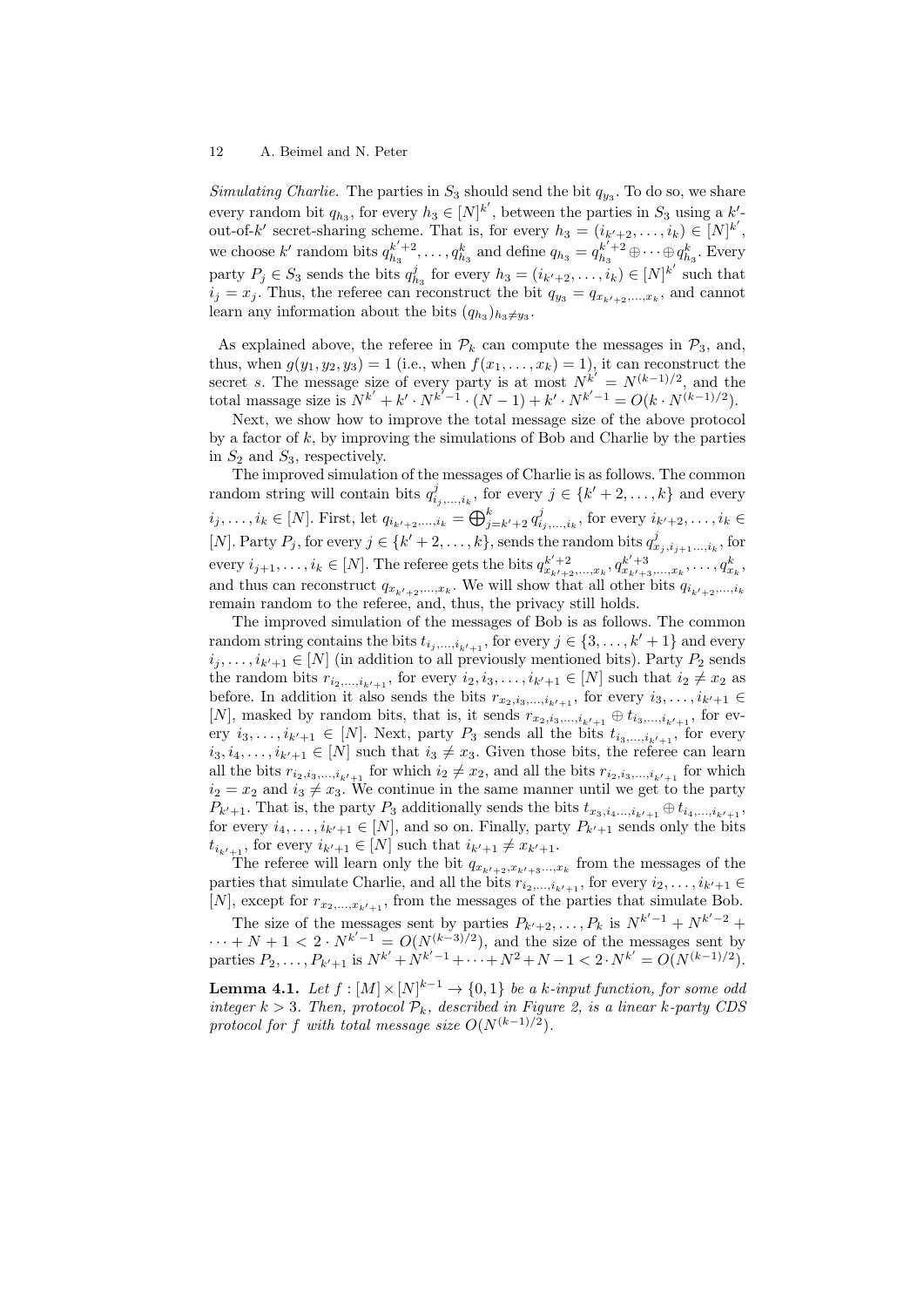### Protocol  $P_k$  for an Odd k

The secret: A bit  $s \in \{0, 1\}$ .

**Inputs:**  $P_1, \ldots, P_k$  hold the inputs  $x_1 \in [M]$  and  $x_2, \ldots, x_k \in [N]$ , respectively. **Common randomness:** Let  $k' = (k-1)/2$ . The k parties hold the following random bits.  $- r_{i_2,\ldots,i_{k'+1}} \in \{0,1\}$ , for every  $i_2,\ldots,i_{k'+1} \in [N]$ .  $t_{i_j, \ldots, i_{k'+1}} \in \{0, 1\}$ , for every  $j \in \{3, \ldots, k'+1\}$  and  $i_j, \ldots, i_{k'+1} \in [N]$ .  $q_1^j, \ldots, i_k \in \{0, 1\}$ , for every  $j \in \{k'+2, \ldots, k\}$  and  $i_j, \ldots, i_k \in [N]$ . The protocol: 1. Define  $q_{i_{k'+2},...,i_k} = \bigoplus_{j=k'+2}^k q_{i_j,...,i_k}^j$  for every  $i_{k'+2},...,i_k \in [N]$ .  $(*$  SIMULATION OF ALICE  $*)$ 2. Party  $P_1$  sends to the referee the bits  $s_{i_{k'+2},...,i_{k}} =$  $s \oplus q_{i_{k'+2},...,i_{k}} \oplus \bigoplus$  $i_2,...,i_{k'+1} \in [N], f(x_1,i_2,...,i_{k'+1},i_{k'+2},...,i_k) = 0$ <sup>T</sup> $i_2,...,i_{k'+1}$ for every  $i_{k'+2}, \ldots, i_k \in [N]$ .  $(*$  SIMULATION OF BOB  $*)$ 3. Party  $P_2$  sends to the referee the bits  $r_{i_2,\ldots,i_{k'+1}}$ , for every  $i_2,\ldots,i_{k'+1} \in$ [N] such that  $i_2 \neq x_2$ , and the bits  $r_{x_2,i_3,\dots,i_{k'+1}} \oplus t_{i_3,\dots,i_{k'+1}}$ , for every  $i_3, \ldots, i_{k'+1} \in [N].$ 4. For every  $j \in \{3, \ldots, k'\}$ , party  $P_j$  sends to the referee the bits  $t_{i_j, \ldots, i_{k'+1}}$ , for every  $i_j, \ldots, i_{k'+1} \in [N]$  such that  $i_j \neq x_j$ , and the bits  $t_{x_j, i_{j+1},...,i_{k'+1}} \oplus$  $t_{i_{j+1},...,i_{k'+1}}$ , for every  $i_{j+1},...,i_{k'+1} \in [N]$ . 5. Party  $P_{k'+1}$  sends to the referee the bits  $t_{i_{k'+1}}$ , for every  $i_{k'+1} \in [N]$  such that  $i_{k'+1} \neq x_{k'+1}$ .  $(*$  SIMULATION OF CHARLIE  $*)$ 6. For every  $j \in \{k'+2,\ldots,k\}$ , party  $P_j$  sends to the referee the bits  $q_{x_j, i_{j+1}..., i_k}^j$ , for every  $i_{j+1}..., i_k \in [N]$ .  $(*$  THE RECONSTRUCTION OF THE SECRET  $*)$ 7. If  $f(x_1, \ldots, x_k) = 1$ , the referee computes  $s_{x_{k-1},...,x_k} \oplus q_{x_{k-2},...,x_k} \oplus$  $\bigoplus$  $i_2,...,i_{k'+1} \in [N], f(x_1,i_2,...,i_{k'+1},x_{k'+2},...,x_k) = 0$ <sup>r</sup> $i_2,...,i_{k'+1}$ .

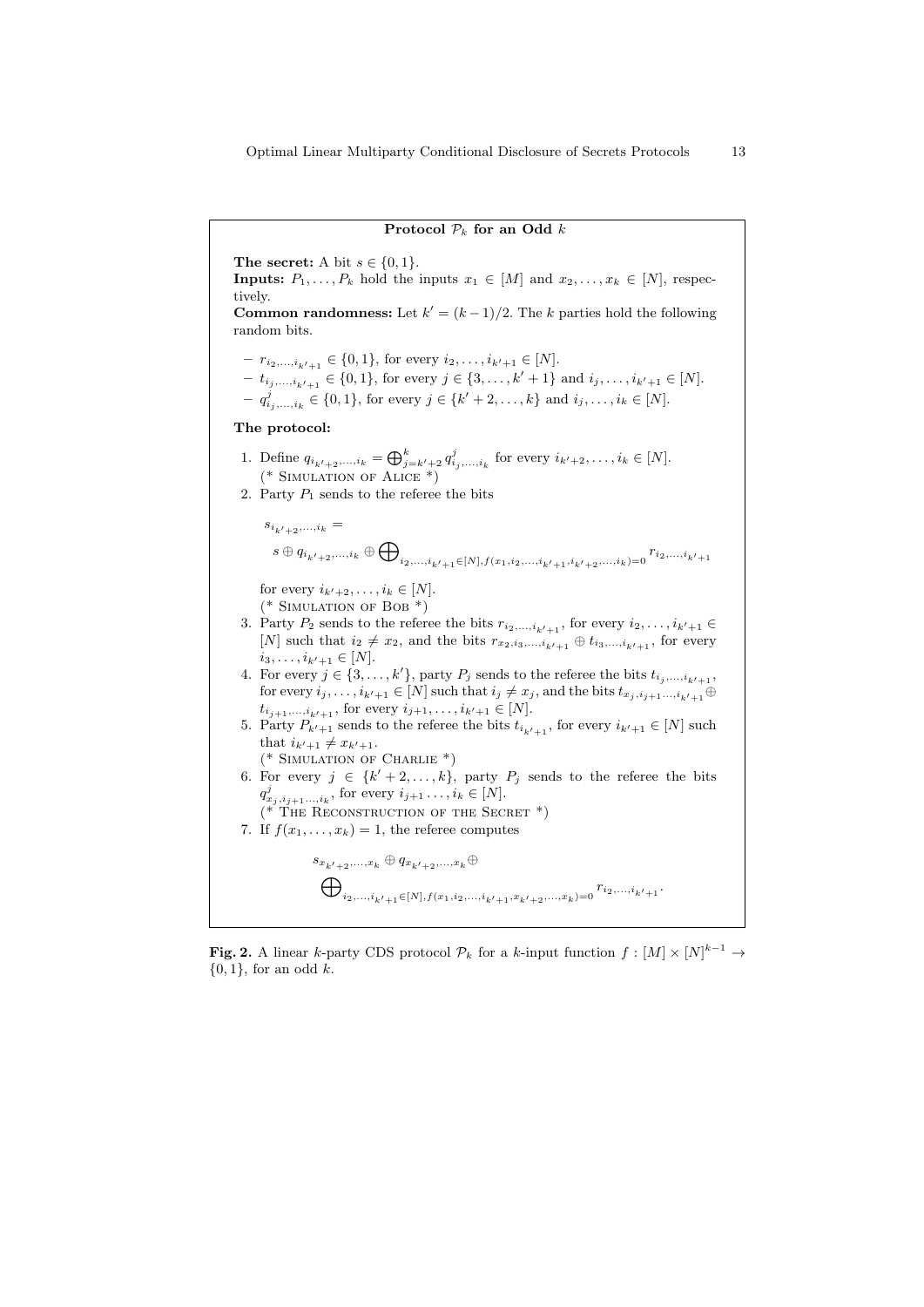*Proof.* Recall that  $k' = (k-1)/2$ . We prove that protocol  $\mathcal{P}_k$  is a CDS protocol for f with message size as in the lemma. Let  $g: [M] \times [N]^{k'} \times [N]^{k'} \to \{0,1\}$  be the 3-input function where  $g(x_1,(x_2,\ldots,x_{k'+1}), (x_{k'+2},\ldots,x_k)) = f(x_1,\ldots,x_k).$ We first prove that in protocol  $\mathcal{P}_k$ , the referee can compute the messages that the referee gets in the protocol  $P_3$  for g, and, thus, it can compute s if  $g(x_1,(x_2,\ldots,x_{k'+1}),(x_{k'+2},\ldots,x_k)) = 1$ , i.e., if  $f(x_1,\ldots,x_k) = 1$ . We then prove that if  $f(x_1, \ldots, x_k) = 0$ , then the messages in  $\mathcal{P}_k$  can be simulated since they are uniformly distributed regardless of s.

CORRECTNESS. First, we show that the referee gets the bit  $q_{x_{k'+2},...,x_k}$ . Observe that the referee gets the bit  $q_{x_j...x_k}^j$  from party  $P_j$ , for every  $j \in \{k'+2,...,k\}$ . Thus, the referee can perform an exclusive-or between all these bits and reconstruct the bit  $q_{x_{k'+2},...,x_k} = \bigoplus_{j=k'+2}^k q_{x_j,...,x_k}^j$ .

Second, we show that the referee gets all the bits  $r_{i_2,\dots,i_{k'+1}}$ , for every  $i_2, \ldots, i_{k'+1} \in [N]$ , except for the bit  $r_{x_2, \ldots, x_{k'+1}}$ . Fix some  $(i_2, \ldots, i_{k'+1}) \neq$  $(x_2, \ldots, x_{k'+1})$ , and let  $\ell \in \{2, \ldots, k'+1\}$  be the first index for which  $i_\ell \neq x_\ell$ . If  $\ell = 2$ , then the referee gets the bit  $r_{i_2,\dots,i_{k'+1}}$  from party  $P_2$ . Otherwise, the referee gets the bit  $r_{x_2,...,x_{\ell-1},i_{\ell},...,i_{k'+1}} \oplus t_{x_3,...,x_{\ell-1},i_{\ell},...,i_{k'+1}}$  from party  $P_2$ , and for every  $j \in \{3, \ldots, \ell - 1\}$ , it gets the bit  $t_{x_j, \ldots, x_{\ell-1}, i_{\ell}, \ldots, i_{k'+1}} \oplus t_{x_{j+1}, \ldots, x_{\ell-1}, i_{\ell}, \ldots, i_{k'+1}}$ from party  $P_j$ . Moreover, since  $i_\ell \neq x_\ell$ , the referee gets the bit  $t_{i_\ell,...i_{k'+1}}$  from party  $P_\ell$ . Thus, the referee can perform an exclusive-or between all the above bits and reconstruct the bit  $r_{i_2,\dots,i_{k'+1}}$ .

Using the above two facts, we prove the correctness of  $\mathcal{P}_k$ . The referee gets  $s_{x_{k'+2},...,x_k}$ ,  $(r_{i_2,...,i_{k'+1}})_{(i_2,...,i_{k'+1})\neq (x_2,...,x_{k'+1})}$ , and  $q_{x_{k'+2},...,x_k}$ , i.e., the messages it would get in the protocol  $\mathcal{P}_3$  for the function g. Hence, if  $f(x_1, \ldots, x_k) = 1$ , then  $g(x_1,(x_2,...,x_{k'+1}),(x_{k'+2},...,x_k)) = 1$  and the referee can reconstruct the secret s since it would have reconstructed it in  $\mathcal{P}_3$ , as described in  $\mathcal{P}_k$ .

PRIVACY. We prove that  $\mathcal{P}_k$  is private by constructing a simulator. The simulator of  $P_k$  chooses independently uniform random bits as the messages sent by the parties. We show that the output of the simulator is distributed as the messages sent by the parties in the protocol  $\mathcal{P}_k$  for  $f(x_1, \ldots, x_k) = 0$ , i.e., we show that in this case the messages in  $\mathcal{P}_k$  are uniformly distributed.

First, the messages of parties  $P_{k'+2}, \ldots, P_k$  contain random bits from the common randomness and each bit is only sent by one of the parties, thus, the messages sent by these parties are uniformly distributed. Next, the message of party  $P_{k'+1}$  is uniformly distributed, since it contains the random bits  $t_{i_{k'+1}}$ , for every  $i_{k'+1} \in [N]$  such that  $i_{k'+1} \neq x_{k'+1}$ . Given this message, the message of party  $P_{k'}$  is uniformly distributed, since it contains the random bits  $t_{i_{k'},i_{k'+1}}$ , for every  $i_{k'}, i_{k'+1} \in [N]$  such that  $i_{k'} \neq x_{k'}$ , and the bits  $t_{x_{k'},i_{k'+1}} \oplus t_{i_{k'+1}}$  which contains the random bit  $t_{x_{k'},i_{k'+1}}$ , for every  $i_{k'+1} \in [N]$ . We continue in the same manner, and conclude that given the messages of parties  $P_3, \ldots, P_{k'+1}$ , the message of party  $P_2$  is uniformly distributed, since it contains the random bits  $r_{i_2,\ldots,i_{k'+1}}$ , for every  $i_2,\ldots,i_{k'+1} \in [N]$  such that  $i_2 \neq x_2$ , and the bits  $r_{x_2,i_3,\dots,i_{k'+1}} \oplus t_{i_3,\dots,i_{k'+1}}$ , for every  $i_3,\dots,i_{k'+1} \in [N]$ . Thus, the messages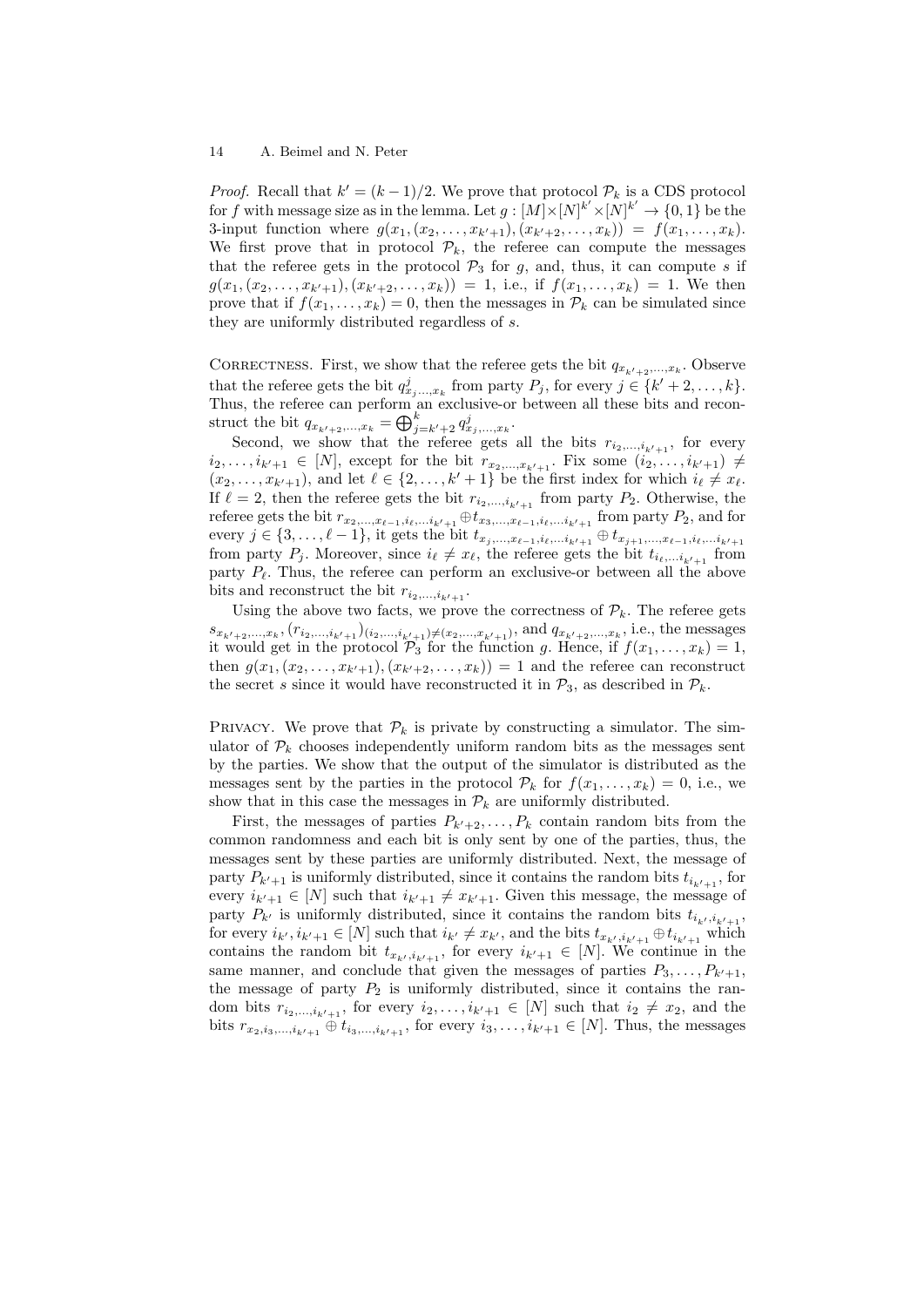of parties  $P_2, \ldots, P_{k'+1}$  are uniformly distributed. Note that the messages of  $P_2, \ldots, P_{k'+1}$  and  $P_{k'+2}, \ldots, P_k$  are independent.

We next argue that the message of  $P_1$  is uniformly distributed given the messages of the other parties. We first prove that the bits  $q_{i_{k'+2},...,i_k}$ , for every  $(i_{k'+2}, \ldots, i_k) \neq (x_{k'+2}, \ldots, x_k)$ , are uniformly distributed given the messages of  $P_{k'+2}, \ldots, P_k$ . Fix some  $(i_{k'+2}, \ldots, i_k) \neq (x_{k'+2}, \ldots, x_k)$ , and let  $\ell \in \{k'+2,\ldots,k\}$  be the first index for which  $i_{\ell} \neq x_{\ell}$ , i.e.,  $(i_{k'+2},\ldots,i_k)$  $(x_{k'+2}, \ldots, x_{\ell-1}, i_{\ell}, \ldots, i_k)$ . Thus, the referee does not get the bit  $q_{i_{\ell}, \ldots i_k}^{\ell}$  from party  $P_\ell$ , and, thus, it cannot learn the bit  $q_{i_{k'+2},...,i_k}$ , since  $q_{i_\ell,...i_k}^{\ell}$  is part of the exclusive-or in the bit  $q_{i_{k'+2},...,i_k}$ . In the above argument, we used  $q_{i_{\ell},...i_k}^{\ell}$  only for  $q_{x_{k'+2},...,x_{\ell-1},i_{\ell},...,i_{k}}$ , thus, the set of bits  $\{q_{i_{k'+2},...,i_{k}}\}_{(i_{k'+2},...,i_{k})\neq(x_{k'+2},...,x_{k})}$ are uniformly distributed given the messages of  $P_{k'+2}, \ldots, P_k$ .

We next show that the referee does not learn the bit  $r_{x_2,\dots,x_{k'+1}}$ . The referee gets the bit  $r_{x_2,...,x_{k'+1}} \oplus t_{x_3,...,x_{k'+1}}$  from party  $P_2$ , and for every  $j \in \{3,...,k'\}$ , it gets the bit  $t_{x_j,...,x_{k'+1}} \oplus t_{x_{j+1},...,i_{k'+1}}$  from  $P_j$ . However, party  $P_{k'+1}$  does not send to the referee the bit  $t_{x_{k'+1}}$ , so it cannot learn the bit  $r_{x_2,...,x_{k'+1}}$ .

Now, we show that given the messages of parties  $P_2, \ldots, P_k$ , the message of party  $P_1$  is uniformly distributed. Since  $f(x_1, \ldots, x_k) = 0$ , the bit  $r_{x_{k'+2},...,x_k}$ is part of the exclusive-or in the bit  $s_{x_{k'+2},...,x_k}$ . As we have shown, the referee does not get  $r_{x_{k'+2},...,x_k}$ , so the bit  $s_{x_{k'+2},...,x_k}$  is uniformly distributed. For every  $(i_{k'+2},...,i_k) \neq (x_{k'+2},...,x_k)$ , the bit  $q_{i_{k'+2},...,i_k}$  is part of the exclusive-or in the bit  $s_{i_{k'+2},...,i_k}$ . As we have shown, the referee does not get  $q_{i_{k'+2},...,i_k}$ , so the bit  $s_{i_{k'+2},...,i_k}$  is uniformly distributed. Thus, since for every  $i_{k'+2},...,i_k \in [N]$ there is a unique random bit that is part of the exclusive-or in the bit  $s_{i_{k+2},...,i_k}$ that cannot be learned by the referee, the bits  $(s_{i_{k'+2},...,i_k})_{i_{k'+2},...,i_k \in [N]}$  are uniformly distributed and independent of each other and of the secret. Overall, the messages sent by the parties are uniformly distributed.

MESSAGE SIZE. The size of the message of party  $P_1$  is  $N^{k'}$ , the sizes of the messages of parties  $P_2, \ldots, P_{k'+1}$  are  $N^{k'}, N^{k'-1}, \ldots, N^2, N-1$ , respectively, and the sizes of the messages of parties  $P_{k'+2}, \ldots, P_k$  are  $N^{k'-1}, N^{k'-2}, \ldots, N, 1$ , respectively. Thus, the total message size of  $\mathcal{P}_k$  is  $N^{k'} + (N^{k'} + \cdots + N - 1)$  +  $(N^{k'-1} + \cdots + 1) < N^{k'} + 2 \cdot N^{k'} + 2 \cdot N^{k'-1} = O(N^{(k-1)/2})$ ).  $\qquad \qquad \Box$ 

## 4.2 A Linear  $k$ -Party CDS Protocol for an Even  $k$

Next, we adopt the CDS protocol  $\mathcal{P}_k$  to even values of k. Given a k-input function  $f: [M] \times [N]^{k-1} \to \{0, 1\}$ , for an even k, and k parties  $P_1, \ldots, P_k$  that hold the inputs  $x_1 \in [M]$  and  $x_2, \ldots, x_k \in [N]$ , respectively, we define  $k' = (k+2)/2$ ,  $x_{k'} = (x_{k'}^1, x_{k'}^2)$ , where  $x_{k'}^1, x_{k'}^2 \in [N^{1/2}]$ , and  $y_1 = x_1, y_2 = (x_2, \ldots, x_{k'-1}, x_{k'}^1)$ , and  $y_3 = (x_{k}^2, x_{k+1}, \ldots, x_k)$ . As before, we partition the parties into three sets  $S_1, S_2, S_3$ , but now we split the input of party  $P_{k'}$ , and it will be in both sets  $S_2, S_3$ , with half of its input in each of them. That is,  $S_1 = \{P_1\}, S_2 =$  $\{P_2, \ldots, P_{k'}\},$  and  $S_3 = \{P_{k'}, \ldots, P_k\}.$  The protocol for an even k is the same as the protocol for an odd k, where  $P_{k'}$  participates in the simulations of Bob and Charlie, in which it uses  $x_{k'}^1$  and  $x_{k'}^2$ , respectively.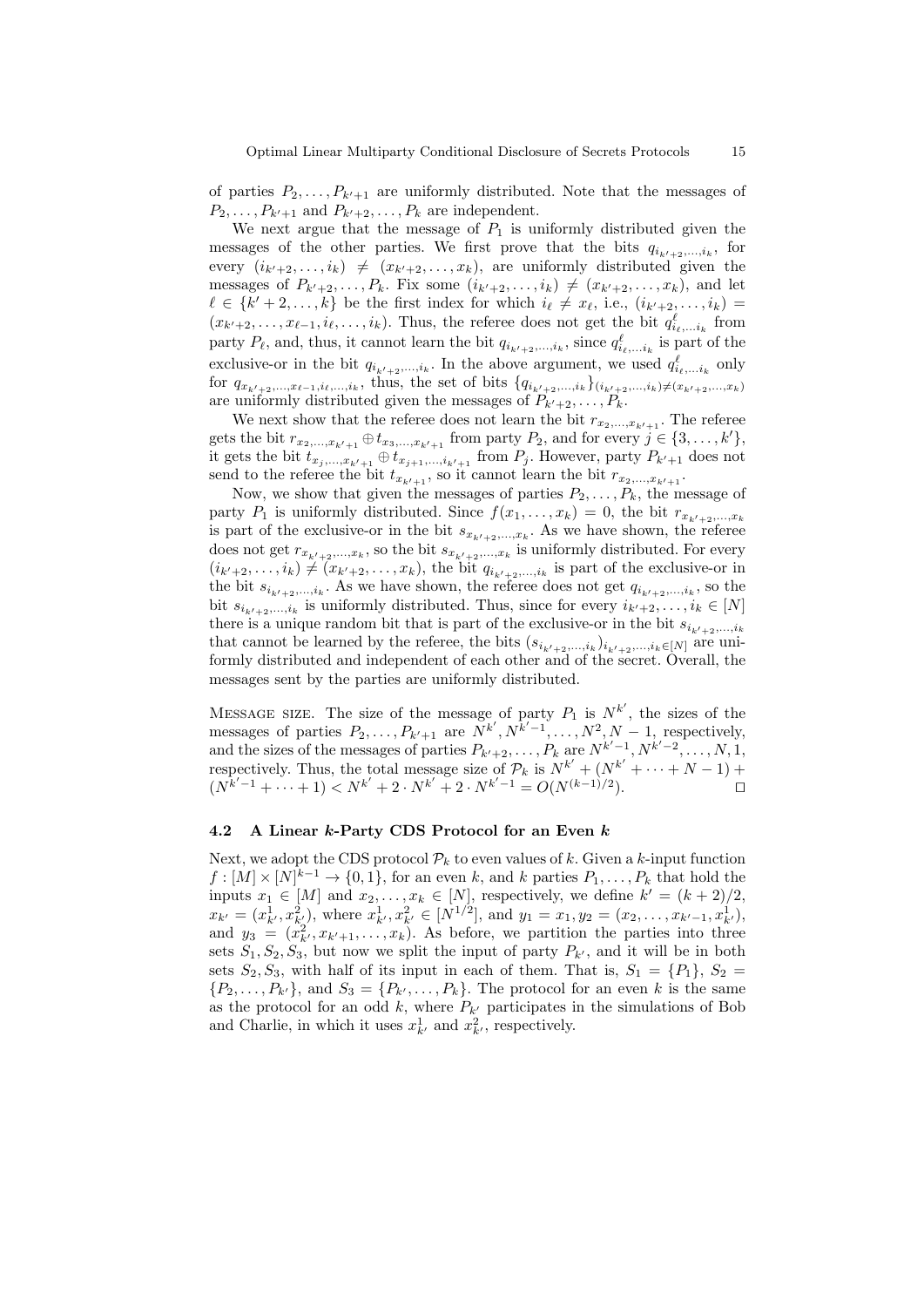#### Protocol  $P_k$  for an Even k

The secret: A bit  $s \in \{0, 1\}$ .

**Inputs:**  $P_1, \ldots, P_k$  hold the inputs  $x_1 \in [M]$  and  $x_2, \ldots, x_k \in [N]$ , respectively.

**Common randomness:** Let  $k' = (k+2)/2$ . The k parties hold the following random bits.

- $r_{i_2,\dots,i_{k'-1},i_{k'}^1} \in \{0,1\}$ , for every  $i_2,\dots,i_{k'-1} \in [N]$  and  $i_{k'}^1 \in [N^{1/2}]$ .  $− t_{i_j,...,i_{k'-1},i_{k'}^1} ∈ {0,1}$ , for every  $j ∈ {3,...,k'}$ ,  $i_j,...,i_{k'-1} ∈ [N]$ , and
- $i_{k'}^1 \in [N^{1/2}].$  $- q_{i2}^{k'}$  $i_{k}^{k'}_{i_{k'}i_{k'+1},...,i_k} \in \{0,1\}$ , for every  $i_{k'}^2 \in [N^{1/2}]$  and  $i_{k'+1},...,i_k \in [N]$ .  $q_1^j, ..., i_k \in \{0, 1\}$ , for every  $j \in \{k'+1, ..., k\}$  and  $i_j, ..., i_k \in [N]$ .

### The protocol:

- 1. Define  $q_{i_{k'}^2, i_{k'+1},...,i_k} = q_{i_k^2}^{k'}$  $i_{k}^{k'}$ ,  $i_{k'+1},...,i_k \oplus \bigoplus_{j=k'+1}^k q_{i_j,...,i_k}^j$  for every  $i_{k'}^2 \in$  $[N^{1/2}]$  and  $i_{k'+1}, \ldots, i_k \in [N]$ .  $(*$  SIMULATION OF ALICE  $*)$
- 2. Party  $P_1$  sends to the referee the bits

$$
\begin{split} &s_{i_{k'}^2, i_{k'+1}, \ldots, i_k}=s \oplus q_{i_{k'}^2, i_{k'+1}, \ldots, i_k} \oplus \\ &\bigoplus\nolimits_{i_2, \ldots, i_{k'-1} \in [N], i_{k'}^1 \in [N^{1/2}], f(x_1, i_2, \ldots, i_{k'-1}, i_{k'}^1, i_{k'}^2, i_{k'+1}, \ldots, i_k) = 0}r_{i_2, \ldots, i_{k'-1}, i_{k'}^1} \end{split}
$$

for every  $i_{k'}^2 \in [N^{1/2}]$  and  $i_{k'+1}, \ldots, i_k \in [N]$ . (\* SIMULATION OF BOB  $*$ )

- 3. Party  $P_2$  sends to the referee the bits  $r_{i_2,\ldots,i_{k'-1},i_{k'}^1}$ , for every  $i_2, \ldots, i_{k'-1} \in [N]$  such that  $i_2 \neq x_2$  and  $i_{k'}^1 \in [N^{1/2}]$ , and the bits  $r_{x_2,i_3,\dots,i_{k'-1},i_{k'}^1}$  ⊕  $t_{i_3,\dots,i_{k'-1},i_{k'}^1}$ , for every  $i_3,\dots,i_{k'-1} \in [N]$  and  $i_{k'}^1$  ∈  $[N^{1/2}].$
- 4. For every  $j \in \{3, \ldots, k'-1\}$ , party  $P_j$  sends to the referee the bits  $t_{i_j,\ldots,i_{k'-1},i_{k'}^1}$ , for every  $i_j,\ldots,i_{k'-1} \in [N]$  such that  $i_j \neq x_j$  and  $i_{k'}^1 \in [N^{1/2}]$ , and the bits  $t_{x_j,i_{j+1}...,i_{k'-1},i_{k'}^1} \oplus t_{i_{j+1},...,i_{k'-1},i_{k'}^1}$ , for every  $i_{j+1}, \ldots, i_{k'-1} \in [N]$  and  $i_{k'}^1 \in [N^{1/2}]$ .
- 5. Party  $P_{k'}$ , which holds the input  $x_{k'} = (x_{k'}^1, x_{k'}^2)$ , where  $x_{k'}^1, x_{k'}^2 \in [N^{1/2}]$ , sends to the referee the bits  $t_{i_k^1}$ , for every  $i_{k'}^1 \in [N^{1/2}]$  such that  $i_{k'}^1 \neq x_{k'}^1$ . (\* SIMULATION OF CHARLIE  $\widetilde{\ast}$ )
- 6. Party  $P_{k'}$  sends to the referee the bits  $q_{x_{k'}^2, i_{k'+1},...,i_k}^{k'}$ , for every  $i_{k'+1}, \ldots, i_k \in [N]$ .
- 7. For every  $j \in \{k'+1,\ldots,k\}$ , party  $P_j$  sends to the referee the bits  $q_{x_j, i_{j+1},...,i_k}^j$ , for every  $i_{j+1},...,i_k \in [N]$ .
- $(*$  The Reconstruction of the Secret  $*)$
- 8. If  $f(x_1, \ldots, x_k) = 1$ , the referee computes
	- $s_{x_{k'}^2, x_{k'+1}, \dots, x_{k}} \oplus q_{x_{k'}^2, x_{k'+1}, \dots, x_{k}} \oplus$  $\bigoplus$  $i_{2},...,i_{k'-1}\in[N],i_{k'}^{1}\in[N^{1/2}],f(x_{1},i_{2},...,i_{k'-1},i_{k'}^{1},x_{k'}^{2},x_{k'+1},...,x_{k})=0\stackrel{\mathcal{T}_{i_{2}},...,i_{k'-1},i_{k'}^{1}}{\longrightarrow}$

**Fig. 3.** A linear k-party CDS protocol  $\mathcal{P}_k$  for a k-input function  $f: [M] \times [N]^{k-1} \rightarrow$  $\{0, 1\}$ , for an even k.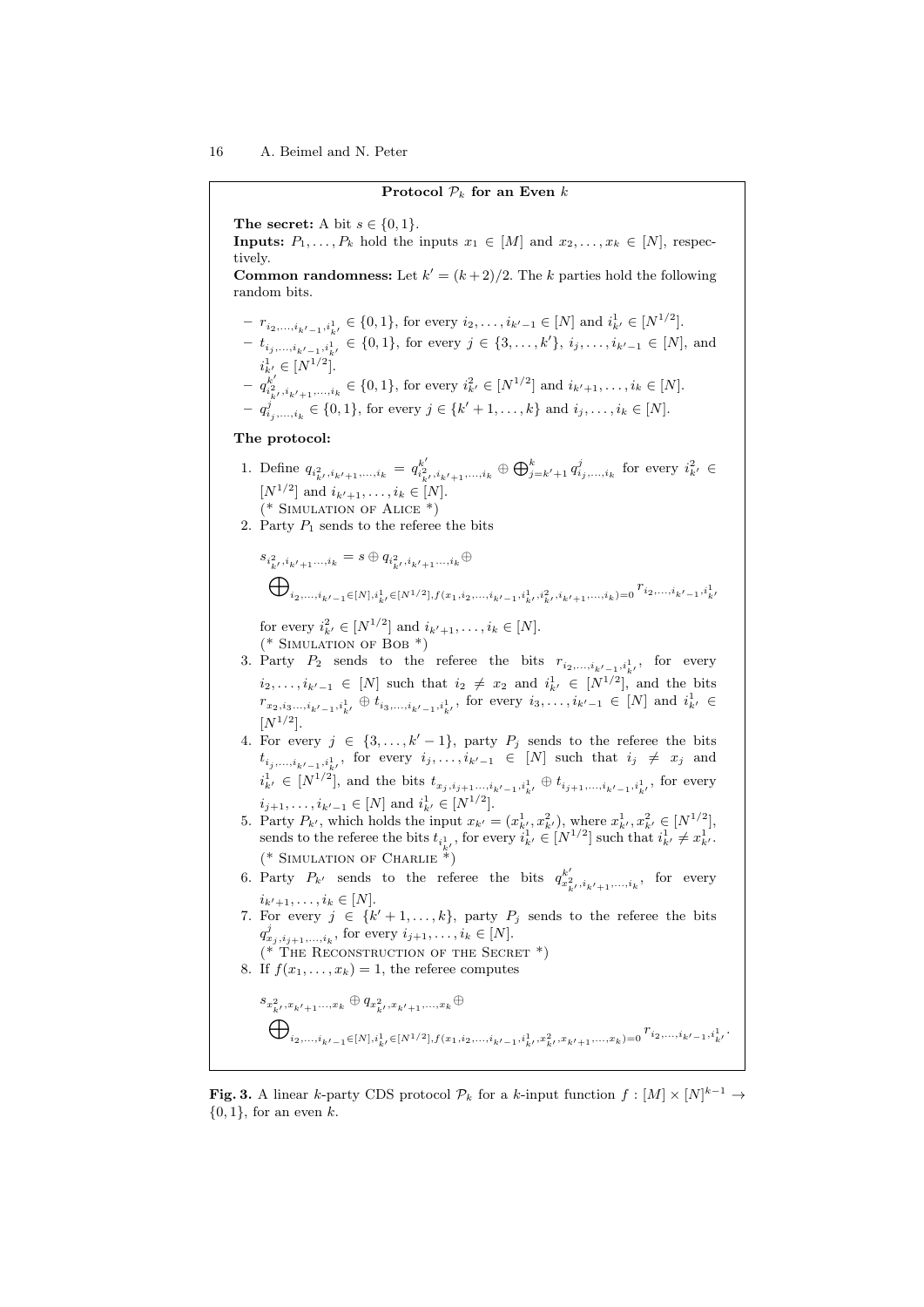Optimal Linear Multiparty Conditional Disclosure of Secrets Protocols 17

The protocol  $\mathcal{P}_k$  for an even k described in Figure 3. The fact that now not all the inputs have the same size does not change the correctness and the privacy of the protocol. Moreover, the message size of protocol  $\mathcal{P}_k$  for an even k is the same as in protocol  $\mathcal{P}_k$  for an odd k.

The above explanation together with Lemma 4.1 implies the following result.

**Theorem 4.2.** Let  $f : [M] \times [N]^{k-1} \rightarrow \{0,1\}$  be a k-input function, for some integer  $k > 2$ . Then, there is a linear k-party CDS protocol for f with total message size  $O(N^{(k-1)/2})$ .

## 5 Linear k-Party CDS Protocols for Unbalanced Functions

We show how to construct linear  $k$ -party CDS protocols for  $k$ -input functions with a small number of inputs that return 1 and for  $k$ -input functions with a small number of inputs that return  $0$ . We start by constructing a  $k$ -party linear CDS protocol for k-input functions in which for every input  $x_k$  there are most d inputs  $(x_1, \ldots, x_{k-1})$  such that  $f(x_1, \ldots, x_{k-1}, x_k) = 1$ . Next, we use this CDS protocol to construct a k-party linear CDS protocol for the desired functions.

First, let us present the following result from [10], which we are going to use in our basic construction.

Definition 5.1 (Degree of an Input). Let  $f$  :  $[M] \times [N]^{k-1}$   $\rightarrow$  ${0,1}$  be a k-input function. The degree of an input  $x_k \in [N]$  is  $|\{(x_1,\ldots,x_{k-1})\in [M]\times [N]^{k-2}: f(x_1,\ldots,x_{k-1},x_k)=1\}|.$ 

Claim 5.2 ([10]). Let  $f : [M] \times [N] \rightarrow \{0,1\}$  be a 2-input function in which the degree of every  $x_2 \in [N]$  is at most  $d \leq M$ . Then, for a field  $\mathbb F$  such that  $|\mathbb{F}| \geq M$ , there are M linear subspaces  $V_1, \ldots, V_M \subseteq \mathbb{F}^{d+1}$  of dimension d and N vectors  $\mathbf{z}_1, \ldots, \mathbf{z}_N \in \mathbb{F}^{d+1}$  such that for every  $x_1 \in [M]$  and every  $x_2 \in [N]$  it holds that  $\mathbf{z_{x_2}} \in V_{x_1}$  if and only if  $f(x_1, x_2) = 1$ . Furthermore, for every  $i \in [M]$ , the basis of  $V_i$  is  $\mathbf{v}_1, \ldots, \mathbf{v}_d$ , where  $\mathbf{v}_j = \mathbf{e}_{j+1} - i \cdot \mathbf{e}_j$  for every  $j \in [d]$ .

These linear subspaces and vectors are used in [10] to construct the following linear 2-party CDS protocol for 2-input functions  $f : [M] \times [N] \rightarrow \{0, 1\}$  in which the degree of every  $x_2 \in [N]$  is at most d. Alice and Bob, which hold the inputs  $x_1 \in [M]$  and  $x_2 \in [N]$ , respectively, send the messages  $\mathbf{v}_1 \cdot \mathbf{r}, \ldots, \mathbf{v}_d \cdot \mathbf{r}$  and  $s + \mathbf{z}_{\mathbf{x}_2}$ . r, respectively, where  $s \in \mathbb{F}$  is the secret,  $\mathbf{r} \in \mathbb{F}^{d+1}$  is the common randomness, and  $\mathbf{v}_1, \ldots, \mathbf{v}_d$  are a basis of the linear subspace  $V_{x_1}$ . If  $f(x_1, x_2) = 1$ , then  $\mathbf{z_{x_2}} \in V_{x_1}$  and there exist constants  $u_1, \ldots, u_d$  such that  $u_1 \cdot \mathbf{v_1} + \cdots + u_d \cdot \mathbf{v_d} = \mathbf{z_{x_2}}$ . Thus, the referee can compute  $u_1 \cdot v_1 \cdot r + \cdots + u_d \cdot v_d \cdot r = \mathbf{z}_{\mathbf{x}_2} \cdot r$  and unmask the secret s from the message  $s + \mathbf{z}_{\mathbf{x}_2} \cdot \mathbf{r}$ . Otherwise, if  $f(x_1, x_2) = 0$ , it can be shown, given the messages of Alice, that the distribution on  $z_{x_2} \cdot r$  is uniform, and, thus, the referee cannot reconstruct the secret. The total message size of this CDS protocol is  $(d+1)$  log  $\mathbb{F}$  and the size of the secret is log  $\mathbb{F}$ .

We show how to use these ideas to construct a linear k-party CDS protocol for k-input functions  $f : [N]^k \to \{0,1\}$  in which the degree of every input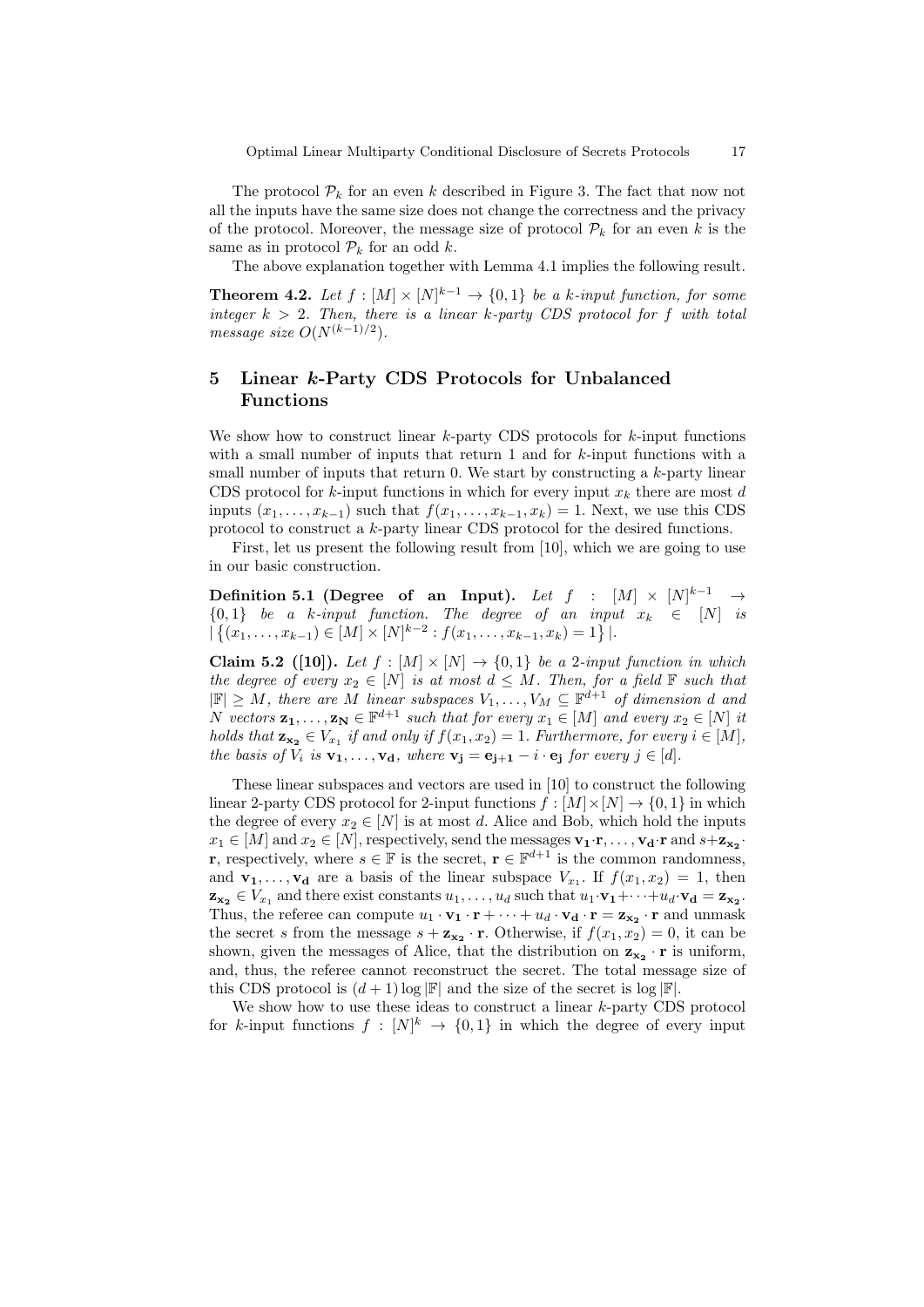$x_k \in [N]$  of the last party is at most d, in which the message size of each party is  $O(d \cdot k \cdot \log N)$ . This result is non-trivial since we do not have any bound on the degree of the inputs of the first  $k - 1$  parties.

In the following protocol we simulate the above 2-party CDS protocol for the 2-input function  $g: [N]^{k-1} \times [N] \to \{0,1\}$ , where  $g((x_1, ..., x_{k-1}), x_k) =$  $f(x_1, \ldots, x_k)$ . The first  $k-1$  parties simulate Alice and the kth party simulates Bob. For this simulation, we use properties of the basis of  $V_i$  as described in Claim 5.2. The protocol in [10] does not need to use these properties.

**Lemma 5.3.** Let  $f : [N]^k \to \{0,1\}$  be a k-input function in which the degree of every  $x_k \in [N]$  is at most  $d \leq N^{k-1}$ . Then, there is a linear k-party CDS protocol for f in which the message size of each of the first  $k - 1$  parties is  $O(d \cdot k \cdot \log N)$  and the message size of the last party is  $O(k \cdot \log N)$ .

*Proof.* Let  $\mathbb F$  be the smallest finite field with a prime number of elements such that  $|\mathbb{F}| \ge N^{k-1}$ , and define  $g: [N]^{k-1} \times [N] \to \{0,1\}$  as the 2-input function  $g((x_1, \ldots, x_{k-1}), x_k) = f(x_1, \ldots, x_k)$ , as above. Next, let  $V_{1,\ldots,1}, \ldots, V_{N,\ldots,N} \subseteq$  $\mathbb{F}^{d+1}$  and  $\mathbf{z}_1,\ldots,\mathbf{z}_N \in \mathbb{F}^{d+1}$  be the  $N^{k-1}$  subspaces of dimension d and N vectors guarantied by Claim 5.2 for the function g. We represent the inputs of  $P_1, \ldots, P_{k-1}$  as an element in  $\{0, \ldots, N^{k-1}-1\}$ , i.e.,  $(x_1, \ldots, x_{k-1}) = (x_1 1)N^{k-2} + (x_2 - 1)N^{k-3} + \cdots + (x_{k-2} - 1)N + x_{k-1} - 1 \in \{0, \ldots, N^{k-1} - 1\}.$ Thus, the *i*th vector in the basis of  $V_{x_1,\dots,x_{k-1}}$  is

$$
\mathbf{v_i} = \mathbf{e_{i+1}} - (x_1, \dots, x_{k-1}) \cdot \mathbf{e_i}
$$
  
=  $\mathbf{e_{i+1}} - (x_1 - 1)N^{k-2} \cdot \mathbf{e_i} - \dots - (x_{k-2} - 1)N \cdot \mathbf{e_i} - (x_{k-1} - 1) \cdot \mathbf{e_i}$ 

that is,  $v_i$  is a sum of  $k-1$  vectors, where the jth vector is determined by  $x_j$ , i.e., the first vector is  $\mathbf{v_{i,1}} = \mathbf{e_{i+1}} - (x_1 - 1)N^{k-2} \cdot \mathbf{e_i}$  and for every  $j \in$  $\{2,\ldots,k-1\}$ , the j<sup>th</sup> vector is  $\mathbf{v_{i,j}} = -(x_j-1)N^{k-j-1} \cdot \mathbf{e_i}$ . To simulate Alice, parties  $P_1, \ldots, P_{k-1}$  should send  $\mathbf{v_i} \cdot \mathbf{r}$  for every  $i \in [d]$ . Since  $\mathbf{v_i} = \sum_{j=1}^{k-1} \mathbf{v_{i,j}}$ , where  $P_j$  knows  $\mathbf{v}_{\mathbf{i},\mathbf{j}}$ , party  $P_j$  can send  $\mathbf{v}_{\mathbf{i},\mathbf{j}}\cdot\mathbf{r}$ . However, this discloses additional information to the referee, so we need to mask the messages of the parties. Specifically, for every  $j \in \{1, ..., k-1\}$ , the message of party  $P_j$  is  $\mathbf{v}_{1,j} \cdot \mathbf{r}$  +  $r_1^j, \ldots, \mathbf{v_{d,j}} \cdot \mathbf{r} + r_d^j$ , and the message of party  $P_k$  is  $s + \mathbf{z_{x_k}} \cdot \mathbf{r}$ , where  $s \in \mathbb{F}$  is the secret and the common randomness is  $\mathbf{r} \in \mathbb{F}^{d+1}$  and  $r_i^j \in \mathbb{F}$ , for every  $j \in [k-1]$ and  $i \in [d]$ , such that  $r_i^1 + \cdots + r_i^{k-1} = 0$  for every  $i \in [d]$ .

First, we prove the correctness of the protocol. If  $f(x_1, \ldots, x_k) = 1$ , then for every  $i \in [d]$ , the referee can compute  $\mathbf{v_i} \cdot \mathbf{r} = \mathbf{v_{i,1}} \cdot \mathbf{r} + r_i^1 + \mathbf{v_{i,2}} \cdot \mathbf{r} + r_i^2 + \cdots$  $\mathbf{v_{i,k-1}} \cdot \mathbf{r} + r_i^{k-1}$  from the messages it gets. Next, since  $\mathbf{z_{x_k}} \in V_{x_1,...,x_{k-1}}$ , there exist constants  $u_1, \ldots, u_d$  such that  $u_1 \cdot v_1 + \cdots + u_d \cdot v_d = \mathbf{z}_{\mathbf{x}_k}$ . Thus, the referee can compute  $u_1 \cdot \mathbf{v_1} \cdot \mathbf{r} + \cdots + u_d \cdot \mathbf{v_d} \cdot \mathbf{r} = \mathbf{z_{x_k}} \cdot \mathbf{r}$  and unmask the secret s from the message  $s + \mathbf{z}_{\mathbf{x_k}} \cdot \mathbf{r}$ .

Now, we prove that the protocol is private, by constructing a simulator. The simulator independently chooses uniform random elements from  $\mathbb F$  as the messages sent by the parties. We show that the messages sent by the parties in the protocol are uniformly distributed. Since the vectors  $v_1, \ldots, v_d$  are independent,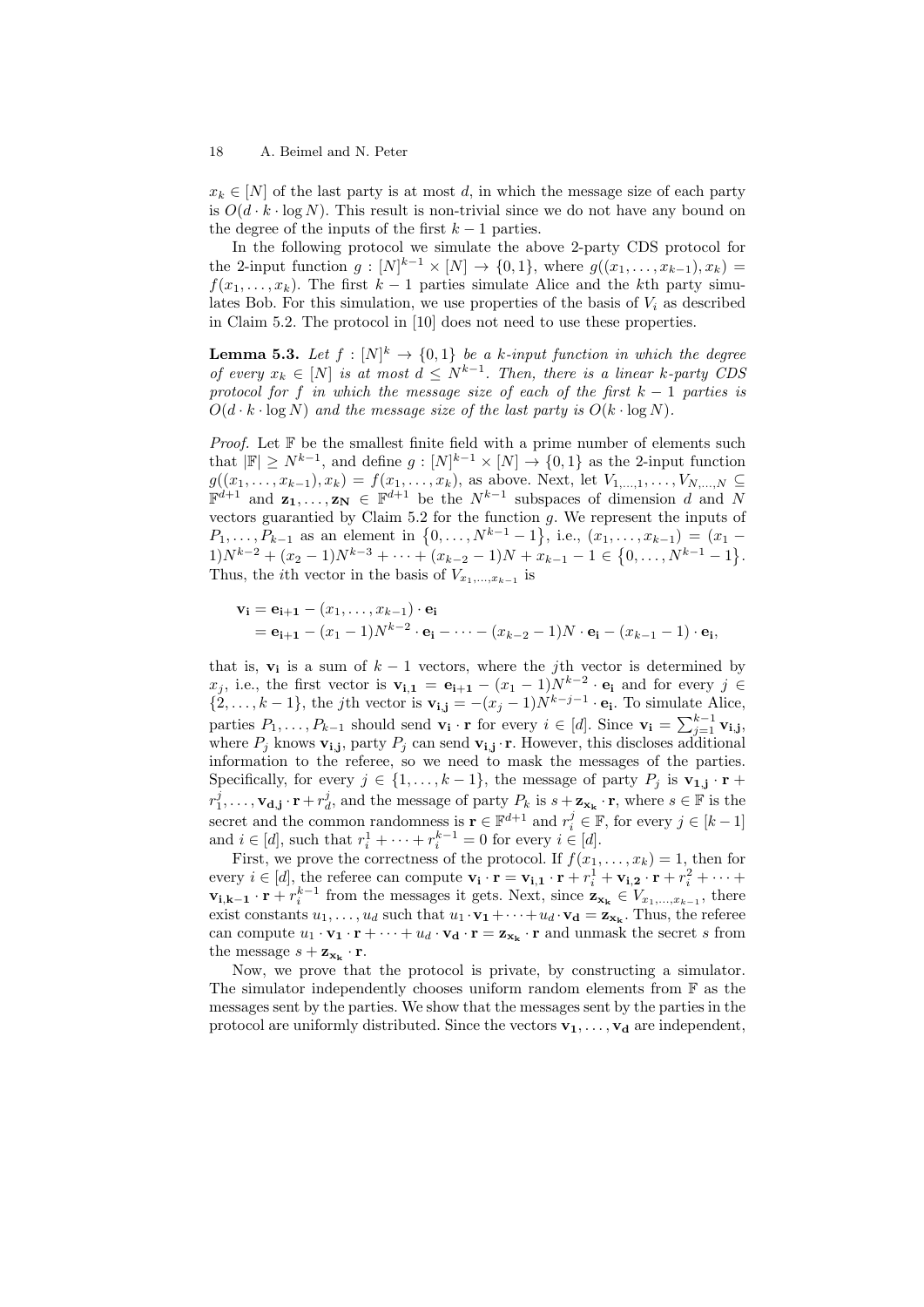$\mathbf{v_1}\cdot\mathbf{r}, \ldots, \mathbf{v_d}\cdot\mathbf{r}$  are uniformly distributed. By [10], given the values  $\mathbf{v_1}\cdot\mathbf{r}, \ldots, \mathbf{v_d}\cdot\mathbf{r}$ , the message of party  $P_k$  is uniformly distributed when  $g((x_1, \ldots, x_{k-1}), x_k) = 0$ (i.e., when  $f(x_1, \ldots, x_k) = 0$ ). Furthermore, each of the messages of parties  $P_1, \ldots, P_{k-1}$  contains d field elements, where the sum of the *i*th element from each of these messages is  $v_i \cdot r$ . Since we mask the messages, the messages of  $P_1, \ldots, P_{k-2}$  are uniformly distributed, and the message of  $P_{k-1}$  is the random vector  $(\mathbf{v_1} \cdot \mathbf{r}, \dots, \mathbf{v_d} \cdot \mathbf{r})$  minus the messages of  $P_1, \dots, P_{k-2}$ , that is, the message of  $P_{k-1}$  is uniformly distributed as well.

The protocol is linear, since the reconstruction function of the referee is a linear combination of the messages it gets. The total message size of the protocol is  $(k-1) \cdot O(d \cdot k \cdot \log N) + O(k \cdot \log N) = O(k^2 \cdot d \cdot \log N)$ . □

Next, we show how to transform a  $k$ -party CDS protocol for such functions to a  $k$ -party CDS protocol for  $k$ -input functions with a small number of inputs that return 1. The transformation in Lemma 5.4 is general and can start from any k-party CDS protocol for functions where the degree of every  $x_k \in [N]$  is bounded. Moreover, if we start with a linear k-party CDS protocol, then the resulting k-party CDS protocol is also linear.

**Lemma 5.4.** Let  $f : [N]^k \to \{0,1\}$  be a k-input function, in which there are at most  $N^{\gamma}$  inputs  $(x_1, \ldots, x_k) \in [N]^k$  such that  $f(x_1, \ldots, x_k) = 1$ , for some  $0 < \gamma < k$ , and assume that for every k-input function  $f' : [N]^k \to \{0,1\}$  such that the degree of every  $x_k \in [N]$  is at most  $d \leq N^{k-1}$  there is a k-party CDS protocol for  $f'$  with total message size c. Then, there is a k-party CDS protocol for f with total message size  $k \cdot c + O((N^{\gamma}/d)^{(k-1)/2})$ .

*Proof.* Let  $S_i$  be the set of all the inputs  $x_i \in [N]$  such that there are at most d inputs  $(x_1, \ldots, x_{i-1}, x_{i+1}, \ldots, x_k) \in [N]^{k-1}$  for which  $f(x_1, \ldots, x_k) = 1$ , for every  $i \in [k]$ . By our assumption, there is a CDS protocol with message size c for the restriction of f to the domain  $[N]^{i-1} \times S_i \times [N]^{k-i}$ , for every  $i \in [k]$  (by reordering the parties, we can apply the assumption for every  $i \in [k]$ .

Next, the set  $[N]\backslash S_i$  contains all the inputs  $x_i \in [N]$  such that there are more than *d* inputs  $(x_1, \ldots, x_{i-1}, x_{i+1}, \ldots, x_k) \in [N]^{k-1}$  for which  $f(x_1, \ldots, x_k) = 1$ , and, thus, the number of inputs that return 1 of f is at least  $\vert [N] \backslash S_i \vert \cdot d$ . Therefore,  $|[N] \setminus S_i| \leq N^{\gamma}/d$  for every  $i \in [k]$ . We use the protocol  $\mathcal{P}_k$  of Theorem 4.2 to obtain a linear k-party CDS protocol with message size  $O((N^{\gamma}/d)^{(k-1)/2})$  for the restriction of f to the domain  $(|N| \setminus S_1) \times (|N| \setminus S_2) \times \cdots \times (|N| \setminus S_k)$ .

If  $f(x_1, \ldots, x_k) = 1$ , and  $x_i \in S_i$  for at least one  $i \in [k]$ , then the referee can reconstruct the secret from the messages it gets from the CDS protocol for the restriction of f to the corresponding domain. If  $x_i \in [N] \setminus S_i$  for every  $i \in [k]$ , then the referee can reconstruct the secret from the messages it gets from the CDS protocol of Theorem 4.2. Otherwise, if  $f(x_1, \ldots, x_k) = 0$ , then the referee cannot learn any information on the secret, which follows by the privacy of each of the independent CDS protocols we used.

Finally, if the CDS protocol with message size  $c$  we assume is linear, then the resulting protocol is linear, since in that case it is consist of independent linear protocols. The message size of the protocol is  $k \cdot c + O((N^{\gamma}/d)^{(k-1)/2})$ .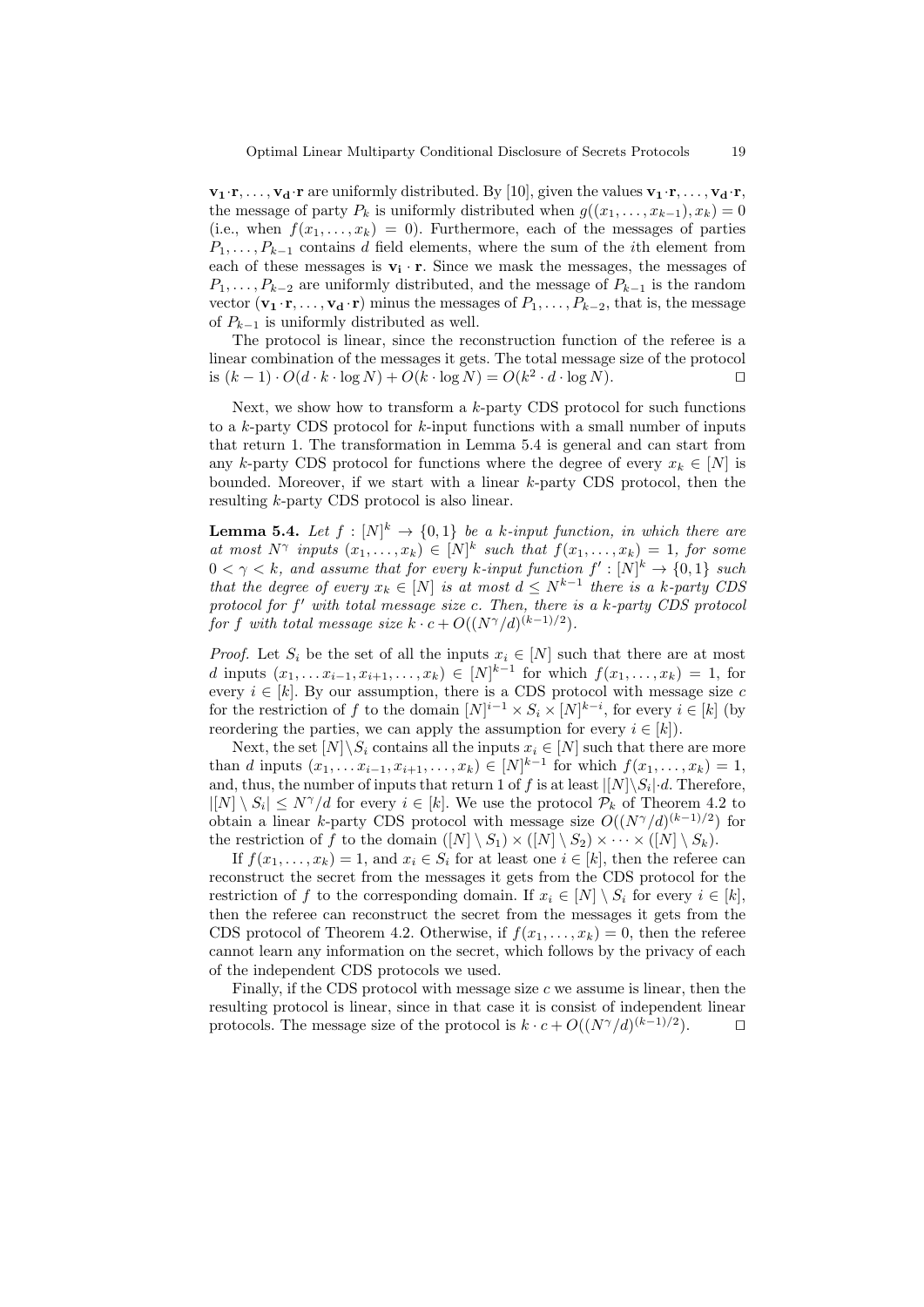We use the above transformation and our basic linear k-party CDS protocol for inputs with bounded degree to construct a linear k-party CDS protocol for k-input functions with a small number of inputs that return 1.

**Theorem 5.5.** Let  $f : [N]^k \to \{0,1\}$  be a k-input function in which there are at most  $N^{\gamma}$  inputs  $(x_1, \ldots, x_k) \in [N]^k$  such that  $f(x_1, \ldots, x_k) = 1$ , for some  $0 < \gamma < (k+1)/2$ . Then, there is a linear k-party CDS protocol for f with total message size  $O(k^3 \cdot N^{\gamma(k-1)/(k+1)} \cdot \log N)$ .

*Proof.* By Lemma 5.3, for every k-input function  $f' : [N]^k \to \{0,1\}$  such that the degree of every  $x_k \in [N]$  is at most  $d \leq N^{k-1}$ , there is a linear k-party CDS protocol for f' with total message size  $O(k^2 \cdot d \cdot \log N)$ . Thus, by Lemma 5.4, there is a linear k-party CDS protocol for f with total message size  $O(k^3 \cdot$  $d \cdot \log N + (N^{\gamma}/d)^{(k-1)/2}$ . To minimize this expression, we require that  $d =$  $(N^{\gamma}/d)^{(k-1)/2}$ , that is,  $d = N^{\gamma(k-1)/(k+1)}$ , and obtain a linear k-party CDS protocol with message size  $O(k^3 \cdot d \cdot \log N) = O(k^3 \cdot N^{\gamma(k-1)/(k+1)} \cdot \log N)$ .  $\Box$ 

By a small modification in the first protocol as in [10], the same results hold also for k-input functions with s small number of inputs that return 0.

**Lemma 5.6.** Let  $f: [N]^k \to \{0,1\}$  be a k-input function in which the degree of every  $x_k \in [N]$  is at least  $N^{k-1} - d$ , for some  $d \le N^{k-1}$ . Then, there is a linear k-party CDS protocol for f in which the message size of each of the first  $k - 1$ parties is  $O(d \cdot k \cdot \log N)$  and the message size of the last party is  $O(k \cdot \log N)$ .

**Theorem 5.7.** Let  $f : [N]^k \to \{0,1\}$  be a k-input function in which there are at most  $N^{\gamma}$  inputs  $(x_1, \ldots, x_k) \in [N]^k$  such that  $f(x_1, \ldots, x_k) = 0$ , for some  $0 < \gamma < (k+1)/2$ . Then, there is a linear k-party CDS protocol for f with total message size  $O(k^3 \cdot N^{\gamma(k-1)/(k+1)} \cdot \log N)$ .

Note that the above results are not implied by the closure of CDS protocols to complement [4, 2] since the randomness in the protocols of Lemma 5.3 and Theorem 5.5 is too big.

## 6 Linear k-Party CDS Protocols for Functions with Inputs of Different Sizes

We use the protocol  $\mathcal{P}_k$  to construct linear k-party CDS protocols for k-input functions with inputs of different sizes; as in  $\mathcal{P}_k$ , the message size in these protocols is independent of the largest input size. In the following three protocols, we assume, by reordering the parties, that  $\alpha_1 \geq \alpha_i$  for every  $i \in \{2, \ldots, k\}$ .

**Theorem 6.1.** Let  $f : [N^{\alpha_1}] \times [N^{\alpha_2}] \times \cdots \times [N^{\alpha_k}] \rightarrow \{0,1\}$  be a k-input function, for some integer  $k > 2$  and real numbers  $\alpha_1, \ldots, \alpha_k > 0$ . Then, there is a linear k-party CDS protocol for f with total message size  $O(2^{k/2} \cdot N^{\sum_{i=2}^k \alpha_i/2})$ .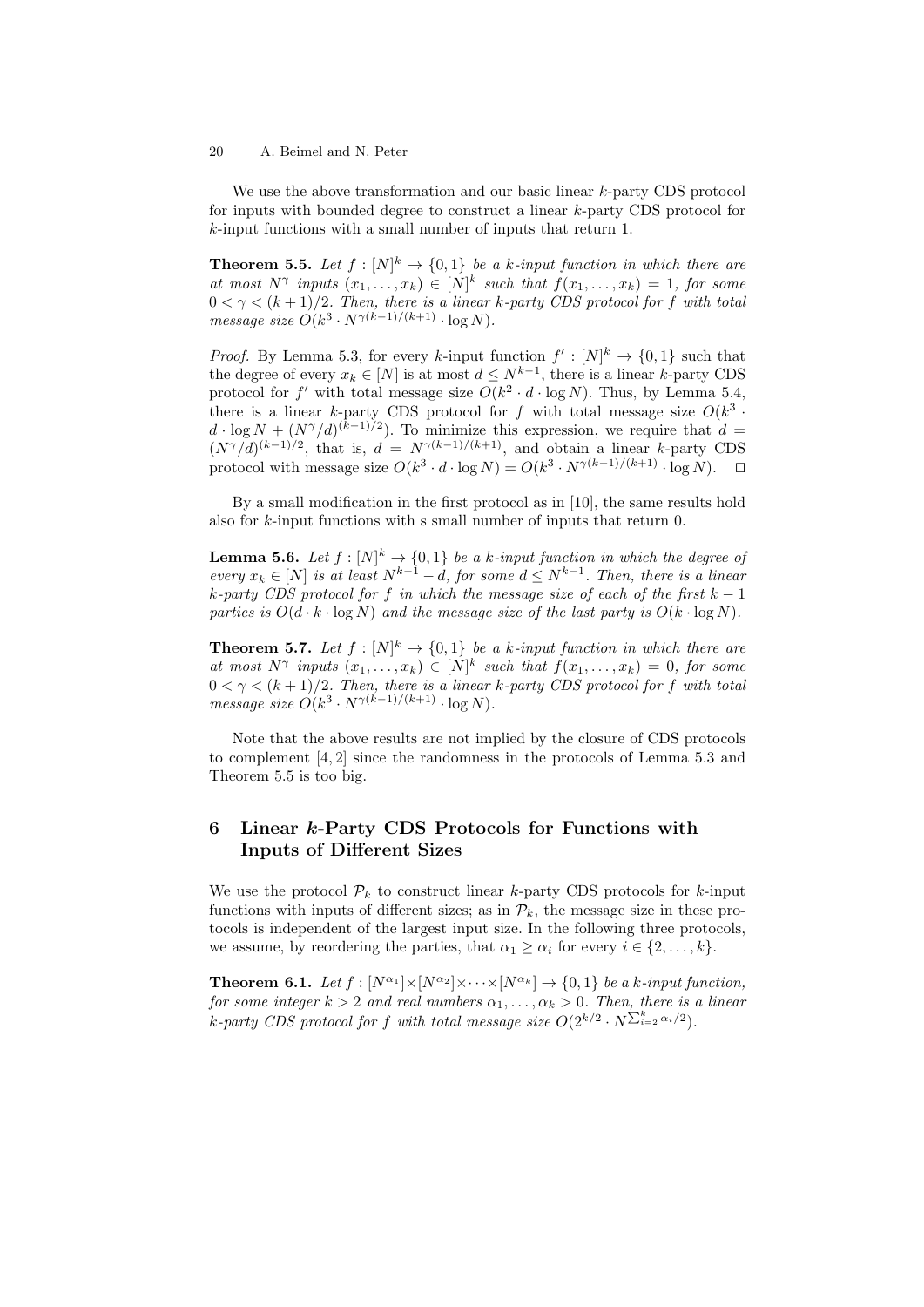*Proof.* We view f as a k'-input function  $f' : [N^{\alpha_1}] \times \{0,1\}^{k'-1} \to \{0,1\}$ , where  $k' = 1 + \sum_{i=2}^{k} \lceil \alpha_i \log N \rceil \leq k + \log N \cdot \sum_{i=2}^{k} \alpha_i$ , and

$$
f'(x_1, x_{2,1}, \ldots, x_{2, \lceil \alpha_2 \log N \rceil}, \ldots, x_{k,1}, \ldots, x_{k, \lceil \alpha_k \log N \rceil})
$$
  
=  $f(x_1, (x_{2,1}, \ldots, x_{2, \lceil \alpha_2 \log N \rceil}), \ldots, (x_{k,1}, \ldots, x_{k, \lceil \alpha_k \log N \rceil})).$ 

We execute the linear  $k'$ -party CDS protocol  $\mathcal{P}_{k'}$  promised by Theorem 4.2 for the k'-input function  $f'$ , where party  $P_1$  simulates the first party, party  $P_2$ simulates the next  $\lceil \alpha_2 \log N \rceil$  parties in the k'-party CDS protocol for f', party  $P_3$  simulates the next  $\lceil \alpha_3 \log N \rceil$  parties, and so on. Overall, since the message size of the protocol is independent of the size of the input of the first party, we get a linear  $k$ -party CDS protocol for the  $k$ -input function  $f$  with total message size  $O(2^{(k'-1)/2}) = O(2^{(k+\log N \cdot \sum_{i=2}^k \alpha_i)/2}) = O(2^{k/2} \cdot N^{\sum_{i=2}^k \alpha_i/2})$  $\Box$ 

We present alternative linear CDS protocols for k-input functions  $f: [N^{\alpha_1}] \times$  $[N^{\alpha_2}] \times \cdots \times [N^{\alpha_k}] \rightarrow \{0,1\}$ , where for some parameters we remove the factor of  $2^{k/2}$  of the above protocol. We start with a linear k-party CDS protocol for such  $k$ -input functions, for an odd  $k$ .

**Theorem 6.2.** Let  $f : [N^{\alpha_1}] \times [N^{\alpha_2}] \times \cdots \times [N^{\alpha_k}] \rightarrow \{0,1\}$  be a k-input function, for some odd integer  $k > 2$  and real numbers  $\alpha_1, \ldots, \alpha_k > 0$ . Then, there is a linear k-party CDS protocol for f with total message size  $O(\min_{S \subset \{2,...,k\}, |S| = (k-1)/2} \{N^{\sum_{i \in S} \alpha_i} + N^{\sum_{i \in \{2,...,k\} \setminus S} \alpha_i}\}.$ 

*Proof.* Fix any set  $S \subset \{2,\ldots,k\}$  such that  $|S| = (k-1)/2$  and define  $S_1 =$  $\{P_j : j \in S\}$ . By renaming the parties, we assume that  $S_1 = \{P_2, \ldots, P_{(k+1)/2}\}\$ . We execute the linear k-party CDS protocol of Lemma 4.1 with the function f. Recall that in  $\mathcal{P}_k$  party  $P_1$  simulates Alice, the parties in  $\{P_2, \ldots, P_{(k+1)/2}\}\$ simulate Bob with an input from a domain of size  $N^{\sum_{i \in S} \alpha_i}$ , and the parties in  $\{P_2,\ldots,P_k\} \setminus S_1 = \{P_{(k+3)/2},\ldots,P_k\}$  simulate Charlie with an input from a domain of size  $N^{\sum_{i\in\{2,\ldots,k\}\setminus S} \alpha_i}$ . The message size of party  $P_1$  is  $N^{\sum_{i\in\{2,\ldots,k\}\setminus S} \alpha_i}$ , the message size of parties  $P_2, \ldots, P_{(k+1)/2}$  is less than  $2 \cdot N^{\sum_{i \in S} \alpha_i}$ , and the message size of parties  $P_{(k+3)/2}, \ldots, P_k$  is less than  $2 \cdot N^{\sum_{i \in \{2,\ldots,k\}\setminus S} \alpha_i}$ . Thus, the total message size of the protocol is  $O(N^{\sum_{i\in S}\alpha_i} + N^{\sum_{i\in\{2,\ldots,k\}\setminus S}\alpha_i})$ . Since we can choose any set  $S \subset \{2, ..., k\}$  of size  $(k-1)/2$ , the theorem follows.  $\Box$ 

In the above CDS protocol, either  $\sum_{i\in S}\alpha_i$  or  $\sum_{i\in \{2,\ldots,k\}\setminus S}\alpha_i$  is at least  $\sum_{i=2}^{k} \alpha_i/2$ . So, the total message size in the CDS protocol of Theorem 6.2 can be reduced by a factor of at most  $2^{k/2}$  compared to the CDS protocol of Theorem 6.1 (for example, when  $\sum_{i\in S}\alpha_i = \sum_{i\in\{2,\ldots,k\}\setminus S}\alpha_i = \sum_{i=2}^k \alpha_i/2$ ). However, there are cases for which the total message size of the CDS protocol of Theorem 6.1 will be smaller than the total message size of the CDS protocol of Theorem 6.2 (for example, when  $\alpha_1, \alpha_2 \gg \sum_{i=3}^k \alpha_i$ ).

Similarly to Theorem 6.2, we can construct a linear k-party CDS protocol for  $k$ -input functions, for an even  $k$ . As this CDS protocol is similar to the previous CDS protocol, we omit its details.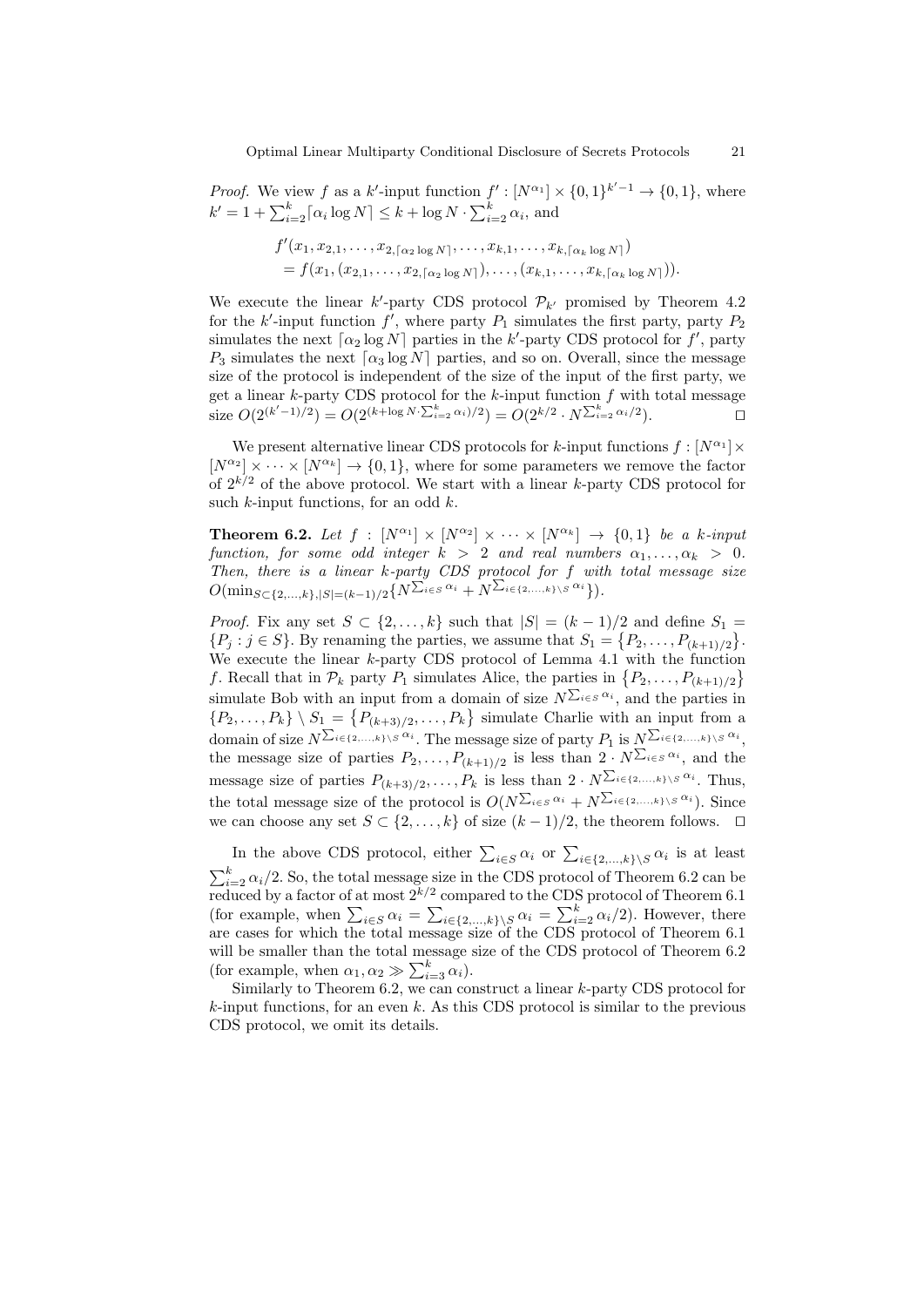**Theorem 6.3.** Let  $f : [N^{\alpha_1}] \times [N^{\alpha_2}] \times \cdots \times [N^{\alpha_k}] \rightarrow \{0,1\}$  be a k-input function, for some even integer  $k > 2$  and real numbers  $\alpha_1, \ldots, \alpha_k$  > 0. Then, there is a linear k-party CDS protocol for f with total message size  $O(\min_{j \in \{2,...,k\}, S \subset \{2,...,k\} \setminus \{j\}, |S| = (k-2)/2} \{N^{\alpha_j/2 + \sum_{i \in S} \alpha_i} +$  $N^{\alpha_j/2+\sum_{i\in\{2,...,k\}\setminus (S\cup\{j\})}\alpha_i}\bigr).$ 

## 7 Linear Secret-Sharing Schemes Realizing k-Uniform Access Structures

#### 7.1 General k-Uniform Access Structures

Recall that an access structure is  $k$ -uniform if all sets of size less than  $k$  are unauthorized, all sets of size greater than  $k$  are authorized, and the access structure specifies which sets of size  $k$  are authorized. A  $k$ -uniform access structure is k-partite if the parties can be partitioned into k sets  $V_1, ..., V_k$  such that each authorized set of size k contains exactly one party from each set  $V_i$ . Basically, kparty CDS protocols are equivalent to secret-sharing schemes realizing k-partite  $k$ -uniform access structures, see, e.g., [3, Lemma 4.2]. Furthermore, this equivalence preserves linearity. Thus, our results imply the following theorem.

Corollary 7.1. Let  $\Gamma$  be a k-partite k-uniform access structure with partition  $V_1, ..., V_k$ , where  $|V_i| = N$  for every  $i \in [k]$ . Then, there is a linear secret-sharing scheme realizing  $\Gamma$  in which the share size of every party is  $O(N^{(k-1)/2})$ .

We next describe a secret-sharing scheme realizing  $k$ -uniform access structure (not necessarily  $k$ -partite). To obtain this result, we use a generic transformation from secret-sharing schemes realizing k-partite k-uniform access structures to secret-sharing schemes realizing  $k$ -uniform access structure (not necessarily  $k$ partite). This transformation is similar to the transformation in [3], however, for short secrets our transformation is more efficient. The transformation uses a family of perfect hash functions.

**Definition 7.2.** A set of functions  $H = \{h_i : [n] \to [k] : i \in [\ell]\}$  is a family of perfect hash functions if for every set  $A \subseteq [n]$  such that  $|A| = k$  there exists at least one index  $i \in [\ell]$  such that  $|h_i(A)| = |\{h_i(a) : a \in A\}| = k$ , i.e.,  $h_i$ restricted to A is one-to-one.

It is known that if we sample  $\ell = O(k \cdot e^k \cdot \log n)$  random functions  $h_i : [n] \to$ [k], then we get a family of perfect hash functions with high probability. In our transformation we need that the outputs of every  $h_i$  are evenly distributed. We next supply a simple proof that such a family of perfect hash functions exists.

Claim 7.3. There exists a family of perfect hash functions  $H =$  $\{h_i : [n] \to [k] : i \in [\ell] \}$ , where  $\ell = O(k \cdot e^k \cdot \log n)$ , such that for every  $i \in [\ell]$  and every  $b \in [k]$  it holds that

$$
|\{a \in [n] : h_i(a) = b\}| \leq \lceil n/k \rceil. \tag{1}
$$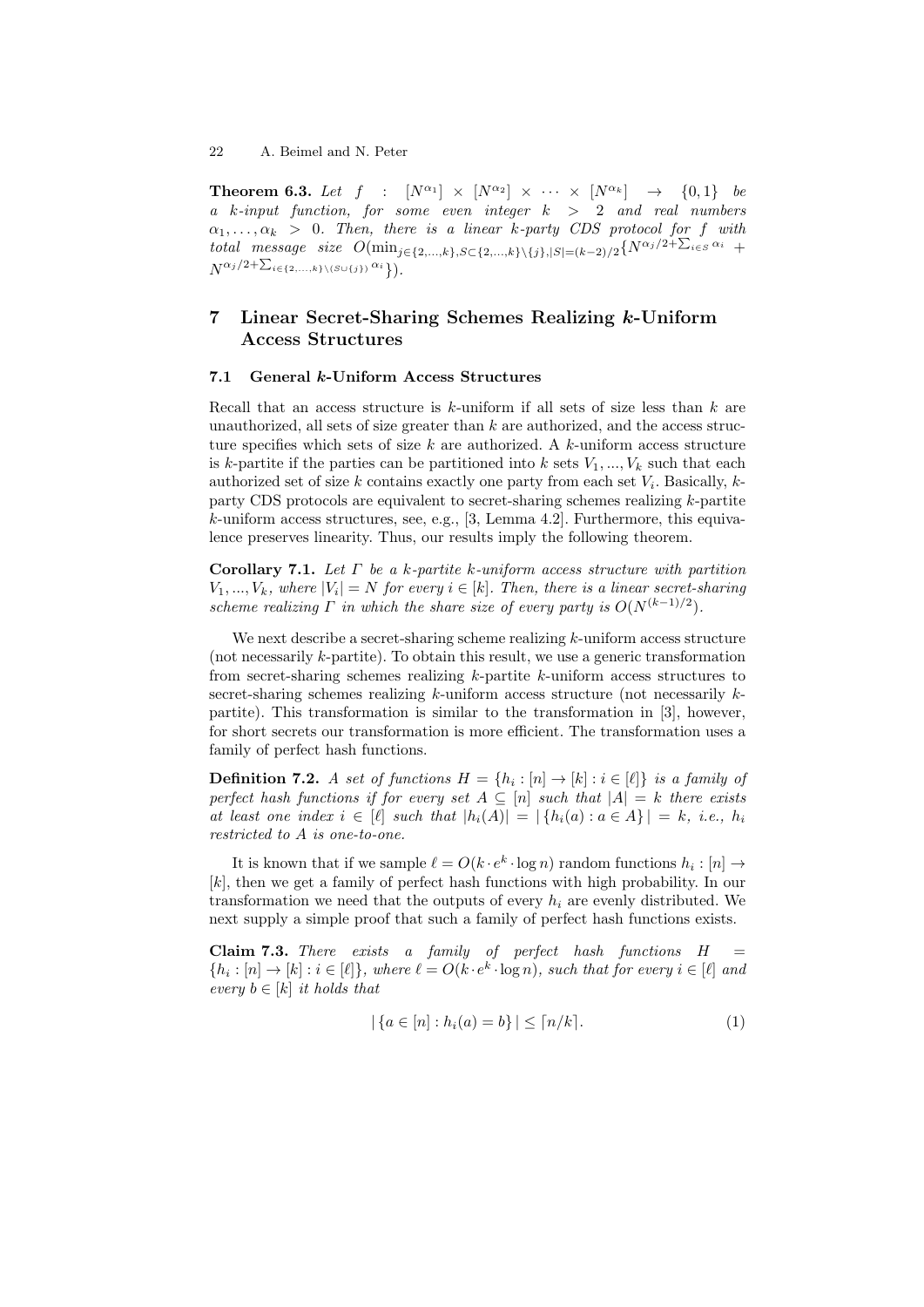*Proof.* We prove the existence of  $H$  using the probabilistic method. We can assume that  $n/k$  is an integer (otherwise we add dummy elements to the domain). We choose  $\ell$  functions  $h_i$  independently, where in each stage we choose a function satisfying (1) with uniform distribution.

First, we fix a set  $A \in [n]$  of size k, and choose one function h satisfying (1) with uniform distribution. We give a lower bound on the probability that  $|h(A)| = k$ . We can view the choice of such a function h as the following process: Choose a random permutation  $\pi : [n] \rightarrow [n]$  and define  $h(a) = b$  if  $(b-1) \cdot n/k + 1 \leq \pi(a) \leq b \cdot n/k$  (e.g., all elements such that  $\pi(a) \leq n/k$  are mapped to 1). Let  $B = \pi(A) = {\pi(a) : a \in A}$ . As  $\pi$  is a permutation chosen with uniform distribution, the set  $B$  is a uniformly distributed set of size k. Thus, the probability that  $|h(A)| = k$  is the probability that a uniformly distributed set  $B$  of size  $k$  contains exactly one element from  $(b-1) \cdot n/k + 1$ ,  $(b-1) \cdot n/k + 2$ , ...,  $b \cdot n/k$ , for every  $b \in [k]$ . The probability of the latter event is

$$
\frac{(n/k)^k}{\binom{n}{k}} \ge \frac{(n/k)^k}{(e \cdot n/k)^k} = e^{-k}.
$$

We choose  $\ell = e^k \cdot (1 + k \cdot \ln n)$  functions  $h_1, \ldots, h_\ell$  satisfying (1) independently with uniform distribution. Thus, the probability that every  $h_i$  is not one-to-one on a fixed A is at most  $(1-e^{-k})^{e^k \cdot (1+k \cdot \ln n)} \le e^{-(1+k \cdot \ln n)} = 1/(e \cdot n^k) < 1/(e \cdot {n \choose k})$ . By the union bound, the probability that there exits a set  $A$  of size  $k$  such that every  $h_i$  is not one-to-one on A is less than  $1/e$ . This implies that there exists a family of perfect hash functions H of size  $\ell = O(k \cdot e^k \cdot \log n)$  such that all functions in H satisfy (1).

Next, we show how to transform a secret-sharing scheme realizing  $k$ -partite  $k$ uniform access structures to a secret-sharing scheme realizing general  $k$ -uniform access structures. Moreover, if we start with a linear scheme, then the resulting scheme is also linear.

**Lemma 7.4.** Let  $\Gamma$  be a k-uniform access structure with n parties. Assume that for every k-partite k-uniform access structure  $\Gamma'$  with partition  $V_1, ..., V_k$ , where  $|V_i| \leq N$  for every  $i \in [k]$ , there is a secret-sharing scheme realizing  $\Gamma'$  in which the share size of every party is  $c(k, N)$ . Then, there is a secret-sharing scheme realizing  $\Gamma$  in which the share size of every party is  $O(k \cdot e^k \cdot \log n \cdot c(k, \lceil n/k \rceil)).$ 

*Proof.* Given a partition  $V = (V_1, ..., V_k)$  of the parties in  $\Gamma$ , we define the kpartite k-uniform access structure  $\Gamma_{\mathcal{V}} \subset \Gamma$ , where a set  $A \in \Gamma$  is authorized in  $\Gamma_{\mathcal{V}}$  if either  $|A| > k$  or A contains exactly one party from each set  $V_i$ .

We use  $\ell$  partitions  $\mathcal{V}^1, \ldots, \mathcal{V}^{\ell}$  of the parties such that  $\Gamma = \bigcup_{i=1}^{\ell} \Gamma_{\mathcal{V}^i}$  and realize each  $\Gamma_{\mathcal{V}^i}$  independently. On one hand, every set  $A \in \Gamma$  is authorized in at least one  $\Gamma_{\mathcal{V}^i}$  so the parties in A can reconstruct the secret. On the other hand, every set  $A \notin \Gamma$  is unauthorized in every  $\Gamma_{\mathcal{V}^i}$  so the parties in A get no information on the secret. The share size of each party in the resulting scheme is  $\ell$  times the size of the shares needed to realize  $\Gamma_{\mathcal{V}^i}$ .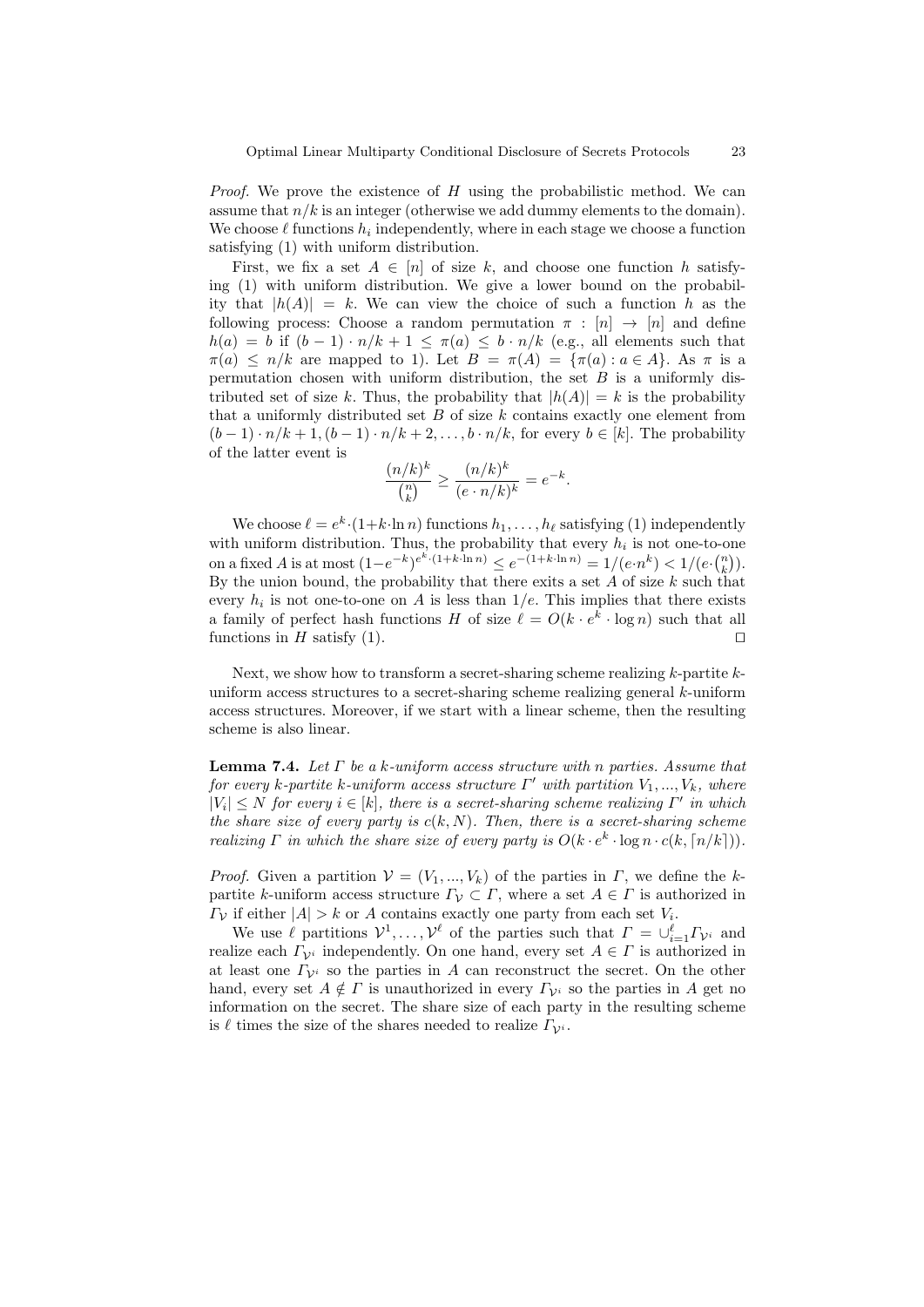We construct the  $\ell$  partitions using the family of perfect hash functions  $H =$  $\{h_i : [n] \to [k] : i \in [\ell]\},$  for  $\ell = O(k \cdot e^k \cdot \log n)$ , guaranteed by Claim 7.3, where  $\mathcal{V}^i = (h_i^{-1}(1), \ldots, h_i^{-1}(k))$ . Using this family of perfect hash functions, every set in each partition is of size at most  $\lceil n/k \rceil$ . Moreover, by our assumption, there is a scheme realizing  $\Gamma_{\mathcal{V}i}$  in which the share size of every party is  $c(k, \lceil n/k \rceil)$ . This results in a scheme with share size  $O(k \cdot e^k \cdot \log n \cdot c(k, \lceil n/k \rceil)).$ 

The above transformation combined with Corollary 7.1 immediately gives the following result.

**Theorem 7.5.** Let  $\Gamma$  be a k-uniform access structure with n parties. Then, there is a linear secret-sharing scheme realizing  $\Gamma$  in which the share size of every party is  $O(k \cdot e^k \cdot \log n \cdot \lceil n/k \rceil^{(k-1)/2}).$ 

When  $k > 0.257n$ , the above scheme is less efficient than trivial scheme with share size  $2^n$ . We can use a transformation of [14] showing that if every *n*-input function  $f: \{0,1\}^n \to \{0,1\}$  has a CDS protocol with messages of size c, then any  $k$ -uniform access structure with  $n$  parties has a secret-sharing scheme with share size  $O(c \cdot n)$ . This transformation preserves linearity. Thus, our linear CDS protocol implies a linear secret-sharing scheme realizing every k-uniform access structure, in which the share size is independent of  $k$ .

**Theorem 7.6.** Let  $\Gamma$  be a k-uniform access structure with n parties. Then, there is a linear secret-sharing scheme realizing  $\Gamma$  in which the share size of every party is  $O(n \cdot 2^{n/2})$ .

### 7.2 Sparse and Dense k-Uniform Access Structures

By the equivalence between CDS and uniform access structures, we obtain results for sparse and dense  $k$ -partite  $k$ -uniform access structures, which follows from Theorem 5.5 and Theorem 5.7.

Corollary 7.7. Let  $\Gamma$  be a k-partite k-uniform access structure with partition  $V_1, \ldots, V_k$ , where  $|V_i| = N$  for every  $i \in [k]$ . If  $|\{A \in \Gamma : |A| = k\}| \leq N^{\gamma}$  or  $|\{A \in \Gamma : |A| = k\}| \geq N^k - N^{\gamma}$ , for some  $0 < \gamma < (k+1)/2$ , then there is a linear secret-sharing scheme realizing  $\Gamma$  in which the share size of every party is  $O(k^3 \cdot N^{\gamma(k-1)/(k+1)} \cdot \log N).$ 

Using the transformation in Lemma 7.4, we can generalize the above result to every sparse and dense  $k$ -uniform access structure (not necessarily  $k$ -partite).

Corollary 7.8. Let  $\Gamma$  be a k-uniform access structure with n parties. If  $| \{ A \in \Gamma : |A| = k \} | \leq n^{\gamma} \text{ or } | \{ A \in \Gamma : |A| = k \} | \geq {n \choose k} - n^{\gamma}, \text{ for some } 0 < k \}$  $\gamma < (k+1)/2$ , then there is a linear secret-sharing scheme realizing  $\Gamma$  in which the share size of every party is  $O(k^4 \cdot e^k \cdot \log^2 n \cdot \lceil n/k \rceil^{\gamma(k-1)/(k+1)})$ .

The above results should be compared to the trivial linear scheme realizing sparse  $k$ -uniform access structures with  $n$  parties, in which we share the secret independently for every minimal authorized set of size  $k$ ; in this scheme the share size of every party is  $O(n^{\gamma})$ .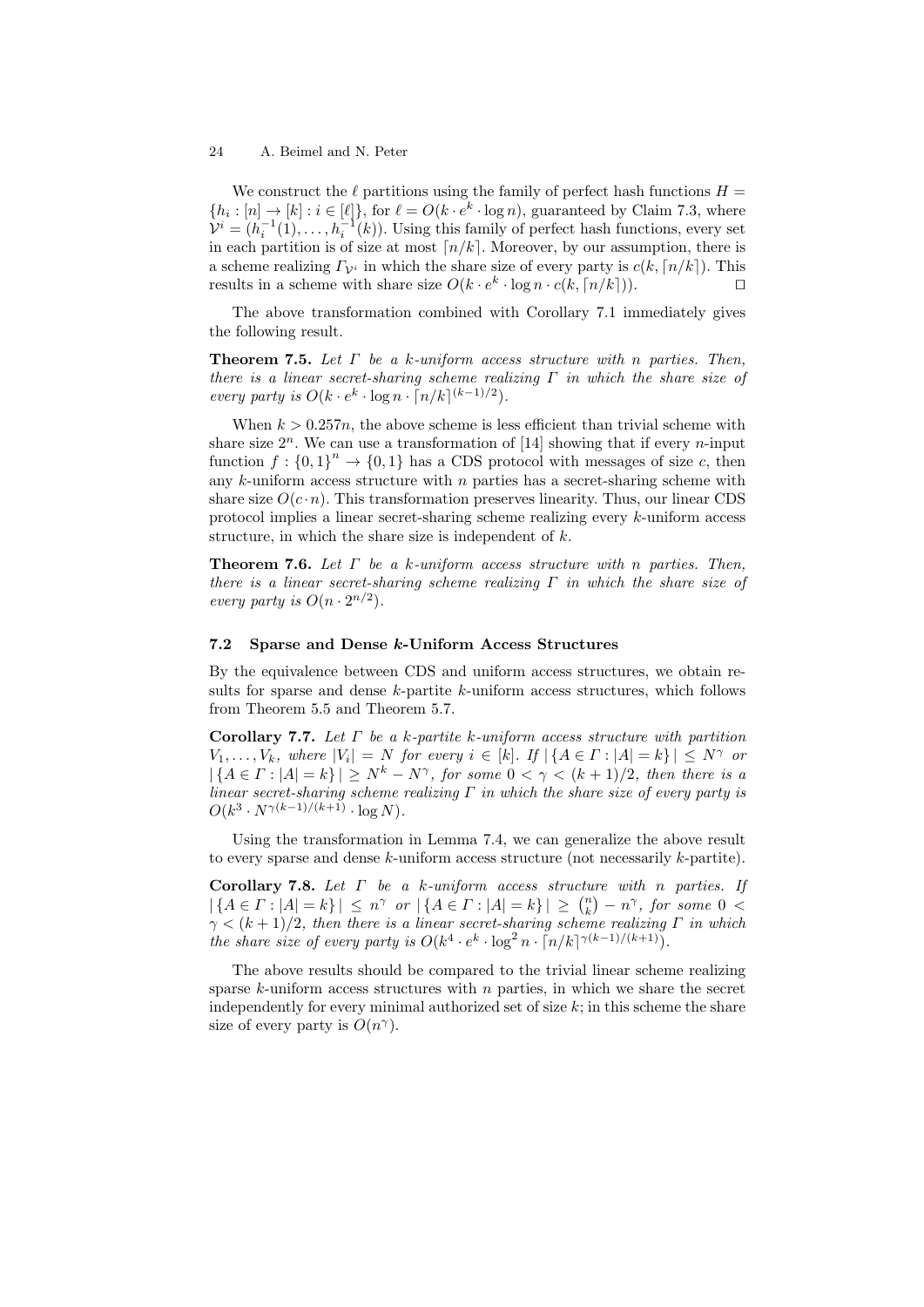## 8 Lower Bounds for Linear Schemes Realizing k-Uniform Access Structures

In this section, we use results of [10] to prove lower bounds on the size of the shares in linear secret-sharing schemes realizing k-uniform access structures and on the size of the messages in linear k-party CDS protocols.

## 8.1 Lower Bounds on the Size of One Share and Implications to CDS Protocols

First, we show lower bounds on the share size of at least one party in every linear secret-sharing scheme realizing general k-partite k-uniform access structures.

Before we start, we need some notations and a lemma from [10]. We say that the rank of an access structure  $\Gamma$  is r if the size of every minimal authorized set in Γ is at most r. Furthermore, we say that  $\rho_q(\Gamma) \leq s$  if there exists a linear secret-sharing scheme over  $\mathbb{F}_q$  realizing  $\Gamma$  such that each share in the scheme contains at most s field elements.

**Lemma 8.1** ([10]). For every prime power q and integers s, r, n such that  $s >$  $\log n$ , the number of access structures  $\Gamma$  with n parties, rank r, and  $\rho_q(\Gamma) \leq s$ is at most  $2^{2rns^2 \cdot \log q}$ .

**Theorem 8.2.** For most k-partite k-uniform access structures  $\Gamma$  with partition  $V_1, \ldots, V_k$ , where  $|V_i| = N$  for every  $i \in [k]$ , the share size of at least one party for sharing a one-bit secret in every linear secret-sharing scheme realizing  $\Gamma$  is  $\Omega(k^{-1} \cdot N^{(k-1)/2}).$ 

*Proof.* If we share a one-bit secret using a linear secret-sharing scheme over  $\mathbb{F}_q$ in which the largest share containing s field elements, then the size of the share of at least one party is  $s \cdot \log q$ . For the share size of every party to be less than  $k^{-1} \cdot N^{(k-1)/2}$ , it must be that  $q \leq 2^{k^{-1} \cdot N^{(k-1)/2}}$  (otherwise, every share contains at least  $k^{-1} \cdot N^{(k-1)/2}$  bits), and, furthermore,  $s \cdot \log q \leq k^{-1} \cdot N^{(k-1)/2}$ .

We next bound the number of k-partite k-uniform access structures  $\Gamma$  that can be realized by a secret-sharing scheme in which the share size of every party is at most  $\theta$ . Recall that in k-uniform access structures all sets of size  $k+1$  are authorized, that is, its rank is at most  $k + 1$ .

By Lemma 8.1, the number of k-partite k-uniform access structures  $\Gamma$ with  $k \cdot N$  parties and  $\rho_q(\Gamma) \leq \theta/\log q$ , is at most  $2^{2(k+1) \cdot k N \cdot (\theta/\log q)^2 \cdot \log q}$  $2^{2(k+1) \cdot k N \cdot \theta^2}$ . Since we are counting linear schemes, we need to sum the number of the access structures that realized by linear schemes for every possible finite field (there are at most  $2^{k^{-1} \cdot N^{(k-1)/2}}$  such fields, because  $q \leq 2^{k^{-1} \cdot N^{(k-1)/2}}$ ). Consider the access structures that realized by linear schemes in which the size of the share of every party is  $\theta < k^{-1} \cdot N^{(k-1)/2}$ . The number of such access structures is at most  $2^{k^{-1} \cdot N^{(k-1)/2}} \cdot 2^{2(k+1) \cdot kN \cdot \theta^2} = 2^{k^{-1} \cdot N^{(k-1)/2} + 2(k+1) \cdot kN \cdot \theta^2}$ .

On the other hand, the number of  $k$ -partite  $k$ -uniform access structures *Γ*, where the size of every part is *N*, is  $2^{N^k}$ . Thus, if half of the k-partite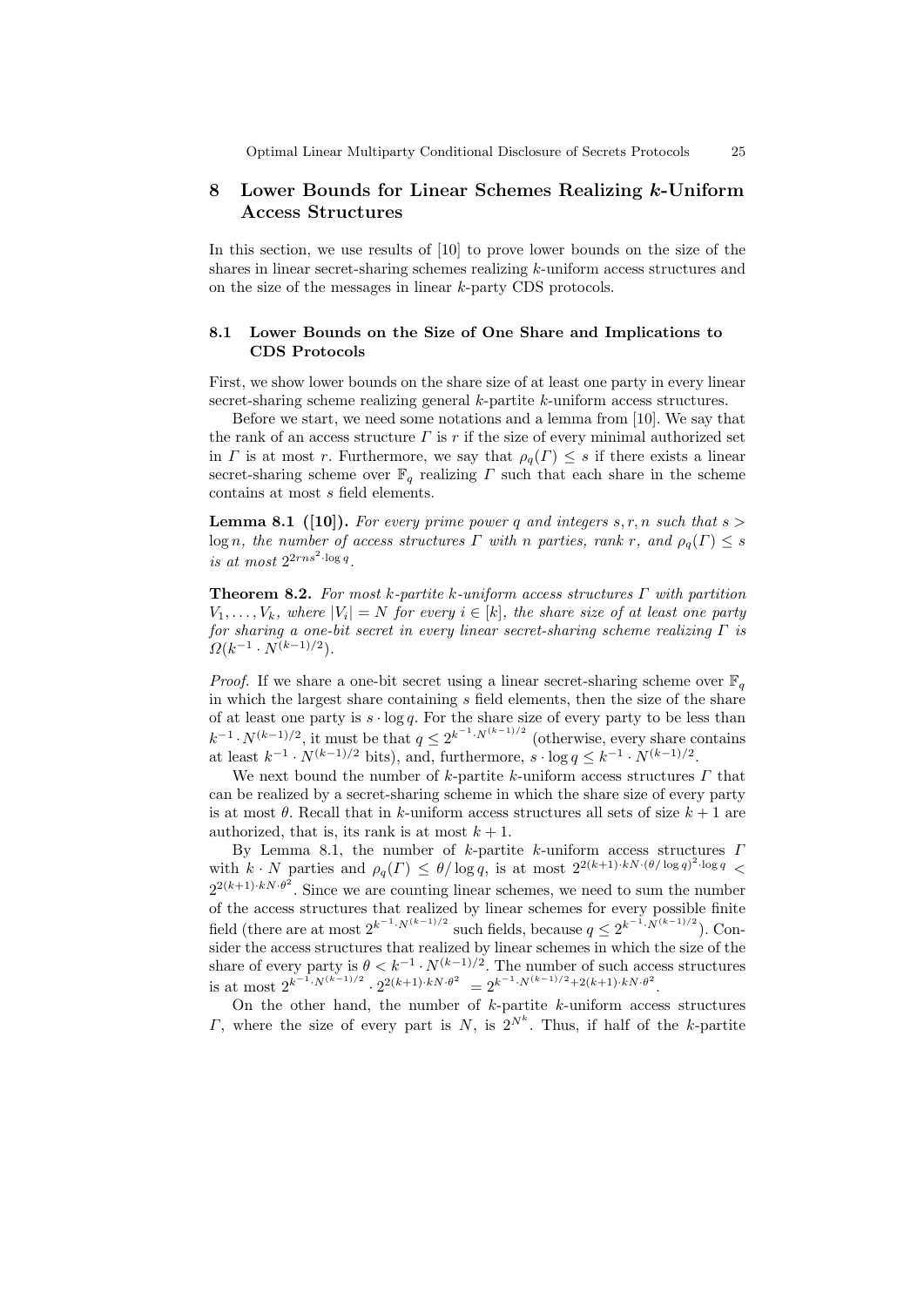k-uniform access structures  $\Gamma$ , where the size of every part is  $N$ , have linear secret-sharing schemes in which the share size of every party is at most  $\theta$ , then  $2^{k^{-1} \cdot N^{(k-1)/2} + 2(k+1) \cdot kN \cdot \theta^2} \ge \frac{1}{2} \cdot 2^{N^k}$ , i.e.,  $k^{-1} \cdot N^{(k-1)/2} + 2(k+1) \cdot kN \cdot \theta^2 \ge N^k - 1$ , so  $\theta = \Omega(k^{-1} \cdot N^{(k-1)/2})$ ).  $\qquad \qquad \Box$ 

By  $[3, \text{Lemma } 4.2]$ , we get the following corollary for k-party CDS protocols.

**Corollary 8.3.** For most k-input functions  $f : [N]^k \rightarrow \{0,1\}$ , the message size of at least one party in every linear k-party CDS protocol for f is  $\Omega(k^{-1}$ .  $N^{(k-1)/2}$ ).

As we show in Theorem 4.2, this bound is tight up to a factor of  $k$ .

## Sparse and Dense k-Uniform Access Structures.

**Theorem 8.4.** Let  $0 \leq \gamma \leq k$  be some real number. There exists a k-partite k-uniform access structure  $\Gamma$  with partition  $V_1, \ldots, V_k$ , where  $|V_i| = N$  for every  $i \in [k]$  and  $|\{A \in \Gamma : |A| = k\}| \leq N^{\gamma}$ , such that the share size of at least one party for sharing a one-bit secret in every linear secret-sharing scheme realizing  $\Gamma$  is  $\Omega(k^{-1} \cdot N^{\gamma(k-1)/2k})$ . Furthermore, there exists a k-partite k-uniform access structure  $\Gamma$  with partition  $V_1, \ldots, V_k$ , where  $|V_i| = N$  for every  $i \in [k]$  and  $|\{A \in \Gamma : |A| = k\}| \geq N^k - N^{\gamma}$ , such that the share size of at least one party for sharing a one-bit secret in every linear secret-sharing scheme realizing  $\Gamma$  is  $\Omega(k^{-1} \cdot N^{\gamma(k-1)/2k}).$ 

*Proof.* By Theorem 8.2, for every N there exists a k-partite k-uniform access structure  $\Gamma_N$  with N parties in every part such that the share size of at least one party for sharing a one-bit secret in every linear secret-sharing scheme realizing the access structure  $\Gamma_N$  is  $\Omega(k^{-1} \cdot N^{(k-1)/2})$ . We use this k-partite k-uniform access structure (with fewer parties) to construct a sparse  $k$ -partite  $k$ -uniform access structure  $\Gamma$  with N parties in every part. Let  $V_1, \ldots, V_k$  be disjoint sets of parties of size N. For every  $i \in [k]$ , we fix an arbitrary set of parties  $V_i' \subset V_i$  of size  $N' = N^{\gamma/k}$ , and construct the k-partite k-uniform access structure  $\Gamma_{N'}$  with parties  $V'_1 \cup \cdots \cup V'_k$ . We define  $\Gamma$  as the access structure with parties  $V_1 \cup \cdots \cup V_k$ that contains all sets in  $\Gamma_{N'}$  and all sets of size at least  $k + 1$ .

Since all minimal authorized sets of size  $k$  in  $\Gamma$  contain exactly one party from each  $V_i'$  (for every  $i \in [k]$ ), the number of minimal authorized sets of size k is at most  $(N')^k = (N^{\gamma/k})^k = N^{\gamma}$ . The share size of at least one party for sharing a one-bit secret in every linear secret-sharing scheme realizing  $\Gamma_{N'}$  (and, hence,  $\Gamma$ ) is  $\Omega(k^{-1} \cdot (N^{\gamma/k})^{(k-1)/2}) = \Omega(k^{-1} \cdot N^{\gamma(k-1)/2k}) = \Omega(k^{-1} \cdot N^{\gamma/2 - \gamma/2k}).$ 

To construct a dense k-partite k-uniform access structure with at least  $N^k$  –  $N^{\gamma}$  minimal sets of size k that requires large shares in every linear scheme realizing it, we use a similar construction, however, we add all sets of size  $k$  with exactly k parties from different parts that contain at least one party in  $V_i \setminus V'_i$ for some  $i \in [k]$ . Similar analysis implies that the resulting k-partite k-uniform access structure has at least  $N^k - N^{\gamma}$  minimal authorized sets of size k and the share size of at least one party for sharing a one-bit secret in every linear scheme realizing this k-partite k-uniform access structure is  $\Omega(k^{-1} \cdot N^{\gamma(k-1)/2k})$ .  $\Box$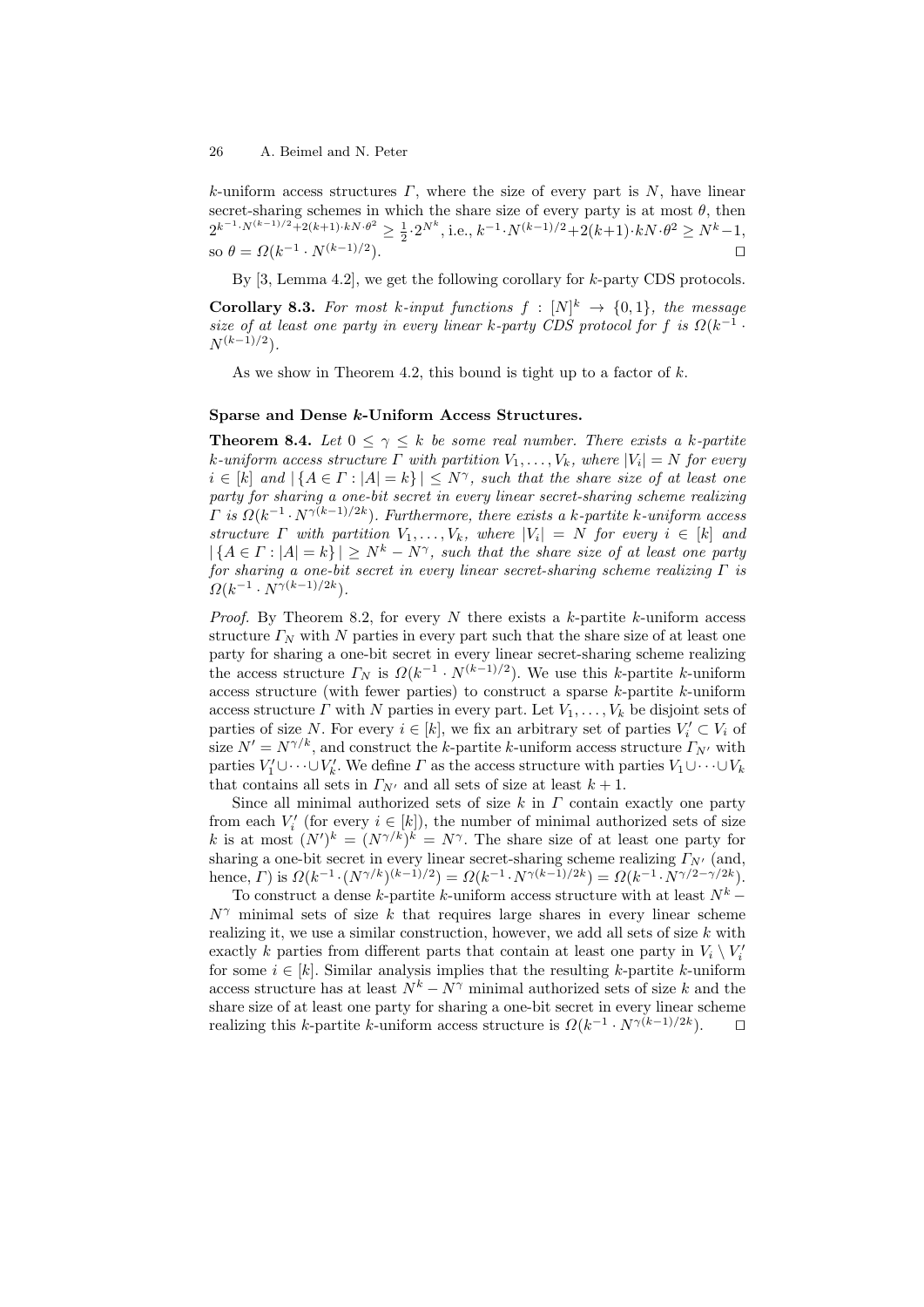Again, by [3, Lemma 4.2], we get the following results.

**Corollary 8.5.** Let  $0 \leq \gamma \leq k$  be some real number. There exists a k-input  $function f: [N]^k \to \{0,1\}$  such that  $|\{(x_1,\ldots,x_k): f(x_1,\ldots,x_k)=1\}| \leq N^{\gamma}$ , in which the message size of at least one party in every linear k-party CDS protocol for f is  $\Omega(k^{-1} \cdot N^{\gamma(k-1)/2k})$ . Furthermore, there exists a k-input function  $f: [N]^k \to \{0,1\}$  such that  $|\{(x_1,\ldots,x_k): f(x_1,\ldots,x_k)=0\}| \le N^{\gamma}$ , in which the message size of at least one party in every linear k-party CDS protocol for f is  $\Omega(k^{-1} \cdot N^{\gamma(k-1)/2k}).$ 

### 8.2 Lower Bounds on the Total Share Size

Next, we show lower bounds on the total share size in every linear secret-sharing scheme realizing k-uniform access structures.

**Theorem 8.6.** For most k-uniform access structures  $\Gamma$  with n parties, the total share size for sharing a one-bit secret in every linear secret-sharing scheme realizing  $\Gamma$  is  $\Omega(k^{-(k+3)/2} \cdot n^{(k+1)/2})$ .

*Proof.* If we share a one-bit secret using a linear secret-sharing scheme over  $\mathbb{F}_q$ with shares containing S field elements, then the total share size is  $S \cdot \log q$ . For the total share size to be less than  $k^{-(k+3)/2} \cdot n^{(k+1)/2}$ , it must be that  $q \leq 2^{k^{-(k+3)/2} \cdot n^{(k-1)/2}}$  (otherwise, each share contains more than  $k^{-(k+3)/2}$ .  $n^{(k-1)/2}$  bits, and the total share size will be more than  $k^{-(k+3)/2} \cdot n^{(k+1)/2}$ , and, furthermore,  $S \cdot \log q \leq k^{-(k+3)/2} \cdot n^{(k+1)/2}$ .

Denote the parties in  $\Gamma$  by  $P$ . First, we count the number of linear schemes realizing k-uniform access structures  $\Gamma$  over  $\mathbb{F}_q$  with shares containing S field elements. Let  $B$  be the set of size at most  $n/k$  containing all the parties such that the share of each one of them containing more than  $k \cdot S/n$  field elements. The set  $P \setminus B$  contains all the parties such that the share of each one of them containing at most  $k \cdot S/n$  field elements. We can add parties to B such that  $|B| = n/k$ , and the share of every party in  $P \setminus B$  is still containing at most  $k \cdot S/n$ field elements.

By Lemma 8.1, the number of k-uniform access structures over  $\mathbb{F}_q$  with parties in  $P \setminus B$  such that there exists linear schemes realizing them in which the share of every party containing at most  $k \cdot S/n$  field elements is  $2^{2(k+1)\cdot n(1-1/k)\cdot (kS/n)^2\cdot \log q}$ .

The number of sets with k parties that intersect  $B$  is the number of sets with k parties in P minus the number of sets with k parties contained in  $P \setminus B$ , i.e.,  $\binom{n}{k} - \binom{n(k-1)/k}{k} > (1 - (1-1/k)^k) \binom{n}{k}$ . Moreover, the number of possible choices of the set B is  $\binom{n}{n/k}$ .

Thus, the number of k-uniform access structures  $\Gamma$  over  $\mathbb{F}_q$  with linear schemes realizing them in which the shares containing S field elements is  $\binom{n}{n/k}$  ·  $2^{(1-(1-1/k)^k)\binom{n}{k}}$  ·  $2^{2(k+1)\cdot n(1-1/k)\cdot (kS/n)^2\cdot \log q}$  =  $\exp\Big(O\Big((1-(1-1/k)^k){n\choose k}+\frac{k^3\cdot S^2\cdot\log q}{n}\Big)\Big).$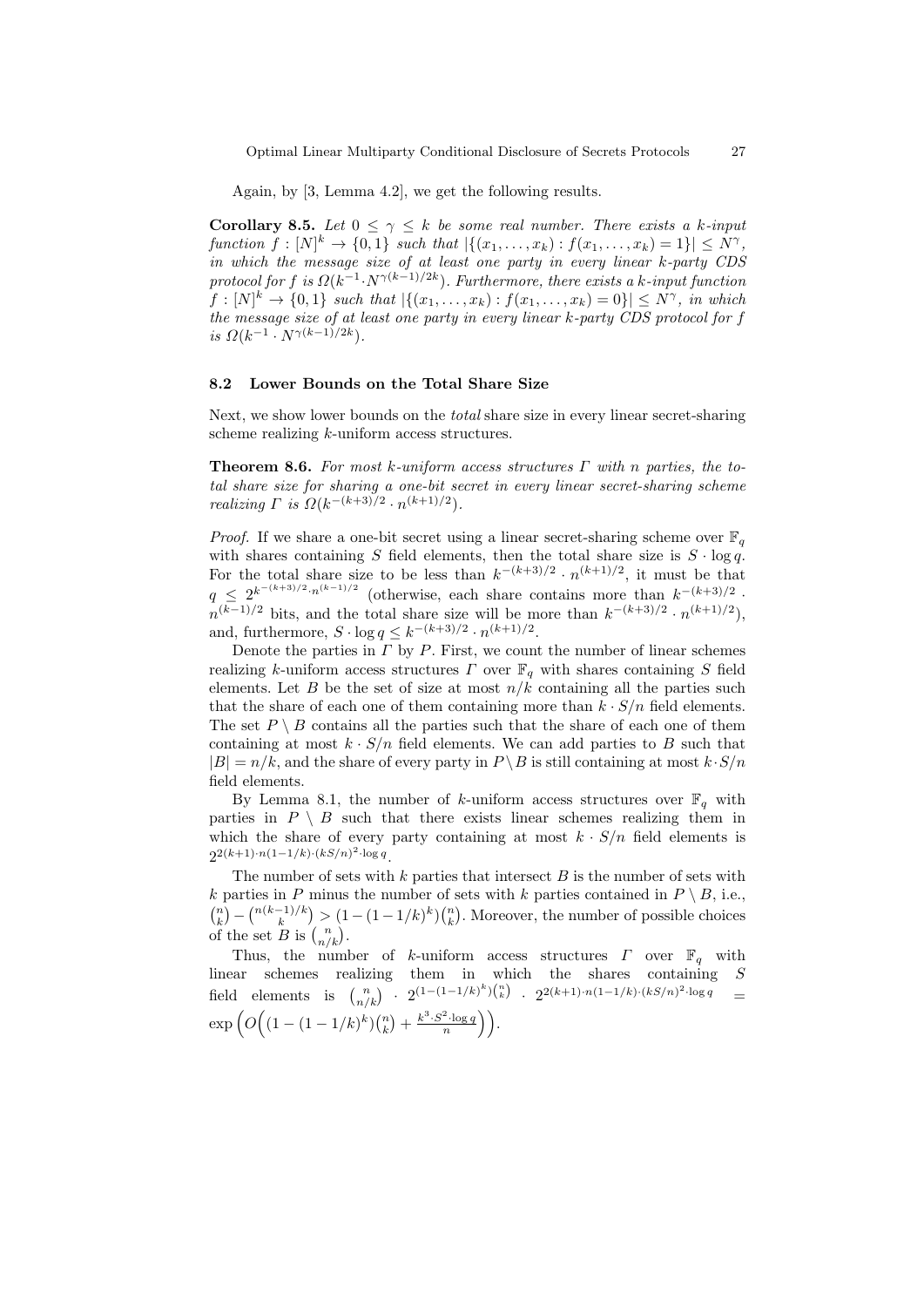Since we are counting linear schemes, we need to sum the number of the access structures that realized by linear schemes for every possible finite field (there are at most  $2^{k^{-(k+3)/2} \cdot n^{(k-1)/2}}$  such fields, because  $q \leq 2^{k^{-(k+3)/2} \cdot n^{(k-1)/2}}$ . Consider the access structures that realized by linear schemes with total share size at most  $S \cdot \log q = \Theta \langle k^{-(k+3)/2} \rangle$ .  $n^{(k+1)/2}$  (so here  $S = \Theta/\log q$ ). The number of such schemes is at most  $\exp\left(O\Big(k^{-(k+3)/2} \cdot n^{(k-1)/2} + (1 - (1-1/k)^k){n \choose k} + \frac{k^3 \cdot \Theta^2}{n}\right)\right).$ 

Additionally, the number of k-uniform access structures  $\Gamma$  with  $n$  parties is  $2^{n \choose k}$ . Thus, if half of the k-uniform access structures  $\Gamma$  with n parties have linear secret-sharing schemes in which the share size of every party is at most  $\Theta$ , then  $\exp\left(O\Bigl(k^{-(k+3)/2}\cdot n^{(k-1)/2}+(1-(1-1/k)^k){n\choose k}+\tfrac{k^3\cdot\Theta^2}{n}\Bigr)\right) \,\,\geq\,\, \exp\bigl({n\choose k}-1\bigr),$ i.e.,  $\exp\left(O\left(k^{-(k+3)/2} \cdot n^{(k-1)/2} + \frac{k^3 \cdot \Theta^2}{n}\right)\right) \quad \geq \quad \exp\left(\varOmega\left((1-1/k)^k {n \choose k}\right)\right) \quad \geq \quad$  $\exp\left(\Omega\left(\frac{n^k}{k^k}\right)\right)$  $\left(\frac{n^k}{k^k}\right)\right)$ , so we get that  $\Theta = \Omega(k^{-(k+3)/2} \cdot n^{(k+1)/2})$ .

As we show in Theorem 7.5, for a constant  $k$  this bound is tight up to a logarithmic factor.

#### Sparse and Dense k-Uniform Access Structures.

**Theorem 8.7.** Let  $1 \leq \gamma \leq k$  be some real number. There exists a k-uniform access structure  $\Gamma$  with n parties and  $|\{A \in \Gamma : |A| = k\}| \leq n^{\gamma}$ , such that the total share size for sharing a one-bit secret in every linear secret-sharing scheme realizing  $\Gamma$  is  $\Omega(k^{-(k+3)/2} \cdot n^{(\gamma+1)/2})$ . Furthermore, there exists a k-uniform access structure  $\Gamma$  with n parties and  $|\{A \in \Gamma : |A| = k\}| \geq {n \choose k} - n^{\gamma}$ , such that the total share size for sharing a one-bit secret in every linear secret-sharing scheme realizing  $\Gamma$  is  $\Omega(k^{-(k+3)/2} \cdot n^{(\gamma+1)/2})$ .

*Proof.* By Theorem 8.6, for every n there exists a k-uniform access structure with  $n$  parties such that the total share size for sharing a one-bit secret in every linear secret-sharing scheme realizing it is  $\Omega(k^{-(k+3)/2} \cdot n^{(k+1)/2})$ . Denote the parties in  $\Gamma$  by  $P$ . We use this  $k$ -uniform access structure (with fewer parties) to construct a sparse k-uniform access structure  $\Gamma$  with n parties. We partition the parties of P to  $n' = n^{(k-\gamma)/(k-1)}$  disjoint sets of parties  $V_1, \ldots, V_{n'}$ , where  $|V_i| = n/n' = n^{(\gamma - 1)/(k-1)}$  for every  $i \in [n']$ . We construct a copy of a k-uniform access structure from Theorem 8.6 with  $n/n' = n^{(\gamma-1)/(k-1)}$  parties among the parties of  $V_i$ , and denote this k-uniform access structure by  $\Gamma_i$ , for every  $i \in [n']$ . There are no authorized sets contain parties from different sets from  $V_1, \ldots, V_{n'}$ .

Since every authorized set in this construction contains parties from the same set  $V_i$  (for some  $i \in [n']$ ), the number of authorized sets is at most  $n' \cdot {n' n' \choose k} \leq n'$ .  $(n/n')^k = n^{(k-\gamma)/(k-1)} \cdot (n^{(\gamma-1)/(k-1)})^k = n^{(k-\gamma+k\gamma-k)/(k-1)} = n^{\gamma(k-1)/(k-1)} =$  $n^{\gamma}$ . The total share size for sharing a one-bit secret in every linear secret-sharing scheme realizing  $\Gamma_i$  (for every  $i \in [n']$ ) is  $\Omega(k^{-(k+3)/2} \cdot (n^{(\gamma-1)/(k-1)})^{(k+1)/2}) =$  $\Omega(k^{-(k+3)/2} \cdot n^{(\gamma-1)(k+1)/(2(k-1))}) = \Omega(k^{-(k+3)/2} \cdot n^{(k\gamma+\gamma-k-1)/(2(k-1))})$ . Thus, the total share size for sharing a one-bit secret in every linear secret-sharing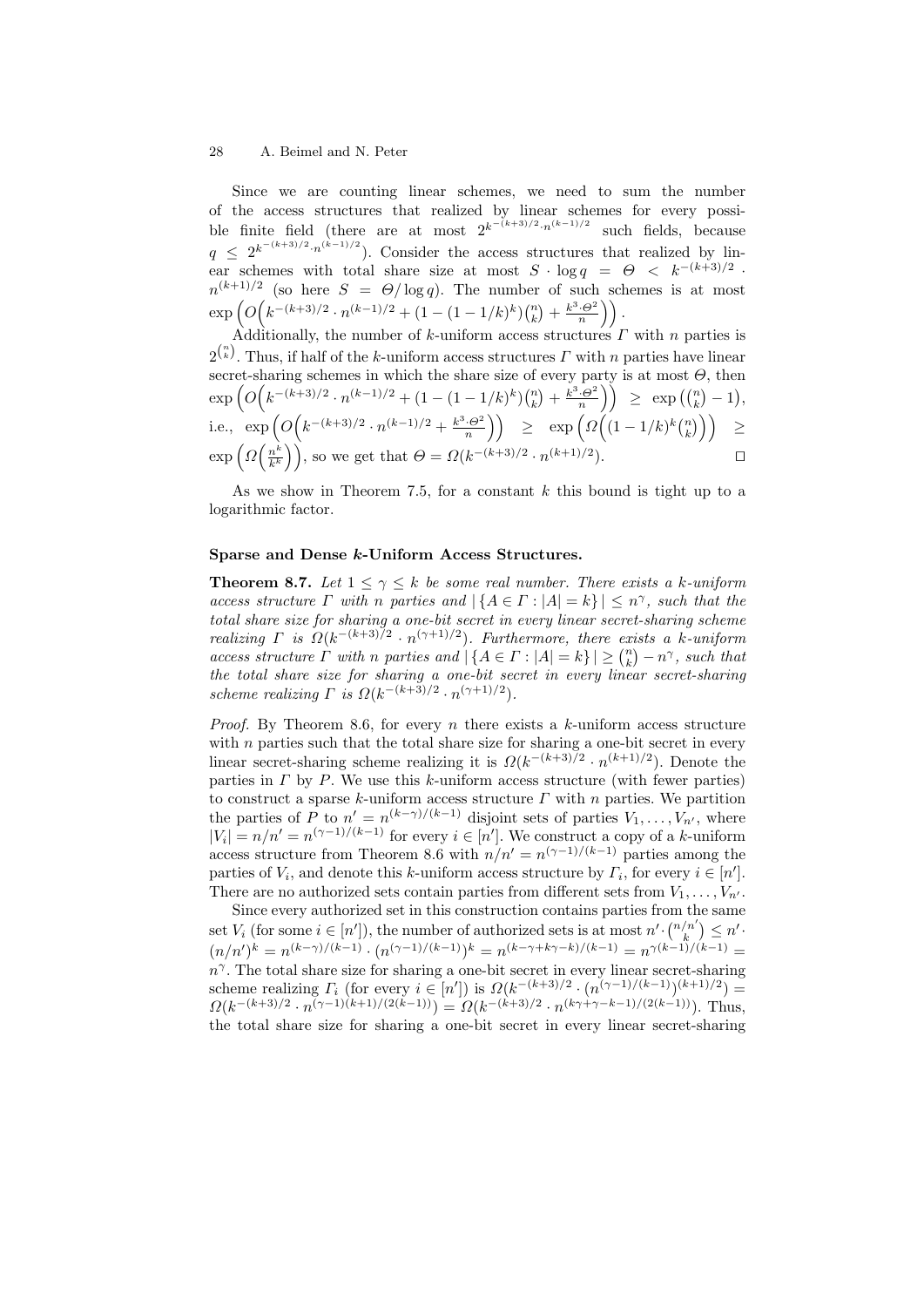scheme realizing  $\Gamma$  is  $n' \cdot \Omega(k^{-(k+3)/2} \cdot n^{(k\gamma+\gamma-k-1)/(2(k-1))}) = \Omega(k^{-(k+3)/2}$ .  $n^{(k-\gamma)/(k-1)+(k\gamma+\gamma-k-1)/(2(k-1))} = \Omega(k^{-(k+3)/2} \, \cdot \, n^{(k\gamma-\gamma+k-1)/(2(k-1))}) =$  $\Omega(k^{-(k+3)/2} \cdot n^{(\gamma+1)(k-1)/(2(k-1))}) = \Omega(k^{-(k+3)/2} \cdot n^{(\gamma+1)/2}).$ 

To construct a dense k-uniform access structures with at least  $\binom{n}{k} - n^{\gamma}$  authorizes sets that requires large shares in every linear scheme realizing it, we use a similar construction, however, we add all sets with exactly  $k$  parties, in which not all the paries are in the same set  $V_i$ , for some  $i \in [n']$ . Similar analysis implies that the resulting k-uniform access structure has at least  $\binom{n}{k} - n^{\gamma}$  authorizes sets and the total share size for sharing a one-bit secret in every linear scheme realizing this k-uniform access structure is  $\Omega(k^{-(k+3)/2} \cdot n^{(\gamma+1)/2})$ .

## References

- 1. Aiello, B., Ishai, Y., Reingold, O.: Priced oblivious transfer: How to sell digital goods. In: Pfitzmann, B. (ed.) EUROCRYPT 2001. LNCS, vol. 2045, pp. 118–134 (2001)
- 2. Ambrona, M., Barthe, G., Schmidt, B.: Generic transformations of predicate encodings: Constructions and applications. In: Katz, J., Shacham, H. (eds.) CRYPTO 2017. LNCS, vol. 10401, pp. 36–66. Springer-Verlag (2017)
- 3. Applebaum, B., Arkis, B.: Conditional disclosure of secrets and d-uniform secret sharing with constant information rate. Tech. rep., Electronic Colloquium on Computational Complexity, www.eccc.uni-trier.de/eccc/ (2017), to appear in TCC 2018.
- 4. Applebaum, B., Arkis, B., Raykov, P., Vasudevan, P.N.: Conditional disclosure of secrets: Amplification, closure, amortization, lower-bounds, and separations. In: Katz, J., Shacham, H. (eds.) CRYPTO 2017. LNCS, vol. 10401, pp. 727–757 (2017)
- 5. Applebaum, B., Holenstein, T., Mishra, M., Shayevitz, O.: The communication complexity of private simultaneous messages, revisited. In: Nielsen, J.B., Rijmen, V. (eds.) EUROCRYPT 2018. pp. 261–286. LNCS, Springer-Verlag (2018)
- 6. Attrapadung, N.: Dual system encryption via doubly selective security: Framework, fully secure functional encryption for regular languages, and more. In: Nguyen, P.Q., Oswald, E. (eds.) EUROCRYPT 2014. LNCS, vol. 8441, pp. 557–577 (2014)
- 7. Beimel, A.: Secure Schemes for Secret Sharing and Key Distribution. Ph.D. thesis, Technion (1996), www.cs.bgu.ac.il/ beimel/pub.html
- 8. Beimel, A., Chor, B.: Universally ideal secret-sharing schemes. IEEE Trans. on Information Theory 40(3), 786–794 (1994)
- 9. Beimel, A., Farràs, O., Mintz, Y.: Secret-sharing schemes for very dense graphs. J. of Cryptology 29(2), 336–362 (2016)
- 10. Beimel, A., Farr`as, O., Mintz, Y., Peter, N.: Linear secret-sharing schemes for forbidden graph access structures. In: Kalai, Y., Reyzin, L. (eds.) TCC 2017. LNCS, vol. 10678, pp. 394–423. Springer-Verlag (2017)
- 11. Beimel, A., Farràs, O., Mintz, Y., Peter, N.: Linear secret-sharing schemes for forbidden graph access structures. Tech. Rep. 2017/940, IACR Cryptology ePrint Archive (2017)
- 12. Beimel, A., Farràs, O., Peter, N.: Secret sharing schemes for dense forbidden graphs. In: Zikas, V., Prisco, R.D. (eds.) SCN 2016. pp. 509–528 (2016)
- 13. Beimel, A., Ishai, Y., Kumaresan, R., Kushilevitz, E.: On the cryptographic complexity of the worst functions. In: Lindell, Y. (ed.) TCC 2014. LNCS, vol. 8349, pp. 317–342. Springer-Verlag (2014)